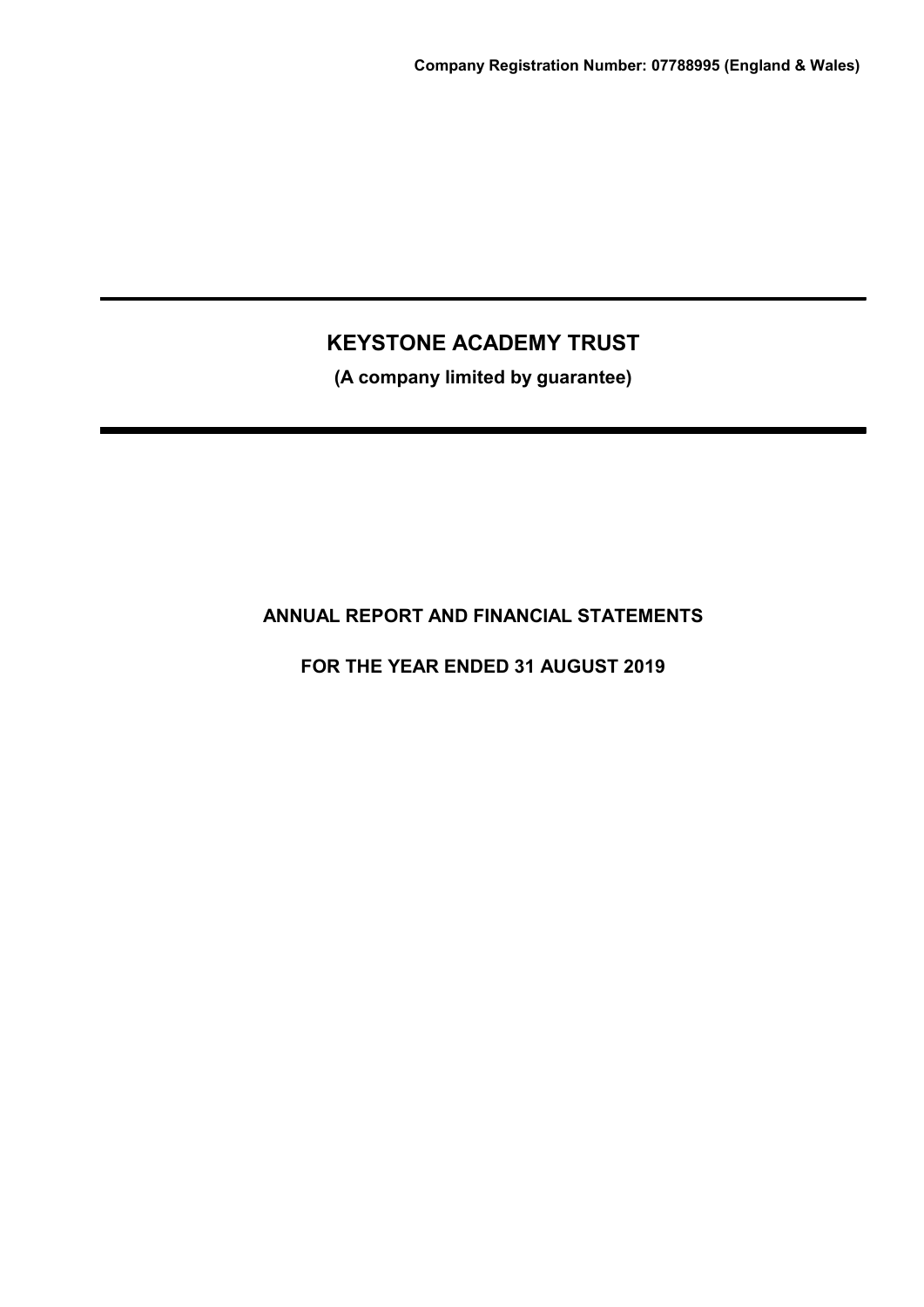(A company limited by guarantee)

# **CONTENTS**

|                                                                                | Page      |
|--------------------------------------------------------------------------------|-----------|
| Reference and administrative details                                           | $1 - 2$   |
| <b>Trustees' report</b>                                                        | $3 - 10$  |
| Governance statement                                                           | $11 - 16$ |
| Statement on regularity, propriety and compliance                              | 17        |
| <b>Statement of Trustees' responsibilities</b>                                 | 18        |
| Independent auditors' report on the financial statements                       | $19 - 22$ |
| Independent reporting accountant's report on regularity                        | $23 - 24$ |
| Statement of financial activities incorporating income and expenditure account | $25 - 26$ |
| <b>Balance sheet</b>                                                           | $27 - 28$ |
| <b>Statement of cash flows</b>                                                 | 29        |
| Notes to the financial statements                                              | $30 - 55$ |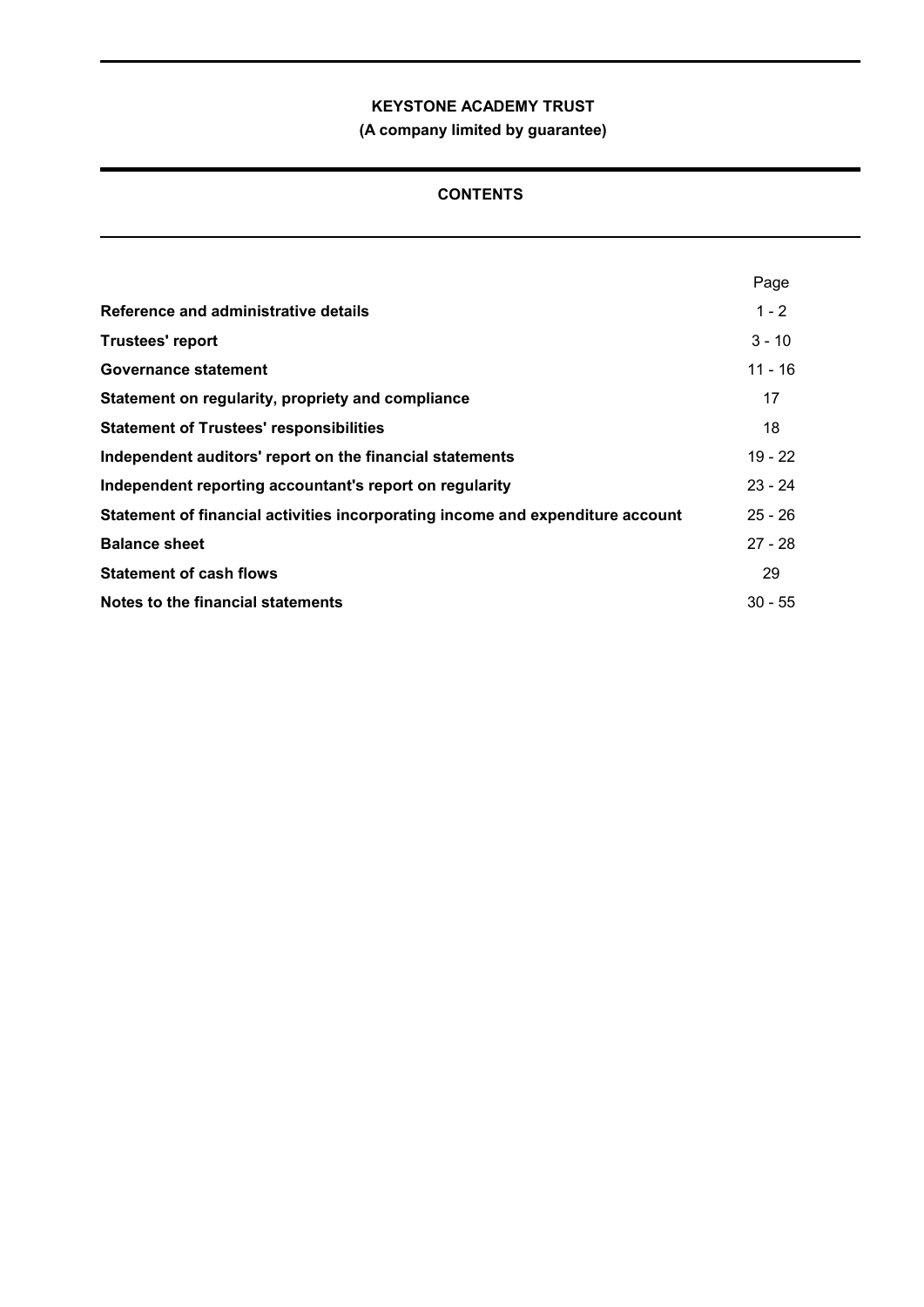# (A company limited by guarantee)

# REFERENCE AND ADMINISTRATIVE DETAILS

| <b>Members</b>                            | M Green (resigned 31 August 2019)<br>N Lindley (resigned 31 August 2019)<br>C Pattison (resigned 31 August 2019)<br>E Nicholson (appointed 1 September 2019)<br>W Phelan (appointed 1 September 2019)<br>A Thorpe (appointed 1 September 2019)<br>C Wesley (appointed 1 September 2019)<br>J Wooley (appointed 1 September 2019)                                                                                                                                                                                                                                                                                                                                                                                                                                                                                                                                                                                       |
|-------------------------------------------|------------------------------------------------------------------------------------------------------------------------------------------------------------------------------------------------------------------------------------------------------------------------------------------------------------------------------------------------------------------------------------------------------------------------------------------------------------------------------------------------------------------------------------------------------------------------------------------------------------------------------------------------------------------------------------------------------------------------------------------------------------------------------------------------------------------------------------------------------------------------------------------------------------------------|
| <b>Designated Members</b>                 | M Rainbow (appointed 1 September 2019)<br>R Immink<br>J Harrison<br>M Green (appointed 1 September 2019)<br>E Radley<br>S Jackson (resigned 31 August 2019)<br>J Freear (appointed 1 September 2019)<br>G Goodwin, Staff Trustee (resigned 31 August 2019)<br>S Medina, Staff Trustee (resigned 31 August 2019)<br>R Mosley (resigned 31 August 2019)<br>M Flemming (appointed 11 October 2018, resigned 31 August 2019)<br>P Smith (resigned 31 August 2019)<br>K Bryant (appointed 1 September 2019)<br>J MacPhee (appointed 1 September 2019)<br>R Monkhouse (appointed 1 September 2019)<br>G Palmer (appointed 1 September 2019)<br>J Pignatiello, Chair of Trustees (from 1 September 2019)<br>S Sharpe<br>N Smith<br>M Green, Chair of Trustees (to 31 August 2019) (resigned 31 August 2019)<br>E Radley, Head Teacher and Accounting Officer (resigned 31 August 2019)<br>S Jackson (resigned 31 August 2019) |
| <b>Company registered</b><br>number       | 07788995                                                                                                                                                                                                                                                                                                                                                                                                                                                                                                                                                                                                                                                                                                                                                                                                                                                                                                               |
| Company name                              | Keystone Academy Trust                                                                                                                                                                                                                                                                                                                                                                                                                                                                                                                                                                                                                                                                                                                                                                                                                                                                                                 |
| <b>Principal and registered</b><br>office | <b>Westbourne Park</b><br><b>Bourne</b><br>Lincs<br><b>PE10 9QS</b>                                                                                                                                                                                                                                                                                                                                                                                                                                                                                                                                                                                                                                                                                                                                                                                                                                                    |
| <b>Company secretary</b>                  | A Smith                                                                                                                                                                                                                                                                                                                                                                                                                                                                                                                                                                                                                                                                                                                                                                                                                                                                                                                |
| <b>Accounting officer</b>                 | E Radley                                                                                                                                                                                                                                                                                                                                                                                                                                                                                                                                                                                                                                                                                                                                                                                                                                                                                                               |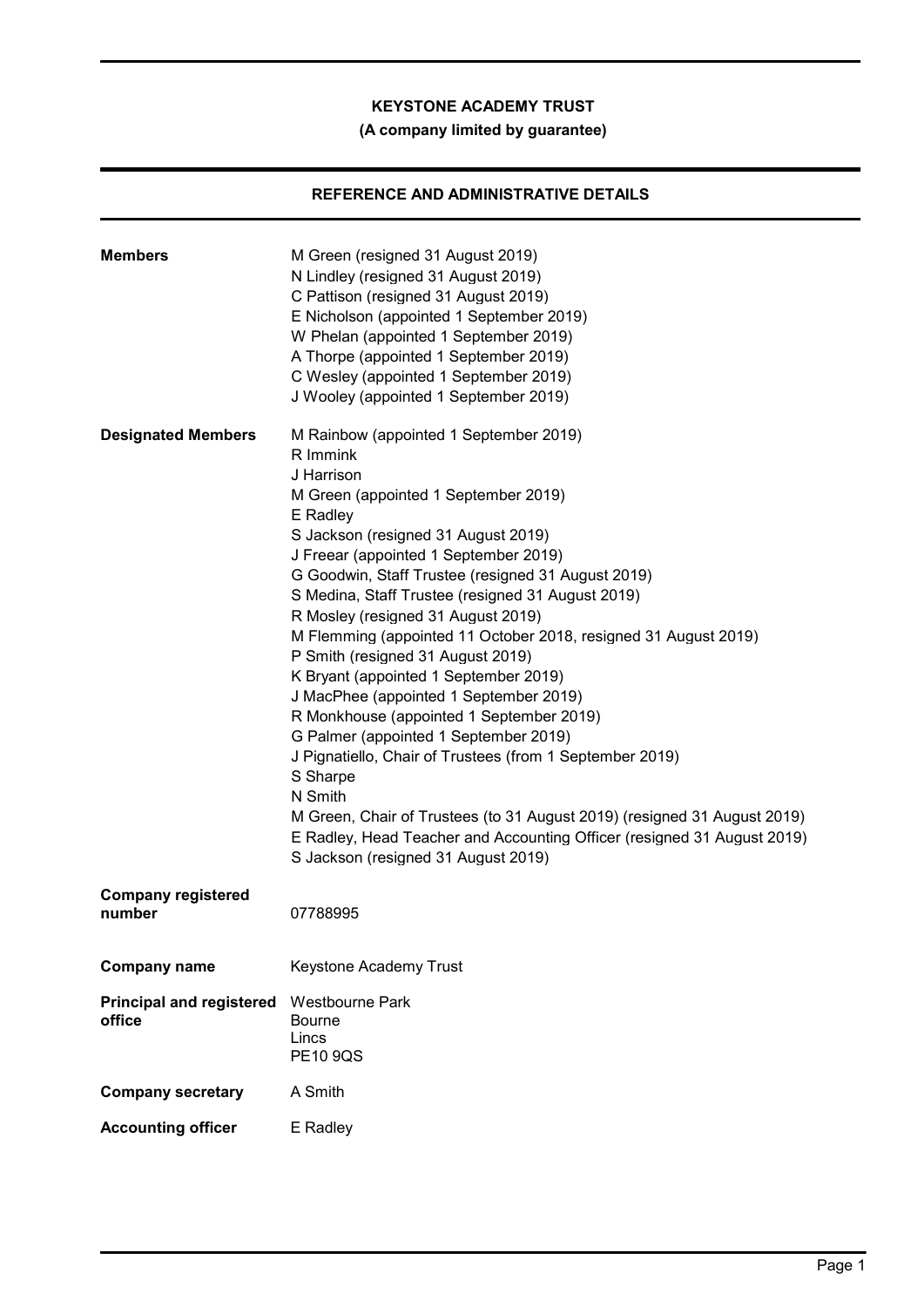#### (A company limited by guarantee)

### REFERENCE AND ADMINISTRATIVE DETAILS (CONTINUED) FOR THE YEAR ENDED 31 AUGUST 2019

# Senior leadership team E Radley, Executive Headteacher K Atkinson, Head of School K Finch, Deputy Head J McCullough, Assistant Head G Goodwin, Assistant Head Independent auditors Streets Audit LLP Windsor House A1 Business Park at Long Bennington **Notts** NG23 5JR Bankers **Example 2** Lloyds Bank Plc Business Centre PO Box 1000 Spalding Solicitors Greenwoods Monkstone House City Road Peterborough PE1 1JE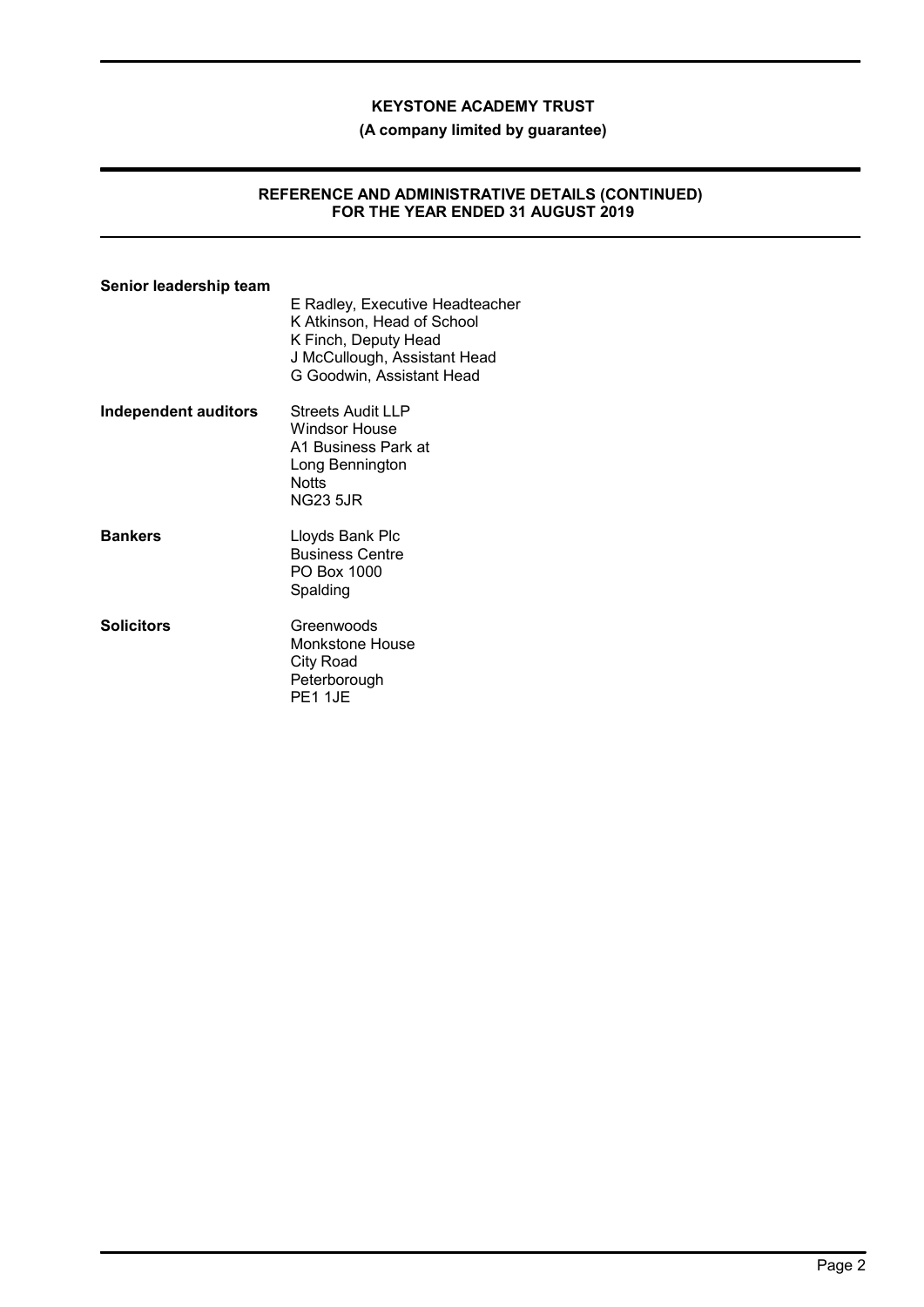#### (A company limited by guarantee)

## TRUSTEES' REPORT FOR THE YEAR ENDED 31 AUGUST 2019

The Trustees present their annual report together with the financial statements and auditors' report of the charitable company for the 1 September 2018 to 31 August 2019. The annual report serves the purposes of both a Trustees' report and a directors' report under company law.

During the year the trust operated an Academy for pupils aged 3 to 11 serving a catchment area in Bourne, Lincolnshire including a nursery for three and four year olds. It has a pupil capacity of 630 (plus 52 nursery places) and had a roll of 666 (including 42 nursery) in the school census on 6 October 2018.

#### Structure, governance and management

#### Constitution

The academy is a charitable company limited by guarantee and an exempt charity.

The charitable company's Memorandum of Association is the primary governing document of the academy.

The Trustees of Keystone Academy Trust are also the directors of the charitable company for the purposes of company law.

The charitable company is known as Keystone Academy Trust.

Details of the Trustees who served during the year, and to the date these accounts are approved are included in the Reference and administrative details on page 1.

## Members' liability

Each member of the charitable company undertakes to contribute to the assets of the charitable company in the event of it being wound up while they are a member, or within one year after they cease to be a member, such amount as may be required, not exceeding £10, for the debts and liabilities contracted before they ceased to be a member.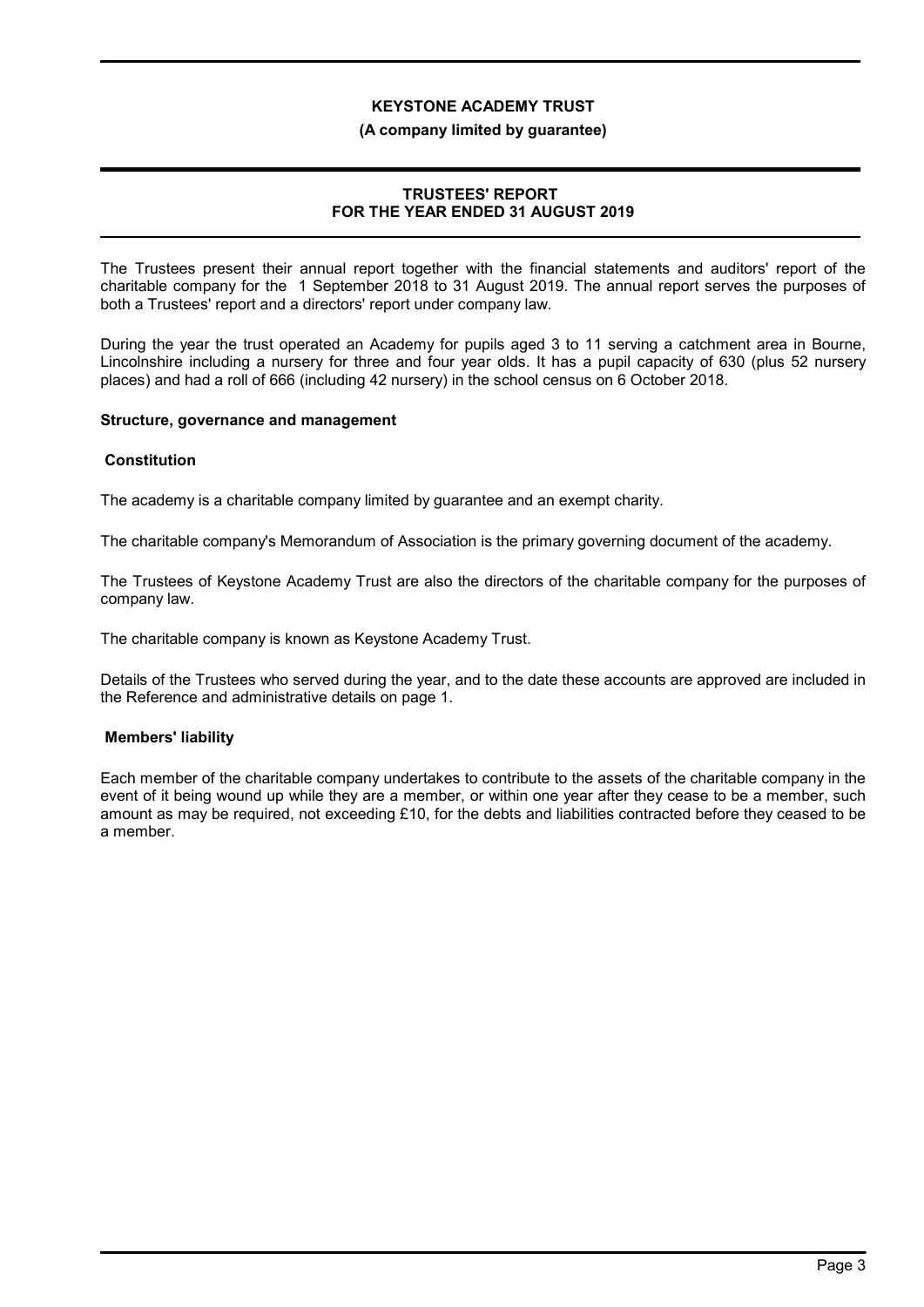#### (A company limited by guarantee)

## TRUSTEES' REPORT (CONTINUED) FOR THE YEAR ENDED 31 AUGUST 2019

## Structure, governance and management (continued)

### Method of recruitment and appointment or election of Trustees

The Articles outline the different types of Trustees/Governors; each category has slightly different election processes, as outlined below:

- The term of office for any Governor shall be four years, save that this time limit shall not apply to the Principal or any post which is held ex officio. Subject to the remaining eligible to be a particular type of Governor, any Governor may be re-appointed or re-elected.
- The Governing Body may appoint up to six Governors.
- A minimum of two Parent Governors shall be elected by parents of registered pupils of the Academy. A Parent Governor must be a parent of a pupil at the Academy at the time when he is elected. The term of office of a Parent Governor should end when they complete their term of office.
- Up to three Staff Governors shall be elected by a ballot of all staff employed under a contract of employment or a contract for services or otherwise engaged to provide services to the Academy (excluding the Principal). If a Staff Governor ceases to work at the Academy, then he shall be deemed to have resigned and shall cease to be a Governor automatically on termination of his work at the Academy. Any election of a Staff Governor which is contested shall be held by secret ballot.
- The Governors may appoint up to three Co-opted Governors. A 'Co-Opted Governor' means a person who is appointed to be a Governor by being co-opted by the Governors who have not themselves been so appointed.

Governors are subject to retirement or re-election at the end of their four-year term of office unless the eligibility conditions listed above prevail.

## Policies adopted for the induction and training of Trustees

The training and induction provided to new Trustees will depend on their existing experience. Where necessary, induction will provide training on charity and educational legal and financial matters. All new Members and Trustees are given a tour of the Academy Trust and the chance to meet with staff and pupils.

The Trustees are provided with copies of policies, procedures, minutes, accounts, budgets, plans and other documents that they will need to undertake their role as Trustees. As there are normally few new Trustees a year, induction tends to be done informally and is tailored specifically to the individual.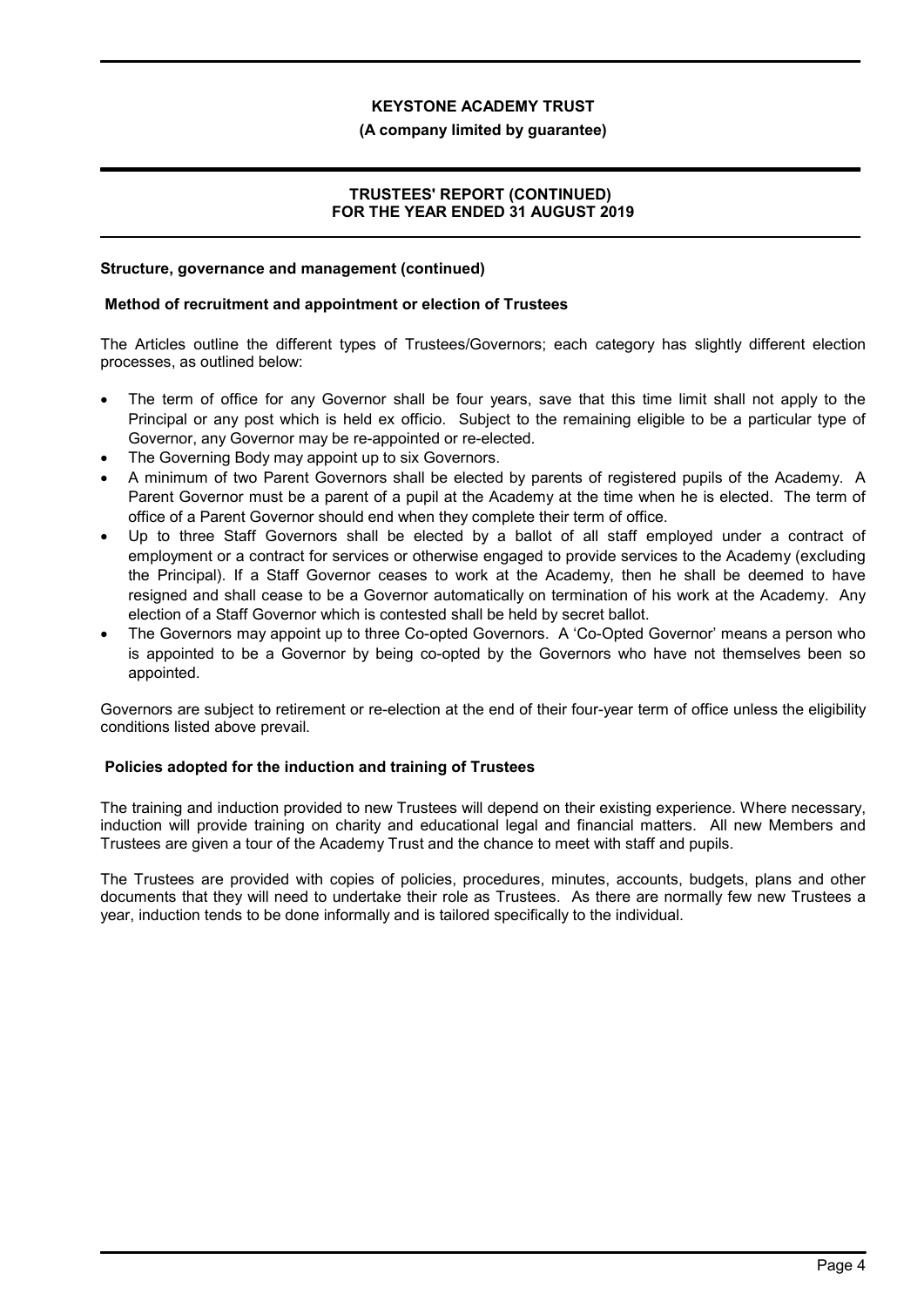#### (A company limited by guarantee)

## TRUSTEES' REPORT (CONTINUED) FOR THE YEAR ENDED 31 AUGUST 2019

# Structure, governance and management (continued)

#### Organisational structure

The structure of the Academy consists of three senior levels: The Members, the Board of Trustees (Governing Body) and the Executive Head Teacher leading the Senior Leadership Team which includes a Head of School and two Assistant Heads.

An aim of this management structure is to distribute responsibility and accountability and to encourage the involvement in decision making at all levels so that the Trust nurtures the talents of its entire staff to support continual improvement and excellence.

The Governing Body is responsible for setting the Trust's policies, adopting the School Improvement Plans and budget, monitoring performance against those plans and making major decisions about the direction of the Trust including its curriculum, the achievement and welfare of pupils and staffing.

The Executive Head Teacher and Senior Leadership Team control the Academy at an executive level, implementing the policies set by the Governing Body and reporting back to them. The Senior Leadership Team is responsible for day to day performance and practice.

The Governing Body has established two sub-committees. Each sub-committee has its own terms of reference detailing the responsibilities discharged to the sub-committee, to the Executive Head Teacher (the Accounting Officer) and to the Senior Leadership Team.

The terms of reference and meeting frequency for each sub-committee is reviewed and approved by the Governing Body annually. The Governing Body has approved Finance policies and procedures which detail the Academy's authorised spending limits.

The sub-committees of the Governing Body are:

- Finance & Assets Committee
- Performance and Improvement Committee

## Arrangements for setting pay and remuneration of key management personnel

The structure and pay ranges for the Senior Leadership Team are set by the Full Governing Body at the time of appointment. The pay ranges cover a five-point scale with the Head Teacher's salary established against the ISR. The ISR is recalculated annually by the Pay and Remuneration Committee. Any variations beyond this (for any members of the Senior Leadership Team) are made by the Full Governing Body following the recommendation by the Pay and Remuneration Committee. Recommendations for pay increases or salary regarding are made by the Head Teacher to the Pay and Remuneration Committee, following performance management, where a final decision will be made on whether to award the pay increase.

#### Related parties and other connected charities and organisations

The Academy was connected to one charity - The Friends of Westfield (PFTA) (charity number: 1048383)

During the year the Academy engaged in transactions with the above as donations were received from the PFTA<sup>.</sup>

The Academy was party to a Memorandum of Understanding to provide the leadership of Thurlby Community Primary School from 1 January 2019. This arrangement is ongoing pending Thurlby school's conversion to an academy within Keystone Academy Trust.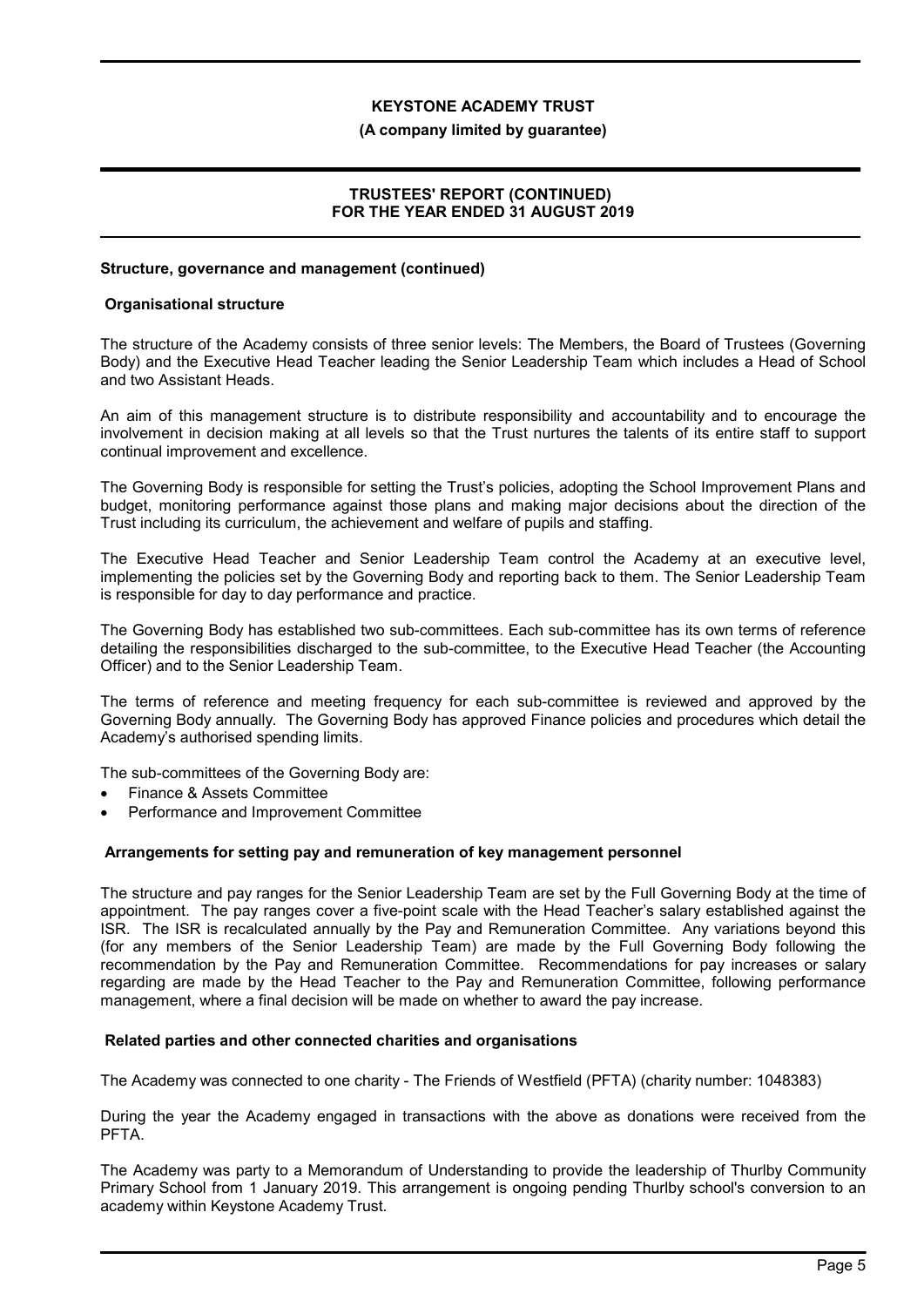#### (A company limited by guarantee)

## TRUSTEES' REPORT (CONTINUED) FOR THE YEAR ENDED 31 AUGUST 2019

#### Objectives and activities

#### Objects and aims

The principal object and activity of the charitable company is the operation of Keystone Academy Trust to provide education for pupils of different abilities between the ages of three and eleven with emphasis on particular specialisms.

In accordance with the Articles of Association the charitable company has adopted a "Scheme of Government" approved by the Secretary of State for Education and Skills. The Scheme of the Government specifies, amongst other things, the basis for admitting students to the Academy, and that the curriculum should comply with the substance of the national curriculum.

## Objectives, strategies and activities

#### **Objectives**

The main objectives of the Academy during the year ended 31 August 2019 are summarised below:

- To improve the quality of writing across the school so as to increase the percentage of children achieving EXS and GDS year on year
- To improve progress in reading to be at least in line with national
- To improve the quality of Science provision to ensure more children achieve greater depth

## Strategies and Activities

The main strategies and activities in the year included:

- A broad and balanced range of genres being taught and applied appropriately throughout the curriculum
- All staff having a clear understanding of how to structure reading lessons and reading practice so that it is at least good in all classes. Guided reading books showed planning linked to test technique with a range of questions
- Power of Reading implemented and standards in reading and writing improved.
- Purchase of high quality, age appropriate, whole class texts
- Ran a training session with the NQTs and other identified staff to ensure that they are clear on the types of scientific questioning and identify gaps that exist within their own scientific knowledge
- Purchased Chris Quigley materials for planning, teaching and applying scientific knowledge to achieve greater depth
- Achieved Primary Science Quality Mark by July 2019

## Public benefit

The Trustees confirm that they have complied with the duty to have due regard to the Charity Commission's general guidance on public benefit.

The Trust's public benefit was enshrined in its charitable objects, which are:

- To advance for the public benefit education in the town of Bourne and the surrounding area, in particular, but without prejudice, to the generality of the foregoing by estimating, maintaining, carrying on, managing and developing schools, offering a broad curriculum with a strong emphasis on, but in no way limited to, either one or a combination of specialisms. The current specialisms of Bourne Westfield Primary Academy are sport and the arts.
- To provide facilities for recreational and other leisure time occupation for the community at large in the interests of social welfare and with the interest of improving the life of the said community.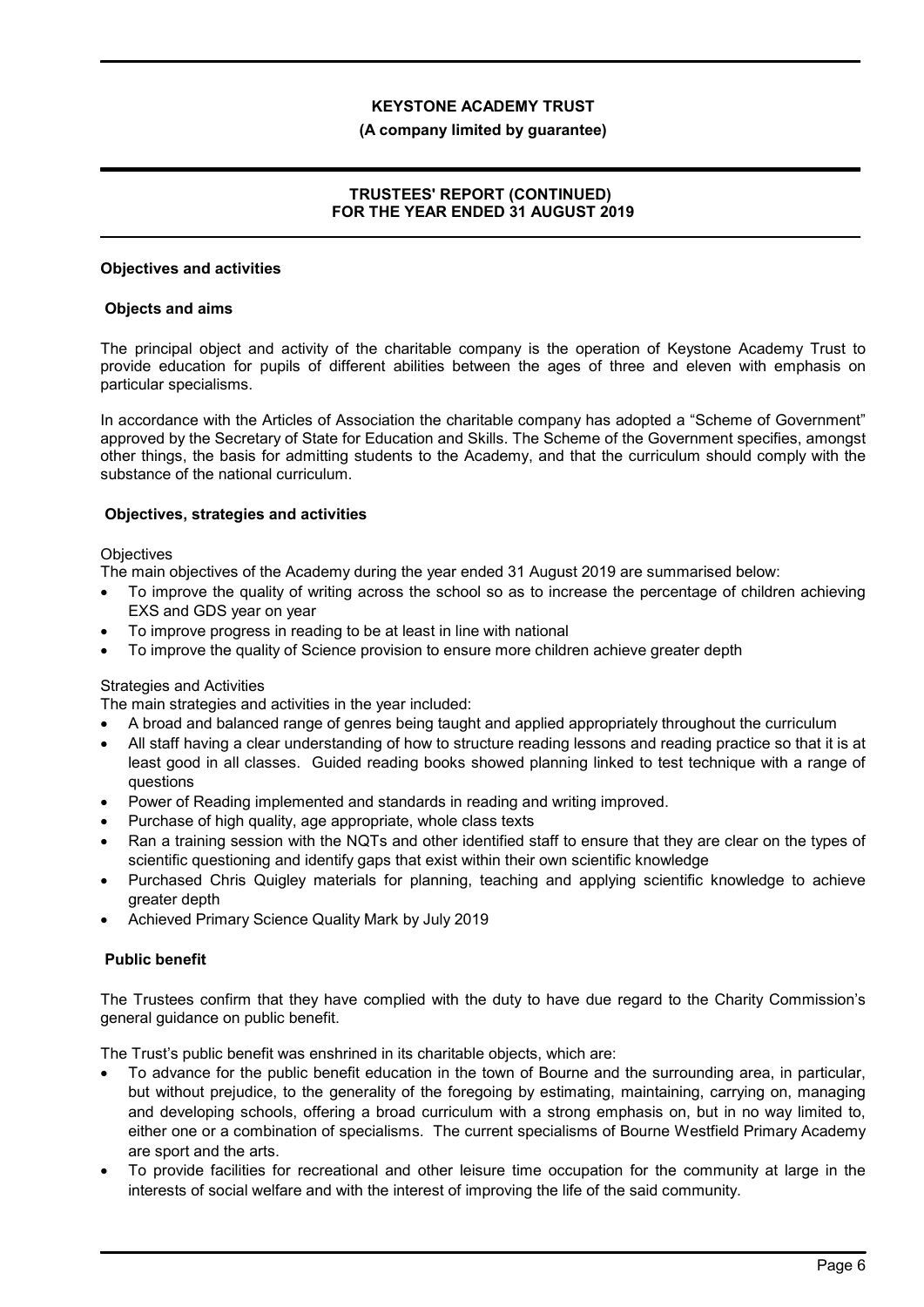#### (A company limited by guarantee)

## TRUSTEES' REPORT (CONTINUED) FOR THE YEAR ENDED 31 AUGUST 2019

#### Strategic report

#### Achievements and performance

#### **Outcomes**

To enable the expansion of the academy trust and teaching school, a new modular office build was leased on site.

The Academy successfully trained 37 ITT trainees (13 Primary, 24 Secondary) throughout the year and all have gained employment.

The Trustees are very proud of the achievements and recognise the tremendous hard work and commitment put in by the Executive Head Teacher, Senior Leadership Team, all teaching and support staff over the last year.

#### Academic Achievements and Performance

Attendance remained at 97.1% and was well above the national average. Persistent absenteeism continued to remain well under the national average.

72.4% achieved a good level of development at the end of EYFS, and were above the national average of 71.5%. 90% of Year 1 pupils passed the phonics check.

In KS2 78% of Year 6 pupils achieved the expected standard in Reading, Writing and Mathematics compared to a national average of 65%. 23% of Year 6 pupils achieved greater depth in Reading, Writing and Mathematics combined, compared with a National Average of 10.5%. 49% of pupils achieved greater depth in Grammar, Punctuation and Spelling.

#### Other Curriculum Achievements and Performance

Major Sport and Arts achievements included:

- Sporting success in cross-county, hockey, tennis, football, netball, golf, rounders, cricket and bridge.
- Arts success with a Shakespeare production, a choir, a rock band and a music concert
- The school was awarded the Primary Science Quality Mark

#### Key Performance Indicators

- EYFS outcomes; Year One Phonic Check outcomes; end of Key Stage One outcomes; end of Key Stage Two outcomes, Ofsted outcomes, pupil premium statement outcomes
- Staff costs as a percentage of income and a percentage of expenditure
- Sporting achievements
- Musical achievements
- Financial returns and grants obtained

#### Going concern

After making appropriate enquiries, the Governing Body has a reasonable expectation that the academy has adequate resources to continue in operational existence for the foreseeable future. For this reason they continue to adopt the going concern basis in preparing the financial statements. Further details regarding the adoption of the going concern basis can be found in the accounting policies.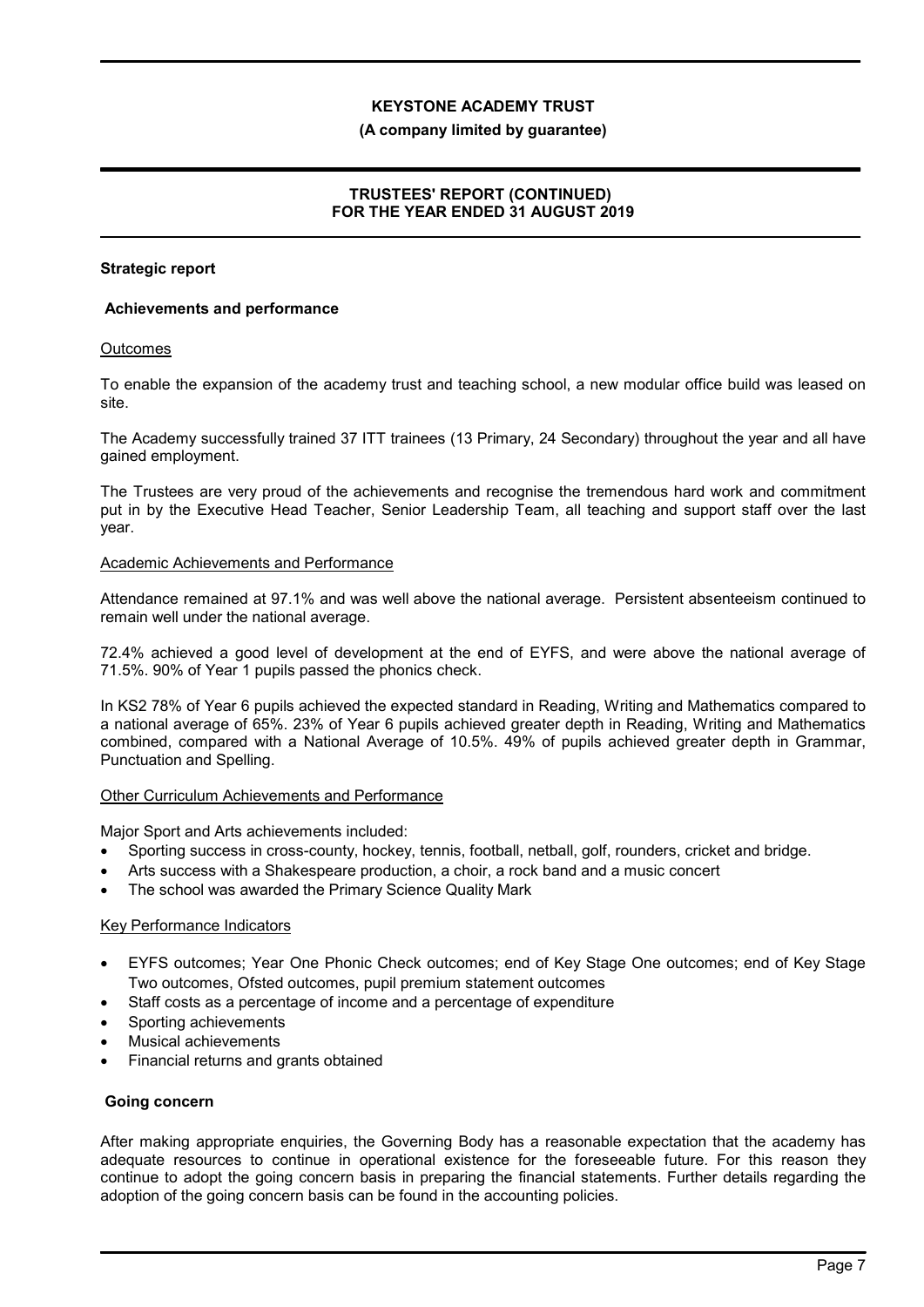#### (A company limited by guarantee)

## TRUSTEES' REPORT (CONTINUED) FOR THE YEAR ENDED 31 AUGUST 2019

#### Strategic report (continued)

#### Financial review

#### Reserves policy

The Trust's 'free' reserves are its funds after excluding restricted funds. 'Reserves' are therefore the resources that the Trust has or can make available to spend for any or all of the Trust's purposes once it has met its commitments and covered its other planned expenditure. More specifically 'free reserves' represent income to the Trust which is to be spent at the Trustees' discretion in furtherance of any of the Trust's objects but which is not yet spent, committed or designated.

The trustees review the reserves levels of the Academy annually. The review encompasses the nature of the income and expenditure streams. The trustees have determined that the appropriate level of free reserves should be equivalent to two percent of the annual grant funding, which is approximately £42,000. The reason for this is to provide sufficient working capital to cover delays between spending and receipt of grants and to provide a cushion to deal with unexpected emergencies such as urgent maintenance.

At 31 August 2019, free reserves held amount to £355,936 and restricted general funds amount to £590,259.

The amount of fund which can only be realised by disposing of tangible fixed assets amount to £4,985,124.

The pension fund is in deficit by £1,172,000

Total funds at 31 August 2019 amount to £4,679,971, and the balance on restricted general funds plus unrestricted general funds at 31 August 2019 results in a net surplus of £946,195.

#### Financial review

Most of the Trust's income is obtained from the ESFA in the form of recurrent grants, the use of which is restricted to particular purposes. The grants received from the ESFA during the year ended 31 August 2019 and the associated expenditure are shown as restricted funds in the statement of financial activities.

During the year ended 31 August 2019, total restricted revenue expenditure of £2,972,908 was less than recurrent restricted grant funding from the ESFA together with other restricted incoming resources. The excess of income over expenditure for the period was £223,374.

The main financial performance indicator is the level of reserves held at the Balance Sheet date. There is no restriction on the amount of carry forward on the General Annual Grant (GAG). In the period under review there was £114,049 of GAG carried forward. Another key financial performance indicator is staffing costs as a percentage of recurrent income. For 2018/19 this was 87% and this will be monitored for future periods.

The trust's non-teaching staff are entitled to membership of the Local Government Pension Scheme. The Trust's share of the Scheme's assets is currently assessed to be less than its liabilities in the Scheme, and consequently the academy balance sheet shows a net liability of £1,172,000.

#### Investment policy

The Trust aims to manage its cash balances for the day to day working capital requirements of its operations, whilst protecting the real long term value of any surplus cash balances against inflation. In addition, the Trust aims to invest surplus cash funds to optimise returns while ensuring the investment instruments are such that there is no material risk to the loss of these cash funds.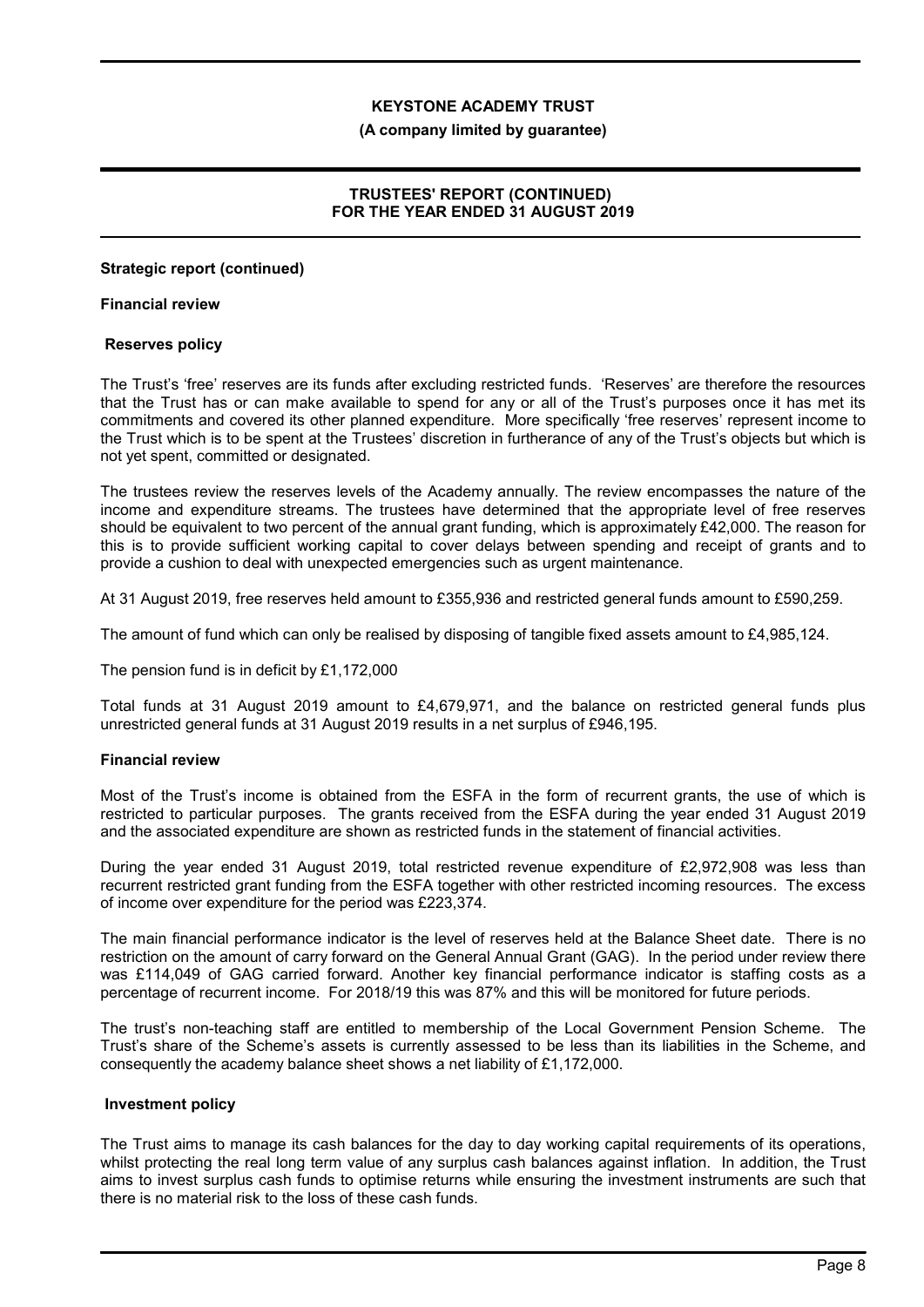#### (A company limited by guarantee)

## TRUSTEES' REPORT (CONTINUED) FOR THE YEAR ENDED 31 AUGUST 2019

## Strategic report (continued)

#### Financial review (continued)

#### Principal risks and uncertainties

The Trust has a comprehensive Risk Register, which is used in conjunction with regular financial reporting to monitor the operational and financial performance of the Academy. Based on the strategic plan, the governing body undertakes a comprehensive review of the risks to which the Trust is exposed. The governing body identifies systems and procedures, including specific preventable actions which should mitigate any potential negative impact on the Trust.

A thorough appraisal is undertaken in the subsequent year of the existing risks and any emerging risks, for example, those arising from changes to national funding policy and/or local circumstances. In additional to the annual review, the governing body will also consider any risks which arise during the year, for example, as a result of a new area of work being undertaken by the Thrust.

An Internal Auditor performs thorough testing of the financial and compliance systems and reports back annually to the governing body with recommendations.

A Risk Register, covering low, medium, and high level risks, is maintained at Trust level. The Risk Register identifies the key risks, the likelihood or those risks occurring, their potential impact on the Trust and the actions being taken to reduce and mitigate the risks. Risks are prioritised as low, medium and high using a consistent scoring system.

The Trust's approach to risk management is supported by a risk management training programme which raised awareness of risk throughout the Trust. In addition, the Senior Leadership Team incorporate risk management in their self-assessment reports and quality improvement plans.

Outlined below is a description of the principal risk factors that may affect the Trust. However, not all factors are within the Academy's control and other factors besides those listed may also adversely affect the Academy:

- Funding Levels: The unfunded increases to salaries and pension contributions, alongside increased inflation, continues to place the schools at a higher risk of having a deficit budget and needing to make redundancies on the current funding levels.
- Government Funding The Trust is fundamentally reliant on continued government funding through the Education Funding Agency (EFSA) and the Local Authority. The risk has and will be mitigated in a number of ways:
	- Considerable focus and investment is placed on maintaining and managing key relationships with the various funding bodies.
	- Ensuring that the Trust is focused on those priority sectors which will continue to benefit from public funding.
	- <sup>o</sup> Contingency planning embedded into the Trust budget process.
- The Local Government Pension Scheme (LGPS) deficit presents a financial risk and a pension reserve has been created within the statutory accounts. At the end of August 2019 the scheme deficit had increased from £621,000 to £1,172,000. The financial statements report the share of the LGPS deficit on the Academy's balance sheet in line with the requirements of FRS102. The Trust takes professional advice on this position, including guidance from Lincolnshire County Council, and makes appropriate contributions on the basis of that advice to ensure that the deficit does not become unmanageable.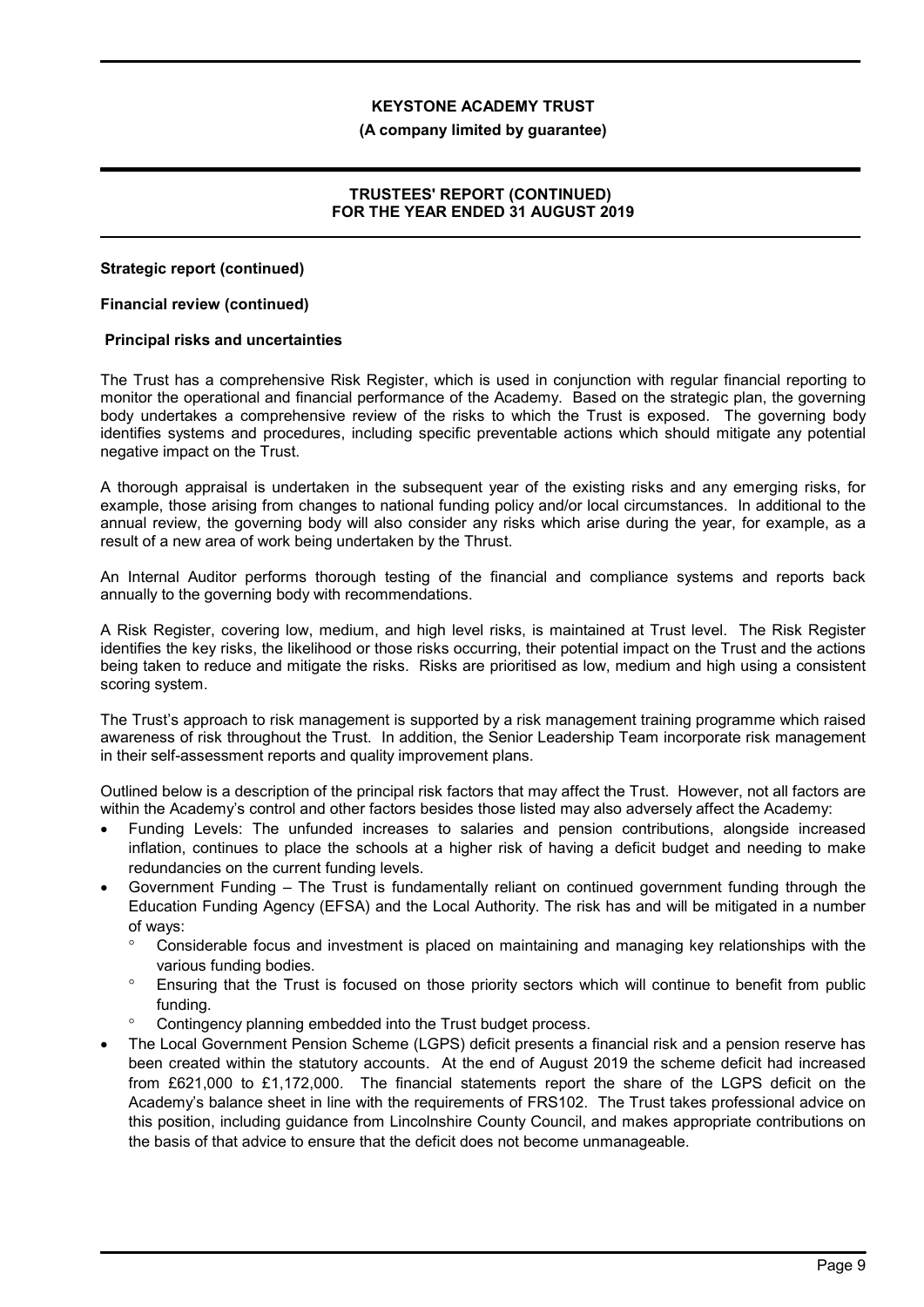#### (A company limited by guarantee)

### TRUSTEES' REPORT (CONTINUED) FOR THE YEAR ENDED 31 AUGUST 2019

## Fundraising

The Academy Trust carries out a limited amount of fundraising, mindful of the communities within which it operates. In the circumstances when fundraising is undertaken, systems and controls are in place to separate and protect funds. The trust is mindful of its responsibilities under the Charities (Protection and Social Investment) Act 2016 and legal rules, and ensures all activities are agreed and monitored at Senior Leadership Team level in compliance with relevant legal rules. Recognised standards are applied to ensure that fundraising is open, honest and respectful, protecting the public from undue pressure to donate. Complaints are handled and monitored through the Trust's complaints procedure.

#### Plans for future periods

On 1 September 2019 a new multi-academy trust of two single academy trusts was formed. These two schools were Bourne Westfield Primary Academy and Boston Tower Road Academy. In addition, two local authority schools are scheduled to join later in the year. The multi academy trust intends to continue achieving its aims and objectives through the aforementioned educational activities, including nursery, wraparound care and teaching school activities.

#### Disclosure of information to auditors

Insofar as the Trustees are aware:

- there is no relevant audit information of which the charitable company's auditors are unaware, and
- that Trustees have taken all steps that they ought to have taken to make themselves aware of any relevant audit information and to establish that the auditors are aware of that information.

The Trustees' report was approved by order of the board of Trustees, as the company directors, on 3 December 2019 and signed on its behalf by:

................................................ J Pignatiello (Chair of Trustees)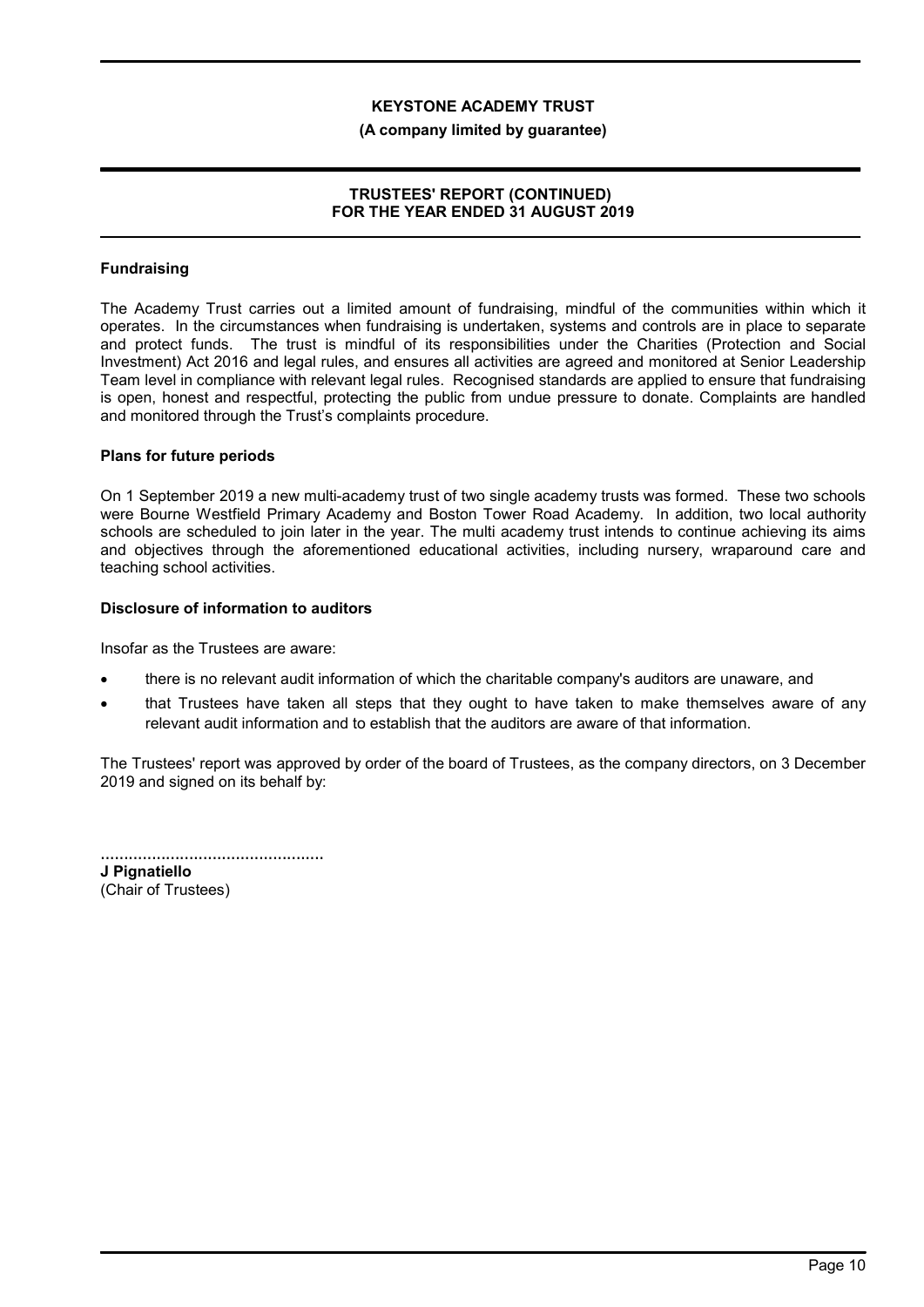#### (A company limited by guarantee)

## GOVERNANCE STATEMENT

#### Scope of responsibility

As Governing Body, we acknowledge we have overall responsibility for ensuring that Keystone Academy Trust has an effective and appropriate system of control, financial and otherwise. However, such a system is designed to manage rather than eliminate the risk of failure to achieve business objectives, and can provide only reasonable and not absolute assurance against material misstatement or loss.

The board of Governing Body has delegated the day-to-day responsibility to the Executive Head Teacher, as accounting officer, for ensuring financial controls conform with the requirements of both propriety and good financial management and in accordance with the requirements and responsibilities assigned to it in the funding agreement between Keystone Academy Trust and the Secretary of State for Education. They are also responsible for reporting to the board of Governing Body any material weaknesses or breakdowns in internal control.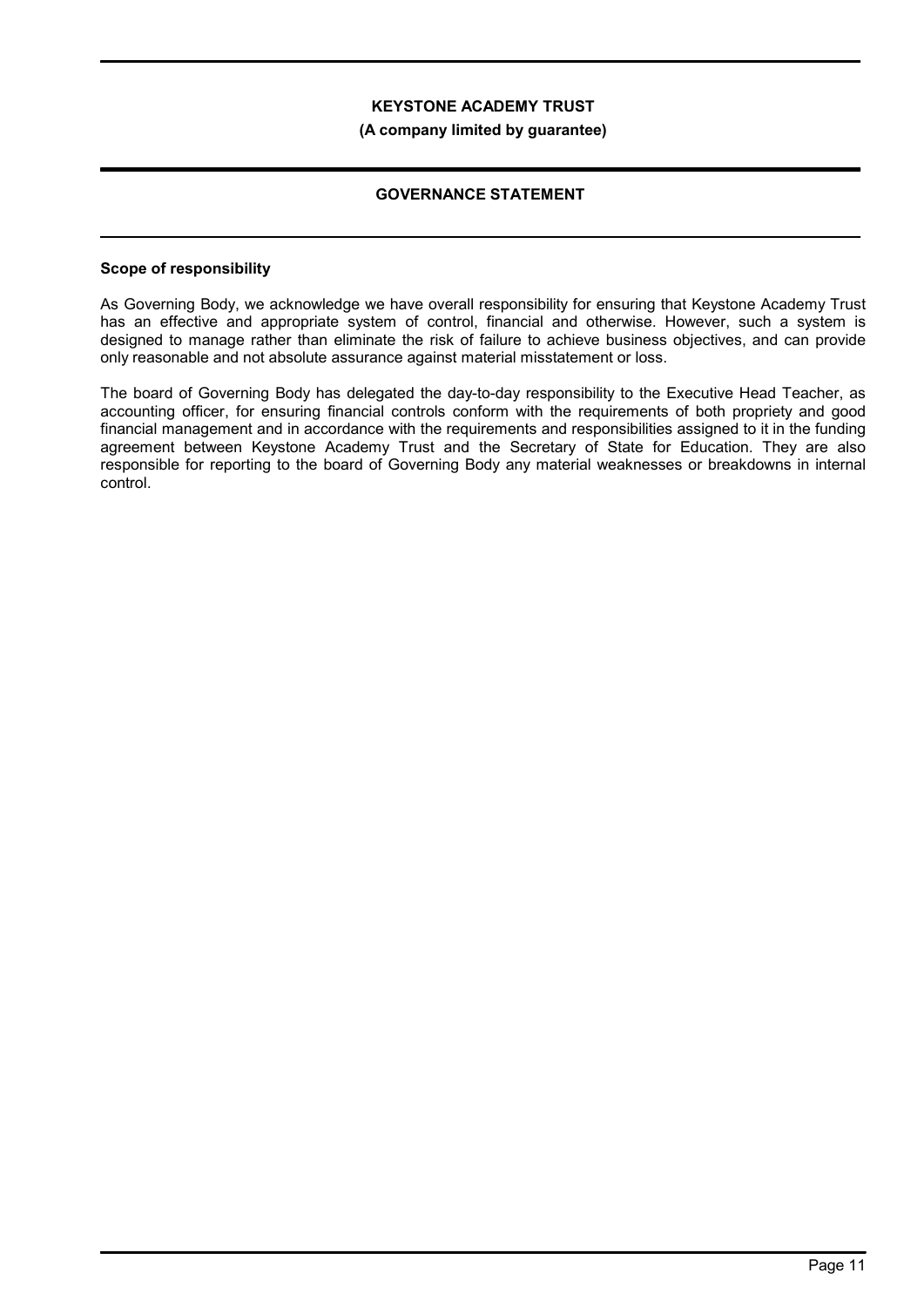#### (A company limited by guarantee)

# GOVERNANCE STATEMENT (CONTINUED)

#### **Governance**

The information on governance included here supplements that described in the Trustees' report and in the Statement of Trustees' responsibilities. The board of Governing Body has formally met 5 times during the year. The Finance Committee and Chair of the Governing Body maintain oversight of the academy financial position through monitoring monthly out-turn statements and regular financial monitoring visits.

Attendance during the year at meetings of the board of Governing Body was as follows:

| Trustee                                        | Meetings attended | Out of a possible |
|------------------------------------------------|-------------------|-------------------|
| M Rainbow                                      |                   | 5                 |
| R Immink                                       |                   | 5                 |
| J Harrison                                     |                   | 5                 |
| M Green                                        | 5                 | 5                 |
| E Radley                                       | 5                 | 5                 |
| S Jackson                                      |                   |                   |
| J Freear                                       |                   |                   |
| G Goodwin, Staff Trustee                       |                   |                   |
| S Medina, Staff Trustee                        | 5                 | 5                 |
| R Mosley                                       |                   | 5                 |
| M Flemming                                     |                   | 5                 |
| P Smith                                        |                   |                   |
| M Green, Chair of Trustees (to 31 August 2019) | 0                 |                   |
| E Radley, Head Teacher and Accounting Officer  |                   |                   |
| S Jackson                                      |                   |                   |

There were changes to the Governing Body due to the move to the multi academy trust. On 31 August 2019 three members and eight trustees resigned their posts. Six of the trustees will continue on the Local Governing Body of Bourne Westfield Primary Academy. The current trustees would like to thank the retiring governors for their support, dedication and enthusiasm towards the Academy during their time served.

The Governing Body routinely evaluates and refines its practice. It currently evaluates itself as good or outstanding in every area of its work. The Governing Body receives numerous data reports that reflect the full range of available data sets. These include school versus national attainment and progress data produced by Raise on-line (next year ASP), FFT data, Ofsted data, attendance data and a full range of financial reports. The data that the Governing Body considers allows it to fully evaluate the school's effectiveness and ensure it is providing good value for money.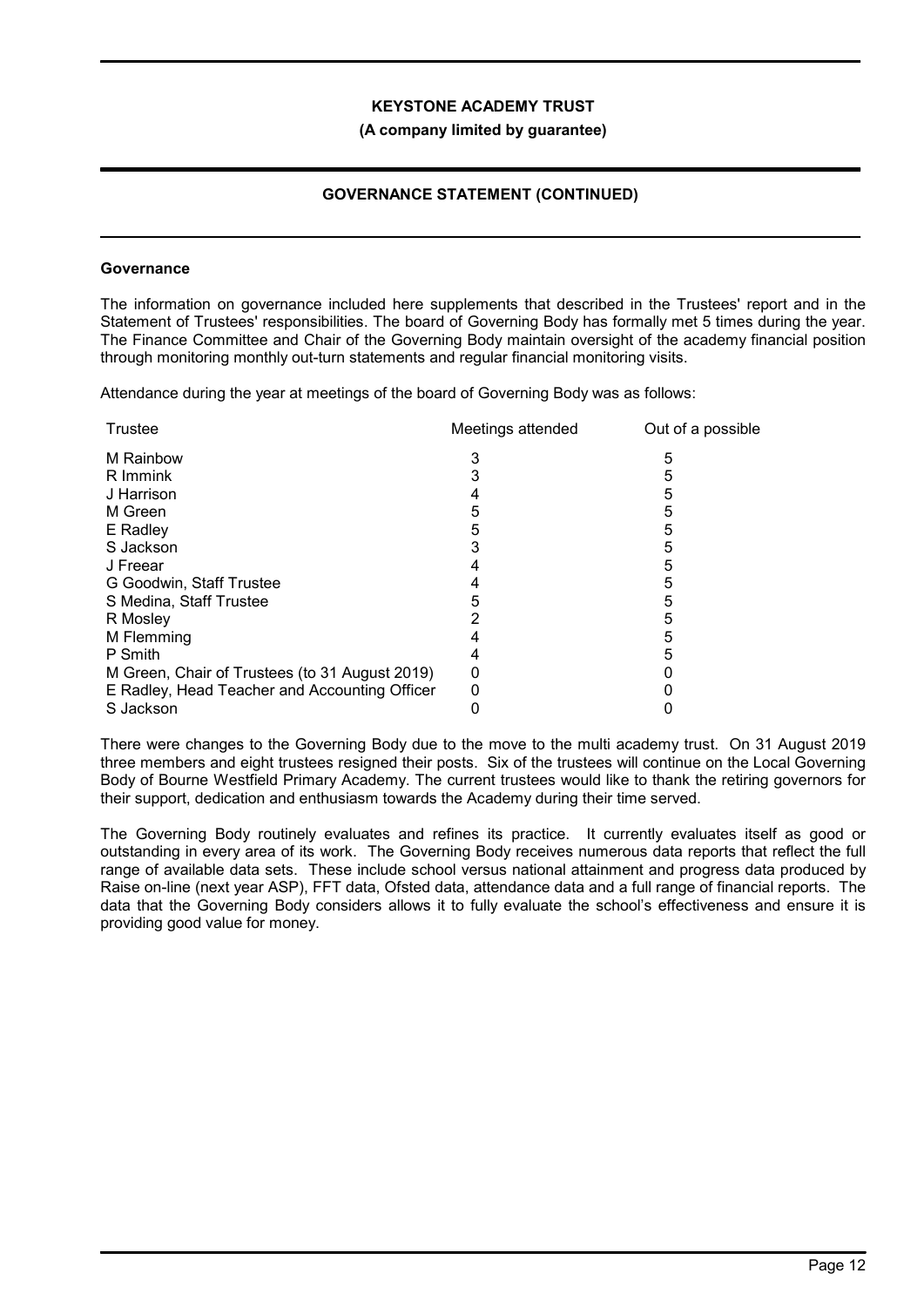## (A company limited by guarantee)

# GOVERNANCE STATEMENT (CONTINUED)

## Governance (continued)

The Finance and Assets Committee is a sub-committee of the Governing Body. Its purpose is to:

- Assist the decision making of the Governing Body by enabling more detailed consideration to be given to the best means of fulfilling the Governing Body's responsibility to ensure sound management of the Academy's finance and resources, including proper planning, monitoring and probity.
- To make appropriate comments and recommendations on such matters to the Governing Body on a regular basis.
- Review and monitor procedures for Health & Safety.
- Responsible for internal audit
- Major issues will be referred to the full Governing Body for ratification, these included:
	- Immediate funding and budgetary constraints
	- Three-year financial planning
	- Development of a multi academy trust
	- <sup>o</sup> Staffing issues, particularly in relation to higher needs pupils.

Attendance during the year at meetings was as follows:

| Trustee    | Meetings attended | Out of a possible |  |
|------------|-------------------|-------------------|--|
| M Rainbow  | 4                 | 5                 |  |
| R Immink   | 4                 | 5                 |  |
| J Freear   | 3                 | 5                 |  |
| E Radley   | 5                 | 5                 |  |
| G Goodwin  | 5                 | 5                 |  |
| M Flemming | 3                 | 3                 |  |
| M Green    |                   |                   |  |

The Performance and Improvement Committee is also a sub-committee of the Governing Body. Its purpose is to:

- Monitor and challenge the academic performance of the Academy.
- Review and monitor procedures for safeguarding.

Attendance during the year at meetings was as follows:

| Trustee    | Meetings attended | Out of a possible |
|------------|-------------------|-------------------|
| E Radley   | 4                 | 4                 |
| G Goodwin  | 4                 | 4                 |
| P Smith    | 3                 | 4                 |
| S Jackson  | 4                 | 4                 |
| S Medina   | 3                 | 4                 |
| R Mosley   | 3                 | 4                 |
| M Flemming |                   |                   |
| J Harrison | 2                 | 4                 |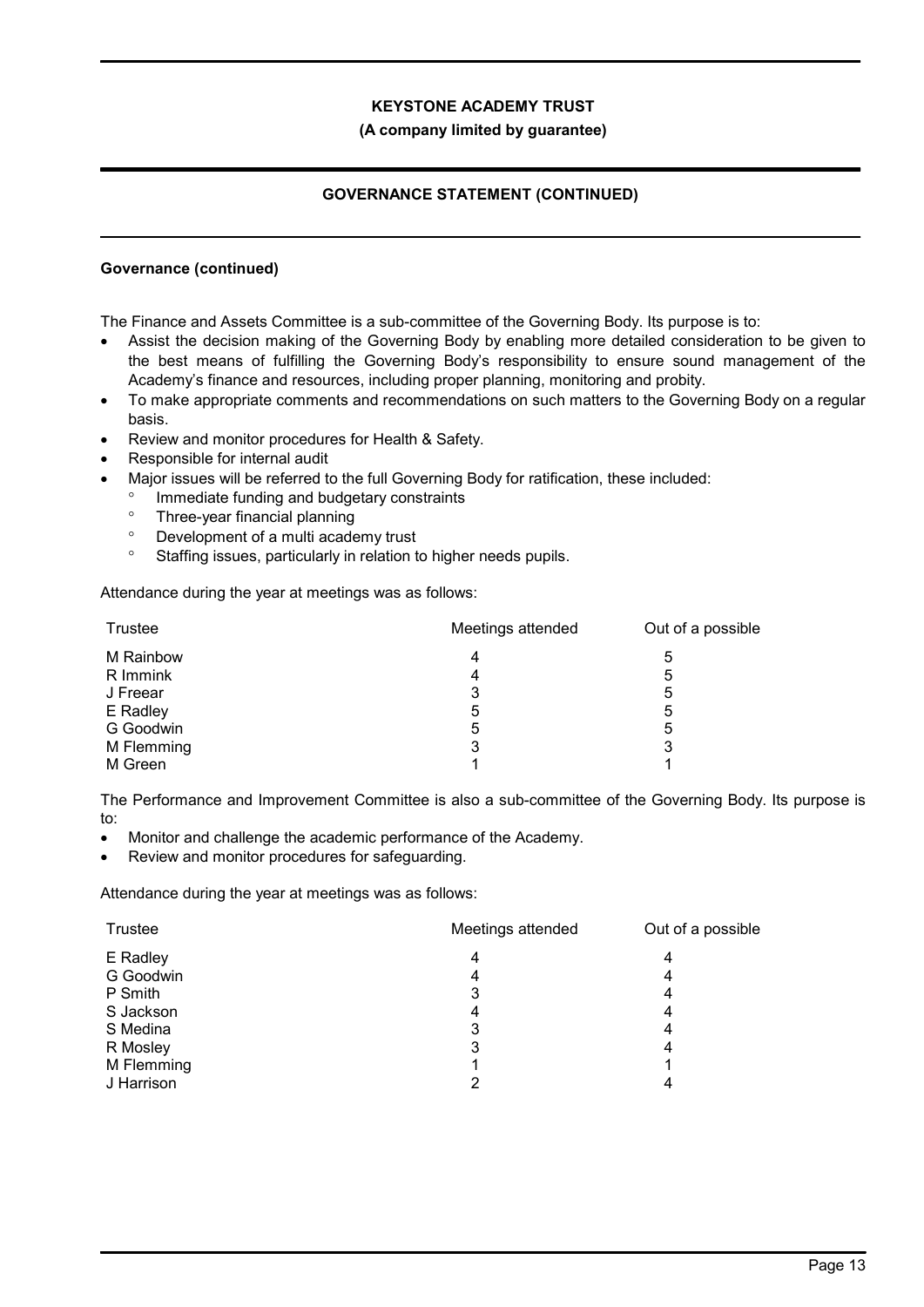#### (A company limited by guarantee)

# GOVERNANCE STATEMENT (CONTINUED)

#### Review of value for money

As accounting officer, the Executive Head Teacher has responsibility for ensuring that the academy delivers good value in the use of public resources. The accounting officer understands that value for money refers to the educational and wider societal outcomes achieved in return for the taxpayer resources received.

The accounting officer considers how the academy's use of its resources has provided good value for money during each academic year, and reports to the board of Governing Body where value for money can be improved, including the use of benchmarking data where appropriate. The accounting officer for the academy has delivered improved value for money during the year by:

#### Improving Educational Results

- The impact of a continued CPD programme for all staff has resulted in attainment and progress in mathematics, writing and reading showing substantial improvement on previous years so that the percentage above the national expectation is higher in all subjects than nationally.
- The continuation of a strong phonics programme and associated staff training has resulted in phonics remaining as a strength.
- The Academy continued the "Find Your Voice" LAMDA awards to promote speaking for pupils in receipt of FSM. 100% of these pupils passed their LAMDA examinations, 98% passing at merit or distinction.
- The Academy supported a number of other schools to improve the quality of teaching and learning.
- The careful spend of the PE sports premium funding has resulted in a high level of sporting success and a demonstrable increase in the rates of participation at a competitive level.

#### Financial Governance and Oversight

- Produce business plans and three year financial plans to ensure that governors have a clear overview of the future projected financial health of the multi academy trust so that they can make informed strategic decisions about future expenditure and strategic direction.
- Confirm that purchasing protocols are followed to ensure that best value processes are achieved.
- Perform a comprehensive Internal Audit review and acted upon the recommendations.

#### The purpose of the system of internal control

The system of internal control is designed to manage risk to a reasonable level rather than to eliminate all risk of failure to achieve policies, aims and objectives. It can, therefore, only provide reasonable and not absolute assurance of effectiveness. The system of internal control is based on an on-going process designed to identify and prioritise the risks to the achievement of academy policies, aims and objectives, to evaluate the likelihood of those risks being realised and the impact should they be realised, and to manage them efficiently, effectively and economically. The system of internal control has been in place in Keystone Academy Trust for the year 1 September 2018 to 31 August 2019 and up to the date of approval of the annual report and financial statements.

#### Capacity to handle risk

The board of Governing Body has reviewed the key risks to which the academy is exposed together with the operating, financial and compliance controls that have been implemented to mitigate those risks. The board of Governing Body is of the view that there is a formal ongoing process for identifying, evaluating and managing the academy's significant risks that has been in place for the year 1 September 2018 to 31 August 2019 and up to the date of approval of the annual report and financial statements. This process is regularly reviewed by the board of Governing Body.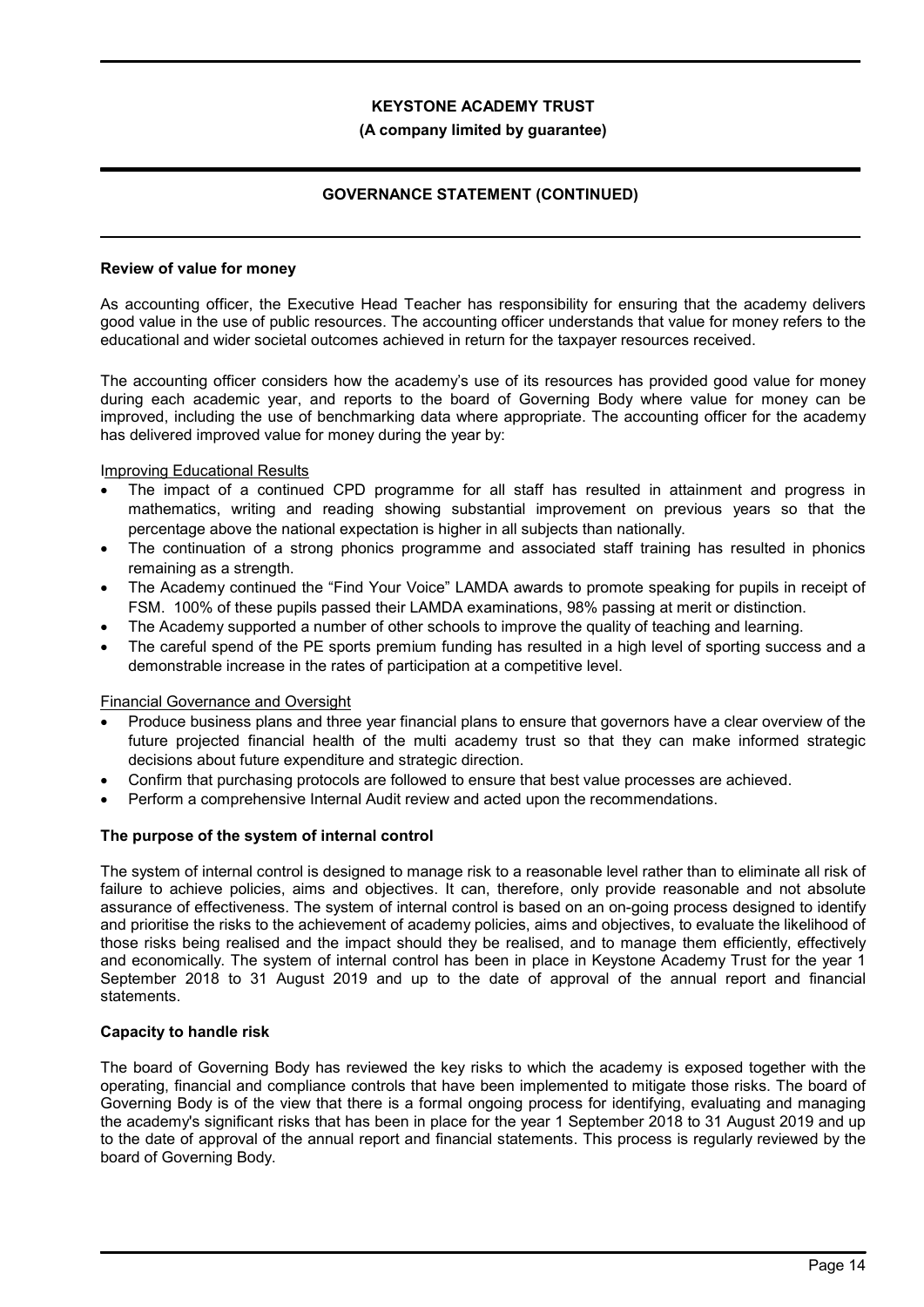#### (A company limited by guarantee)

# GOVERNANCE STATEMENT (CONTINUED)

#### The risk and control framework

The academy's system of internal financial control is based on a framework of regular management information and administrative procedures including the segregation of duties and a system of delegation and accountability. In particular, it includes:

- comprehensive budgeting and monitoring systems with an annual budget and periodic financial reports which are reviewed and agreed by the board of Governing Body
- regular reviews by the Finance and General Purposes Committee of reports which indicate financial performance against the forecasts and of major purchase plans, capital works and expenditure programmes
- setting targets to measure financial and other performance
- clearly defined purchasing (asset purchase or capital investment) guidelines
- delegation of authority and segregation of duties
- identification and management of risks

The board of Governing Body has considered the need for a specific internal audit function and has decided to appoint Julia Raftery Consulting Limited as internal auditor.

The internal auditor's role includes giving advice on financial matters and performing a range of checks on the academy's financial systems. In particular the checks carried out in the current period included asset management, website compliance and GDPR.

On an annual basis, the internal auditor reports to the board of Governing Body through the finance and assets committee on the operation of the systems of control and on the discharge of the Governing Body' financial responsibilities.

The Internal Auditor completed their work as planned during the year and their report was presented in May 2019 where no material control issues were noted. Remedial actions on the other areas noted are already adopted or underway.

#### Review of effectiveness

As accounting officer, the Executive Head Teacher has responsibility for reviewing the effectiveness of the system of internal control. During the year in question the review has been informed by:

- the work of the internal auditor;
- the work of the external auditors;
- the work of the executive managers within the academy who have responsibility for the development and maintenance of the internal control framework.

The accounting officer has been advised of the implications of the result of their review of the system of internal control by the finance and assets committee and a plan to address weaknesses and ensure continuous improvement of the system is in place.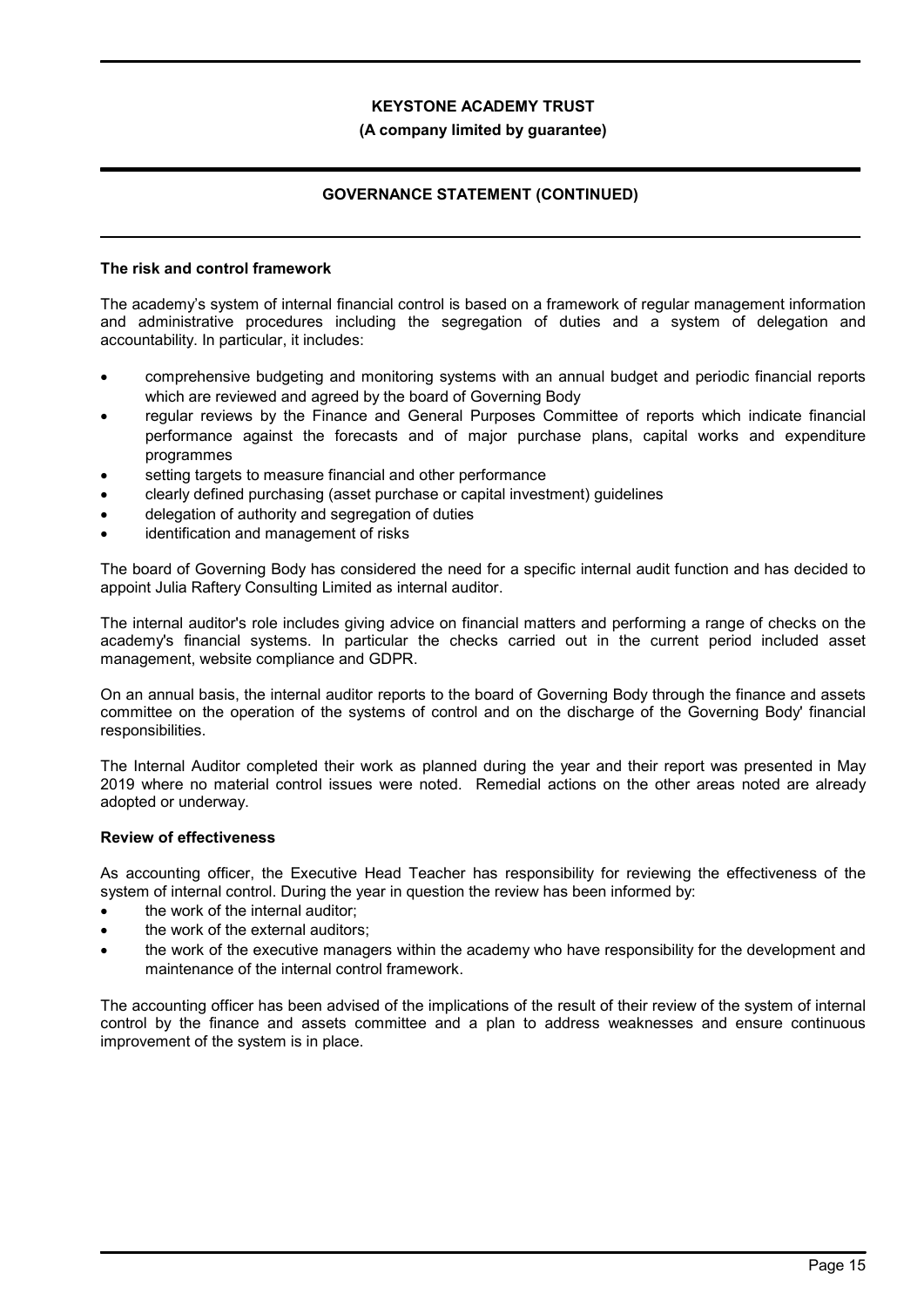(A company limited by guarantee)

# GOVERNANCE STATEMENT (CONTINUED)

Approved by order of the members of the board of Trustees on 3 December 2019 and signed on their behalf by:

................................................ J Pignatiello Chair of Trustees

................................................ E Radley Accounting Officer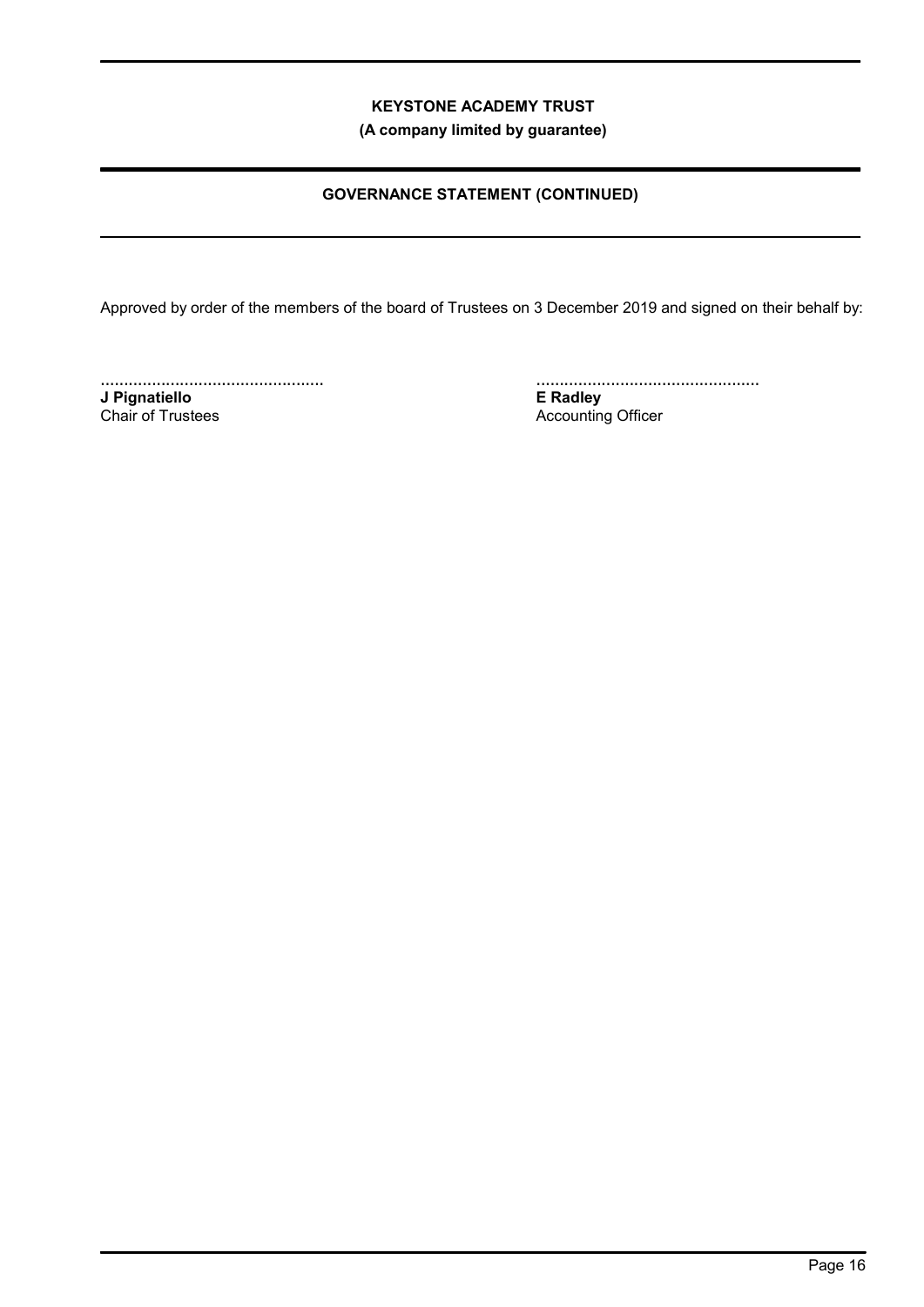#### (A company limited by guarantee)

## STATEMENT ON REGULARITY, PROPRIETY AND COMPLIANCE

As accounting officer of Keystone Academy Trust I have considered my responsibility to notify the academy board of Trustees and the Education & Skills Funding Agency (ESFA) of material irregularity, impropriety and non-compliance with terms and conditions of all funding received by the academy, under the funding agreement in place between the academy and the Secretary of State for Education. As part of my consideration I have had due regard to the requirements of the Academies Financial Handbook 2018.

I confirm that I and the academy board of Trustees are able to identify any material irregular or improper use of all funds by the academy, or material non-compliance with the terms and conditions of funding under the academy's funding agreement and the Academies Financial Handbook 2018.

I confirm that no instances of material irregularity, impropriety or funding non-compliance have been discovered to date. If any instances are identified after the date of this statement, these will be notified to the board of Trustees and ESFA.

................................................ E Radley

Accounting Officer Date: 17 December 2019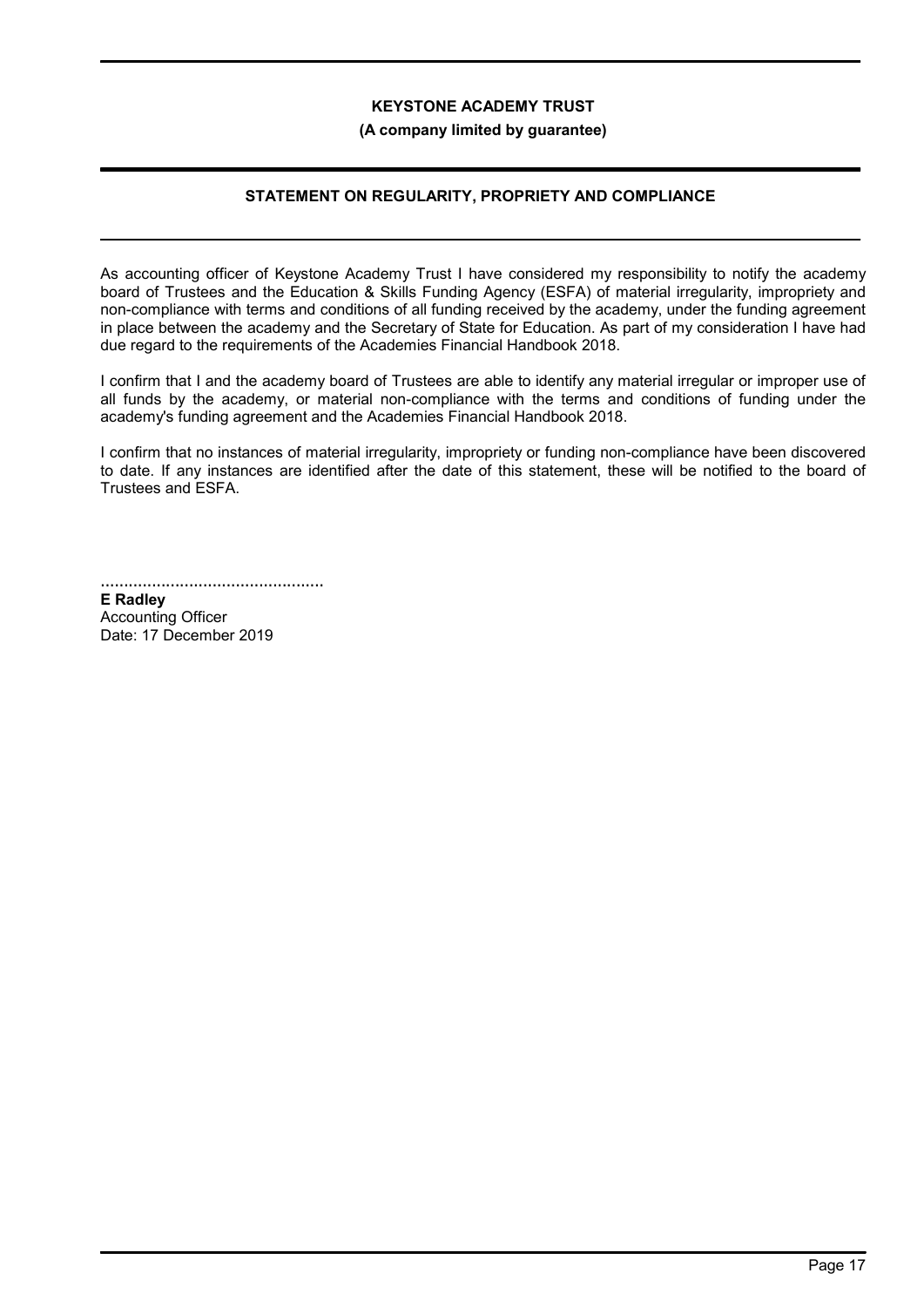#### (A company limited by guarantee)

# STATEMENT OF TRUSTEES' RESPONSIBILITIES FOR THE YEAR ENDED 31 AUGUST 2019

The Trustees (who are also the directors of the charitable company for the purposes of company law) are responsible for preparing the Trustees' report and the financial statements in accordance with the Academies Accounts Direction published by the Education & Skills Funding Agency, United Kingdom Accounting Standards (United Kingdom Generally Accepted Accounting Practice) and applicable law and regulations.

Company law requires the Trustees to prepare financial statements for each financial year. Under company law the Trustees must not approve the financial statements unless they are satisfied that they give a true and fair view of the state of affairs of the charitable company and of its incoming resources and application of resources, including its income and expenditure, for that period. In preparing these financial statements, the Trustees are required to:

- select suitable accounting policies and then apply them consistently;
- observe the methods and principles of the Charities SORP 2015 and the Academies Accounts Direction 2018 to 2019;
- make judgments and accounting estimates that are reasonable and prudent;
- state whether applicable UK Accounting Standards have been followed, subject to any material departures disclosed and explained in the financial statements;
- prepare the financial statements on the going concern basis unless it is inappropriate to presume that the charitable company will continue in business.

The Trustees are responsible for keeping adequate accounting records that are sufficient to show and explain the charitable company's transactions and disclose with reasonable accuracy at any time the financial position of the charitable company and enable them to ensure that the financial statements comply with the Companies Act 2006. They are also responsible for safeguarding the assets of the charitable company and hence for taking reasonable steps for the prevention and detection of fraud and other irregularities.

The Trustees are responsible for ensuring that in its conduct and operation the charitable company applies financial and other controls, which conform with the requirements both of propriety and of good financial management. They are also responsible for ensuring grants received from ESFA/DfE have been applied for the purposes intended.

The Trustees are responsible for the maintenance and integrity of the corporate and financial information included on the charitable company's website. Legislation in the United Kingdom governing the preparation and dissemination of financial statements may differ from legislation in other jurisdictions.

Approved by order of the members of the board of Trustees on 3 December 2019 and signed on its behalf by:

................................................ J Pignatiello

(Chair of Trustees)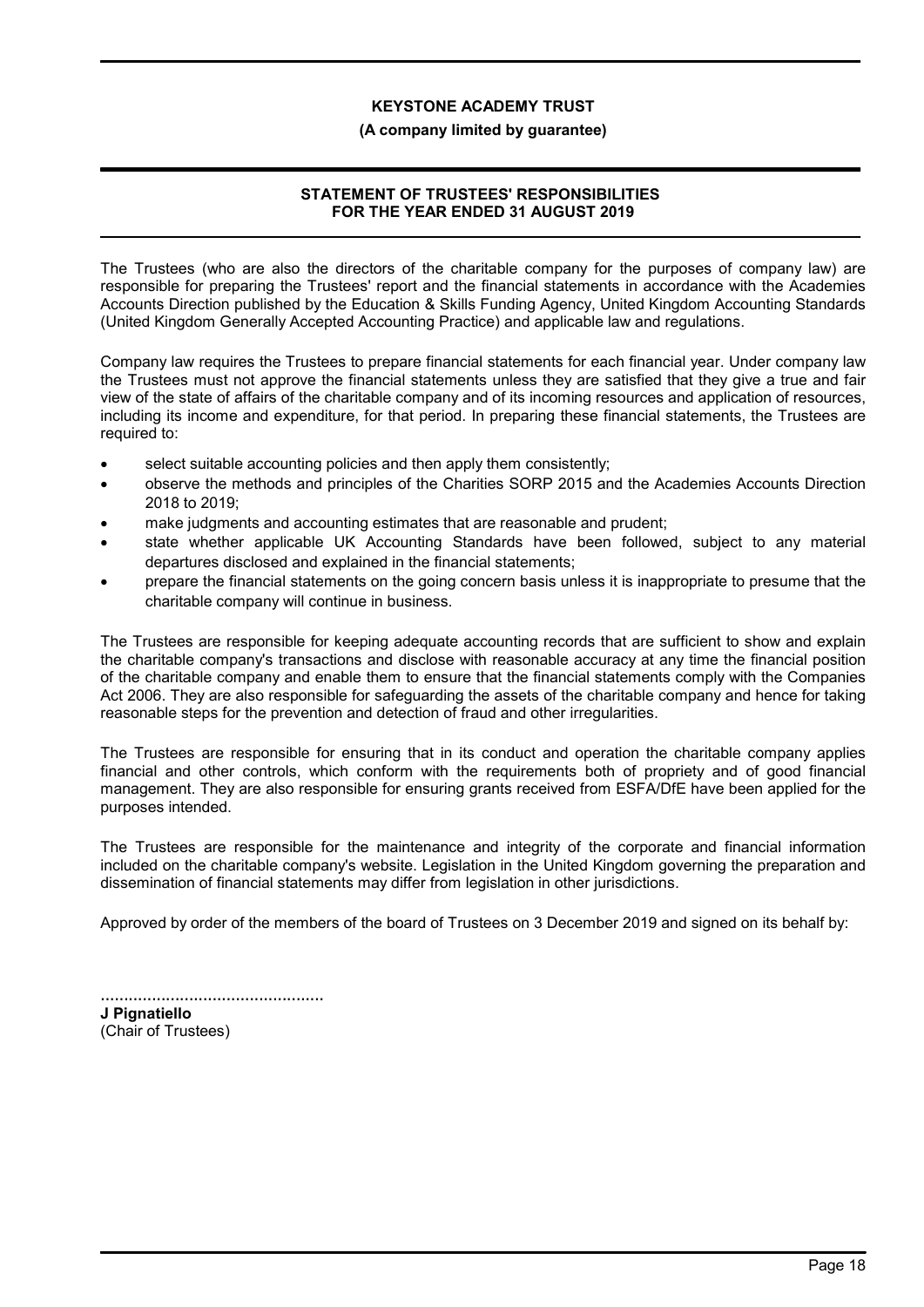### (A company limited by guarantee)

## INDEPENDENT AUDITORS' REPORT ON THE FINANCIAL STATEMENTS TO THE MEMBERS OF KEYSTONE ACADEMY TRUST

#### Opinion

We have audited the financial statements of Keystone Academy Trust (the 'academy') for the year ended 31 August 2019 which comprise the Statement of financial activities, the Balance sheet, the Statement of cash flows and the related notes, including a summary of significant accounting policies. The financial reporting framework that has been applied in their preparation is applicable law, United Kingdom Accounting Standards (United Kingdom Generally Accepted Accounting Practice), including Financial Reporting Standard 102 'The Financial Reporting Standard applicable in the UK and Republic of Ireland', the Charities SORP 2015 and the Academies Accounts Direction 2018 to 2019 issued by the Education & Skills Funding Agency.

In our opinion the financial statements:

- give a true and fair view of the state of the academy's affairs as at 31 August 2019 and of its incoming resources and application of resources, including its income and expenditure for the year then ended;
- have been properly prepared in accordance with United Kingdom Generally Accepted Accounting Practice; and
- have been prepared in accordance with the requirements of the Companies Act 2006, the Charities SORP 2015 and the Academies Accounts Direction 2018 to 2019 issued by the Education & Skills Funding Agency.

#### Basis for opinion

We conducted our audit in accordance with International Standards on Auditing (UK) (ISAs (UK)) and applicable law. Our responsibilities under those standards are further described in the Auditors' responsibilities for the audit of the financial statements section of our report. We are independent of the academy in accordance with the ethical requirements that are relevant to our audit of the financial statements in the United Kingdom, including the Financial Reporting Council's Ethical Standard, and we have fulfilled our other ethical responsibilities in accordance with these requirements. We believe that the audit evidence we have obtained is sufficient and appropriate to provide a basis for our opinion.

#### Conclusions relating to going concern

We have nothing to report in respect of the following matters in relation to which the ISAs (UK) require us to report to you where:

- the Trustees' use of the going concern basis of accounting in the preparation of the financial statements is not appropriate; or
- the Trustees have not disclosed in the financial statements any identified material uncertainties that may cast significant doubt about the academy's ability to continue to adopt the going concern basis of accounting for a period of at least twelve months from the date when the financial statements are authorised for issue.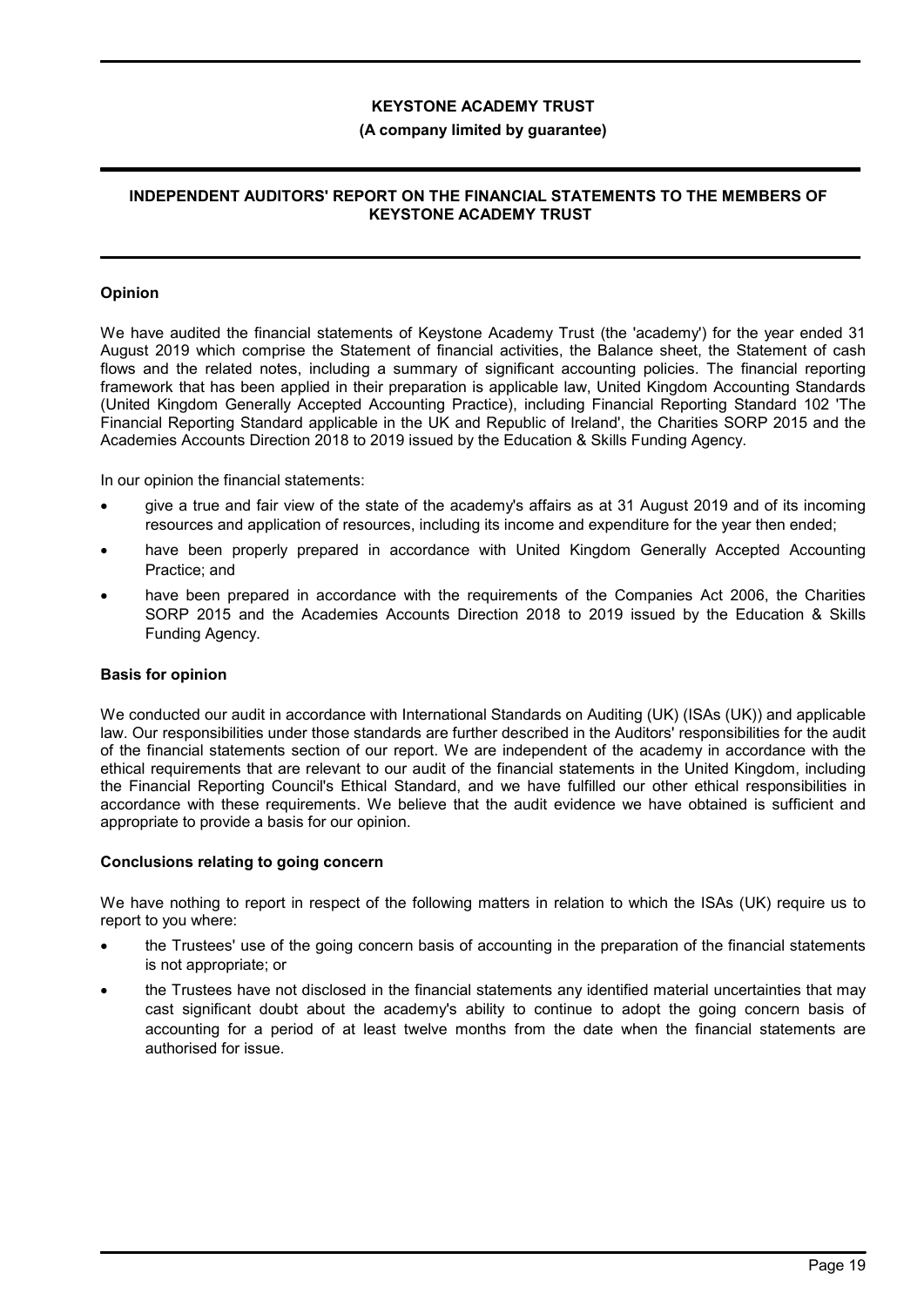#### (A company limited by guarantee)

### INDEPENDENT AUDITORS' REPORT ON THE FINANCIAL STATEMENTS TO THE MEMBERS OF KEYSTONE ACADEMY TRUST (CONTINUED)

#### Other information

The Trustees are responsible for the other information. The other information comprises the information included in the Annual report, other than the financial statements and our Auditors' report thereon. Other information includes the Reference and administrative details, the Trustees' report including the Strategic report, and the Governance statement. Our opinion on the financial statements does not cover the other information and, except to the extent otherwise explicitly stated in our report, we do not express any form of assurance conclusion thereon.

In connection with our audit of the financial statements, our responsibility is to read the other information and, in doing so, consider whether the other information is materially inconsistent with the financial statements or our knowledge obtained in the audit or otherwise appears to be materially misstated. If we identify such material inconsistencies or apparent material misstatements, we are required to determine whether there is a material misstatement in the financial statements or a material misstatement of the other information. If, based on the work we have performed, we conclude that there is a material misstatement of this other information, we are required to report that fact.

We have nothing to report in this regard.

### Opinion on other matters prescribed by the Companies Act 2006

In our opinion, based on the work undertaken in the course of the audit:

- the information given in the Trustees' report for the financial year for which the financial statements are prepared is consistent with the financial statements.
- the Trustees' report has been prepared in accordance with applicable legal requirements.

#### Matters on which we are required to report by exception

In the light of our knowledge and understanding of the academy and its environment obtained in the course of the audit, we have not identified material misstatements in the Trustees' report.

We have nothing to report in respect of the following matters in relation to which the Companies Act 2006 requires us to report to you if, in our opinion:

- adequate accounting records have not been kept, or returns adequate for our audit have not been received from branches not visited by us; or
- the financial statements are not in agreement with the accounting records and returns; or
- certain disclosures of Trustees' remuneration specified by law are not made; or
- we have not received all the information and explanations we require for our audit.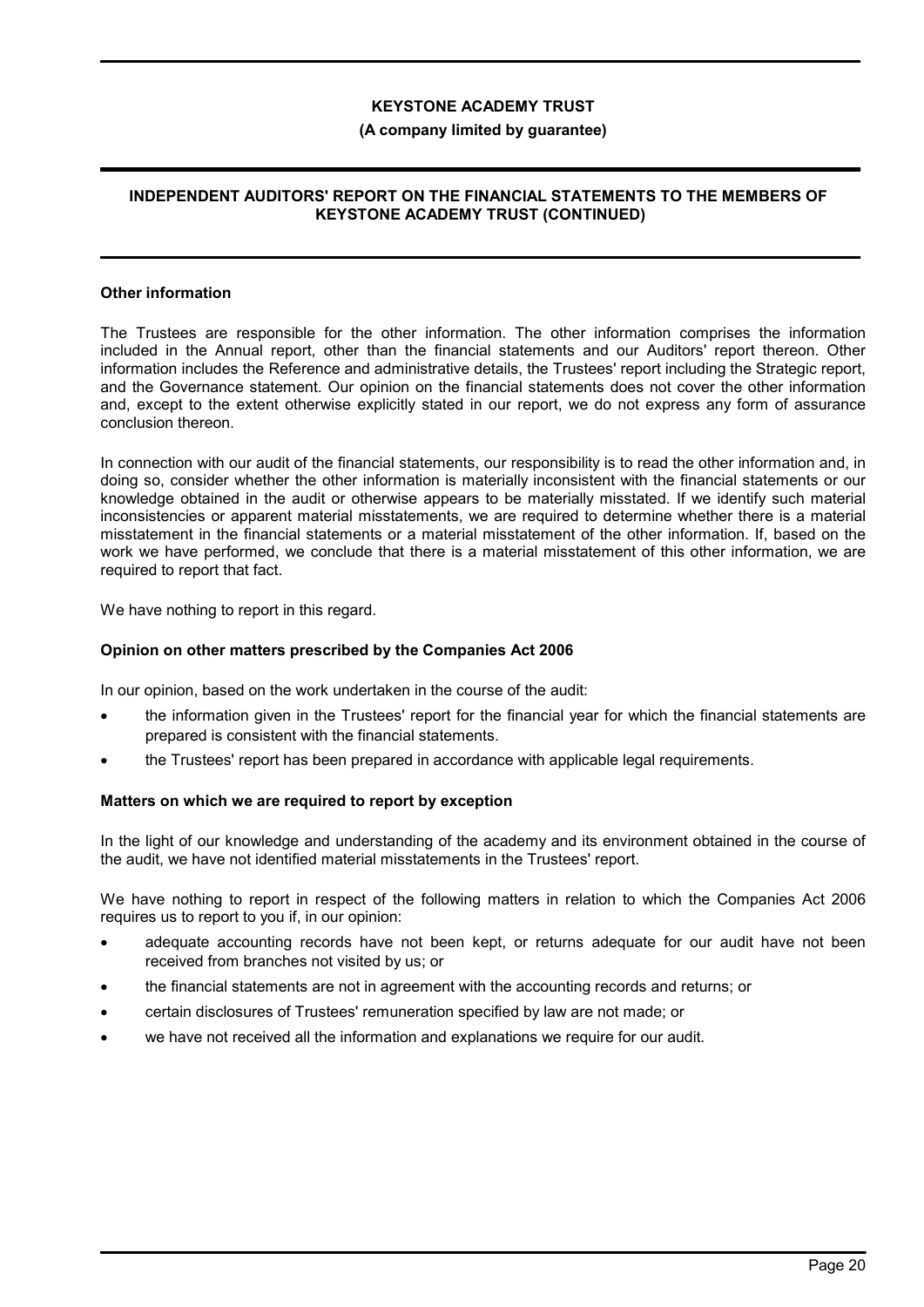#### (A company limited by guarantee)

## INDEPENDENT AUDITORS' REPORT ON THE FINANCIAL STATEMENTS TO THE MEMBERS OF KEYSTONE ACADEMY TRUST (CONTINUED)

#### Responsibilities of trustees

As explained more fully in the Trustees' responsibilities statement, the Trustees (who are also the directors of the academy for the purposes of company law) are responsible for the preparation of the financial statements and for being satisfied that they give a true and fair view, and for such internal control as the Trustees determine is necessary to enable the preparation of financial statements that are free from material misstatement, whether due to fraud or error.

In preparing the financial statements, the Trustees are responsible for assessing the academy's ability to continue as a going concern, disclosing, as applicable, matters related to going concern and using the going concern basis of accounting unless the Trustees either intend to liquidate the academy or to cease operations, or have no realistic alternative but to do so.

#### Auditors' responsibilities for the audit of the financial statements

Our objectives are to obtain reasonable assurance about whether the financial statements as a whole are free from material misstatement, whether due to fraud or error, and to issue an Auditors' report that includes our opinion. Reasonable assurance is a high level of assurance, but is not a guarantee that an audit conducted in accordance with ISAs (UK) will always detect a material misstatement when it exists. Misstatements can arise from fraud or error and are considered material if, individually or in the aggregate, they could reasonably be expected to influence the economic decisions of users taken on the basis of these financial statements.

A further description of our responsibilities for the audit of the financial statements is located on the Financial Reporting Council's website at: www.frc.org.uk/auditorsresponsibilities. This description forms part of our Auditors' report.

#### Use of our report

This report is made solely to the academy's members, as a body, in accordance with Chapter 3 of Part 16 of the Companies Act 2006. Our audit work has been undertaken so that we might state to the academy's members those matters we are required to state to them in an Auditors' report and for no other purpose. To the fullest extent permitted by law, we do not accept or assume responsibility to anyone other than the academy and its members, as a body, for our audit work, for this report, or for the opinions we have formed.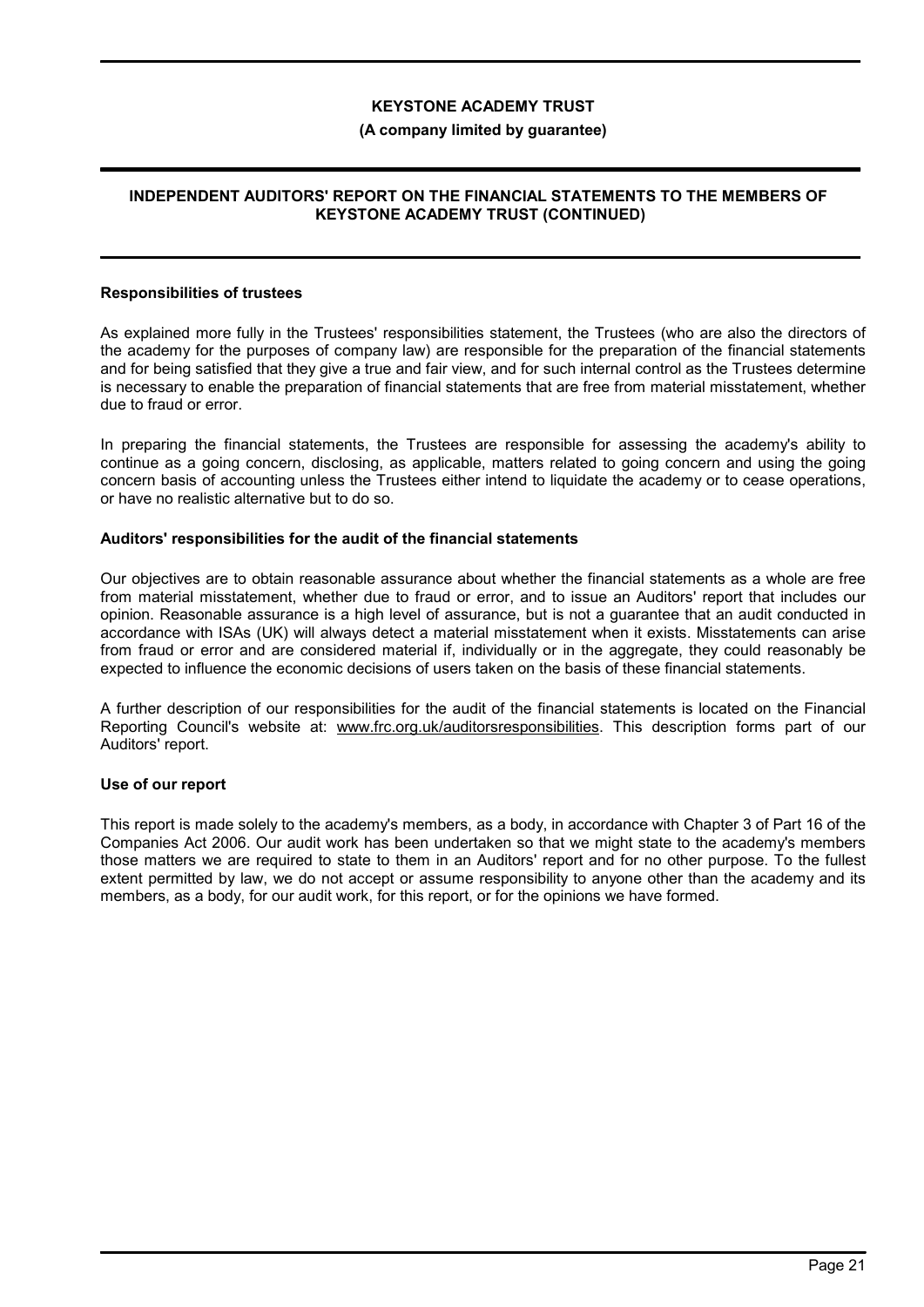(A company limited by guarantee)

## INDEPENDENT AUDITORS' REPORT ON THE FINANCIAL STATEMENTS TO THE MEMBERS OF KEYSTONE ACADEMY TRUST (CONTINUED)

Mark Bradshaw (Senior statutory auditor)

for and on behalf of Streets Audit LLP

Windsor House

A1 Business Park at

Long Bennington

**Notts** 

NG23 5JR

17 December 2019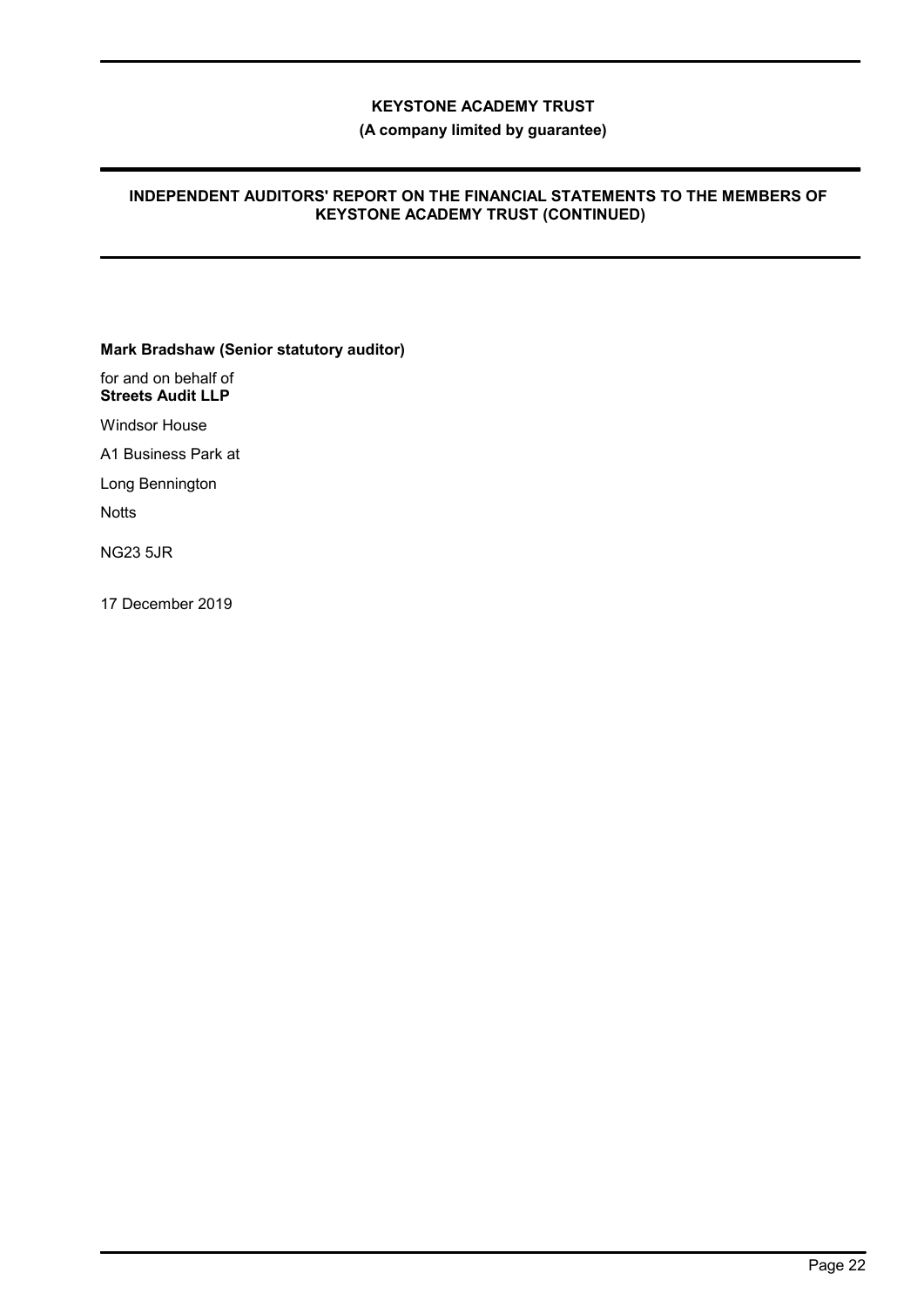#### (A company limited by guarantee)

## INDEPENDENT REPORTING ACCOUNTANT'S ASSURANCE REPORT ON REGULARITY TO KEYSTONE ACADEMY TRUST AND THE EDUCATION & SKILLS FUNDING AGENCY

In accordance with the terms of our engagement letter dated 21 May 2019 and further to the requirements of the Education & Skills Funding Agency (ESFA) as included in the Academies Accounts Direction 2018 to 2019, we have carried out an engagement to obtain limited assurance about whether the expenditure disbursed and income received by Keystone Academy Trust during the year 1 September 2018 to 31 August 2019 have been applied to the purposes identified by Parliament and the financial transactions conform to the authorities which govern them.

This report is made solely to Keystone Academy Trust and the ESFA in accordance with the terms of our engagement letter. Our work has been undertaken so that we might state to Keystone Academy Trust and ESFA those matters we are required to state in a report and for no other purpose. To the fullest extent permitted by law, we do not accept or assume responsibility to anyone other than Keystone Academy Trust and ESFA, for our work, for this report, or for the conclusion we have formed.

#### Respective responsibilities of Keystone Academy Trust's accounting officer and the reporting accountant

The accounting officer is responsible, under the requirements of Keystone Academy Trust's funding agreement with the Secretary of State for Education dated 23 September 2011 and the Academies Financial Handbook, extant from 1 September 2018, for ensuring that expenditure disbursed and income received is applied for the purposes intended by Parliament and the financial transactions conform to the authorities which govern them.

Our responsibilities for this engagement are established in the United Kingdom by our profession's ethical guidance and are to obtain limited assurance and report in accordance with our engagement letter and the requirements of the Academies Accounts Direction 2018 to 2019. We report to you whether anything has come to our attention in carrying out our work which suggests that in all material respects, expenditure disbursed and income received during the year 1 September 2018 to 31 August 2019 have not been applied to purposes intended by Parliament or that the financial transactions do not conform to the authorities which govern them.

## Approach

We conducted our engagement in accordance with the Academies Accounts Direction 2018 to 2019 issued by ESFA. We performed a limited assurance engagement as defined in our engagement letter.

The objective of a limited assurance engagement is to perform such procedures as to obtain information and explanations in order to provide us with sufficient appropriate evidence to express a negative conclusion on regularity.

A limited assurance engagement is more limited in scope than a reasonable assurance engagement and consequently does not enable us to obtain assurance that we would become aware of all significant matters that might be identified in a reasonable assurance engagement. Accordingly, we do not express a positive opinion.

Our engagement includes examination, on a test basis, of evidence relevant to the regularity and propriety of the academy's income and expenditure.

Our audit work involved:

- a review of the Academy systems and controls and confirmation of their operation and effectiveness during the year;
- a detailed review of purchase transactions confirming the purpose, value for money and that appropriate tendering or quotation procedures had been followed in line with the Academy finance policy; and
- a review of the Internal Audit reports.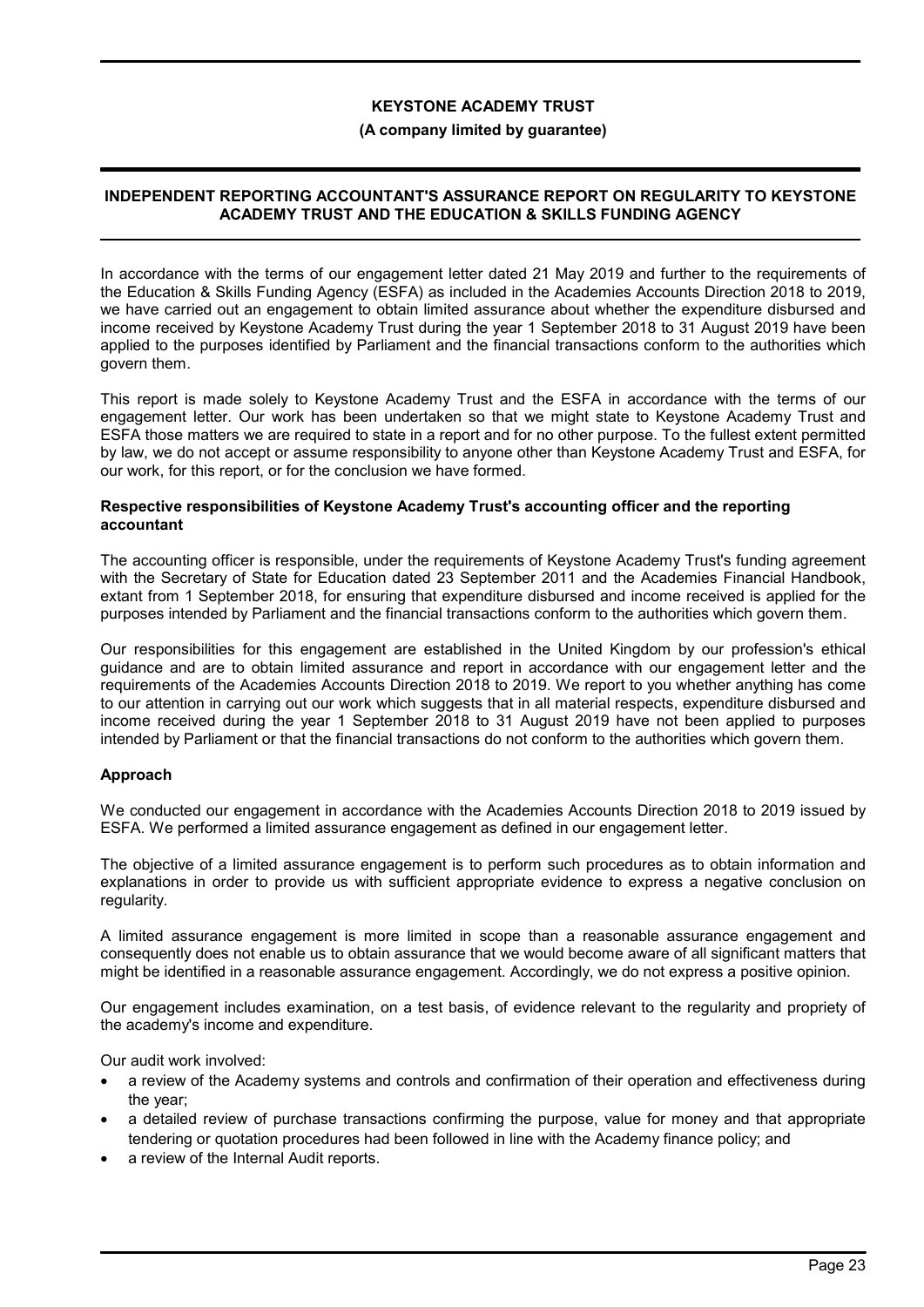## (A company limited by guarantee)

#### INDEPENDENT REPORTING ACCOUNTANT'S ASSURANCE REPORT ON REGULARITY TO KEYSTONE ACADEMY TRUST AND THE EDUCATION & SKILLS FUNDING AGENCY (CONTINUED)

#### Conclusion

In the course of our work, nothing has come to our attention which suggest in all material respects the expenditure disbursed and income received during the year 1 September 2018 to 31 August 2019 has not been applied to purposes intended by Parliament and the financial transactions do not conform to the authorities which govern them.

## Mark Bradshaw (Senior statutory auditor)

Streets Audit LLP Windsor House A1 Business Park at Long Bennington **Notts** NG23 5JR

Date: 17 December 2019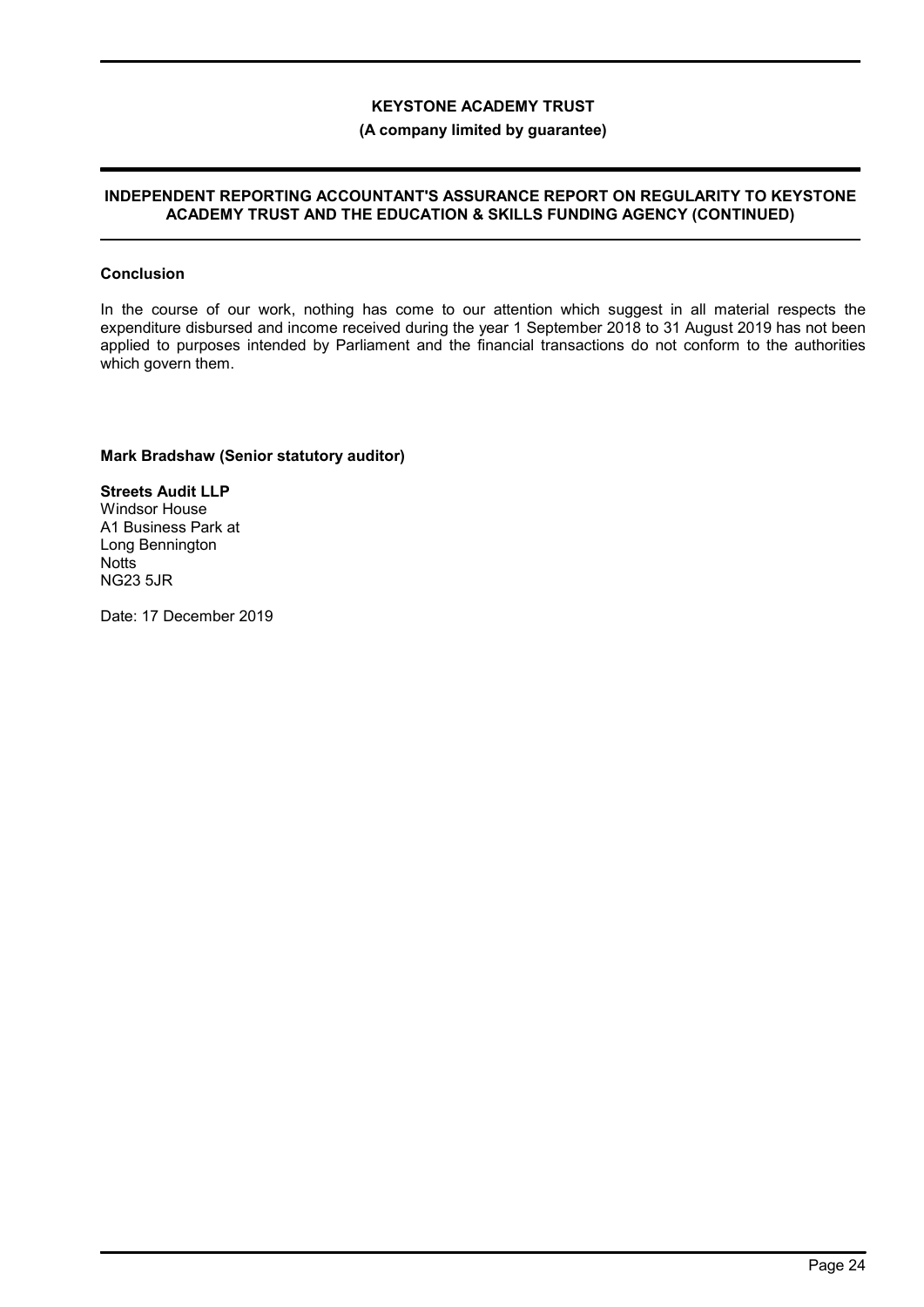# (A company limited by guarantee)

|                                                           | <b>Note</b> | <b>Unrestricted</b><br>funds<br>2019<br>£ | <b>Restricted</b><br>funds<br>2019<br>£ | <b>Restricted</b><br>fixed asset<br>funds<br>2019<br>£ | <b>Total</b><br>funds<br>2019<br>£ | Total<br>funds<br>2018<br>£ |
|-----------------------------------------------------------|-------------|-------------------------------------------|-----------------------------------------|--------------------------------------------------------|------------------------------------|-----------------------------|
| Income from:                                              |             |                                           |                                         |                                                        |                                    |                             |
| Donations and capital                                     |             |                                           |                                         |                                                        |                                    |                             |
| grants                                                    | 3           | 9,383                                     | 7,205                                   | 58,946                                                 | 75,534                             | 405,377                     |
| Charitable activities                                     |             | 198,501                                   | 2,752,532                               |                                                        | 2,951,033                          | 2,467,998                   |
| Teaching schools                                          |             |                                           | 436,545                                 |                                                        | 436,545                            | 445,163                     |
| Other trading activities                                  |             | 160,432                                   |                                         |                                                        | 160,432                            | 148,814                     |
| Investments                                               | 6           | 1,646                                     |                                         |                                                        | 1,646                              | 1,220                       |
| <b>Total income</b>                                       |             | 369,962                                   | 3,196,282                               | 58,946                                                 | 3,625,190                          | 3,468,572                   |
| <b>Expenditure on:</b>                                    |             |                                           |                                         |                                                        |                                    |                             |
| Raising funds                                             |             |                                           | 7,156                                   |                                                        | 7,156                              |                             |
| Charitable activities                                     |             | 269,854                                   | 2,737,616                               | 132,801                                                | 3,140,271                          | 2,821,086                   |
| Teaching schools                                          |             |                                           | 375,136                                 |                                                        | 375,136                            | 400,504                     |
| <b>Total expenditure</b>                                  |             | 269,854                                   | 3,119,908                               | 132,801                                                | 3,522,563                          | 3,221,590                   |
| <b>Net</b><br>income/(expenditure                         |             |                                           |                                         |                                                        |                                    |                             |
|                                                           |             | 100,108                                   | 76,374                                  | (73, 855)                                              | 102,627                            | 246,982                     |
| Transfers between<br>funds                                | 17          |                                           | 15,944                                  | (15, 944)                                              |                                    |                             |
| Net movement in<br>funds before other                     |             |                                           |                                         |                                                        |                                    |                             |
| recognised<br>gains/(losses)                              |             | 100,108                                   | 92,318                                  | (89, 799)                                              | 102,627                            | 246,982                     |
| Other recognised<br>gains/(losses):                       |             |                                           |                                         |                                                        |                                    |                             |
| Actuarial losses on<br>defined benefit<br>pension schemes | 22          |                                           | (404, 000)                              |                                                        | (404, 000)                         | 303,000                     |
| Net movement in<br>funds                                  |             | 100,108                                   | (311, 682)                              | (89, 799)                                              | (301, 373)                         | 549,982                     |

#### STATEMENT OF FINANCIAL ACTIVITIES (INCORPORATING INCOME AND EXPENDITURE ACCOUNT) FOR THE YEAR ENDED 31 AUGUST 2019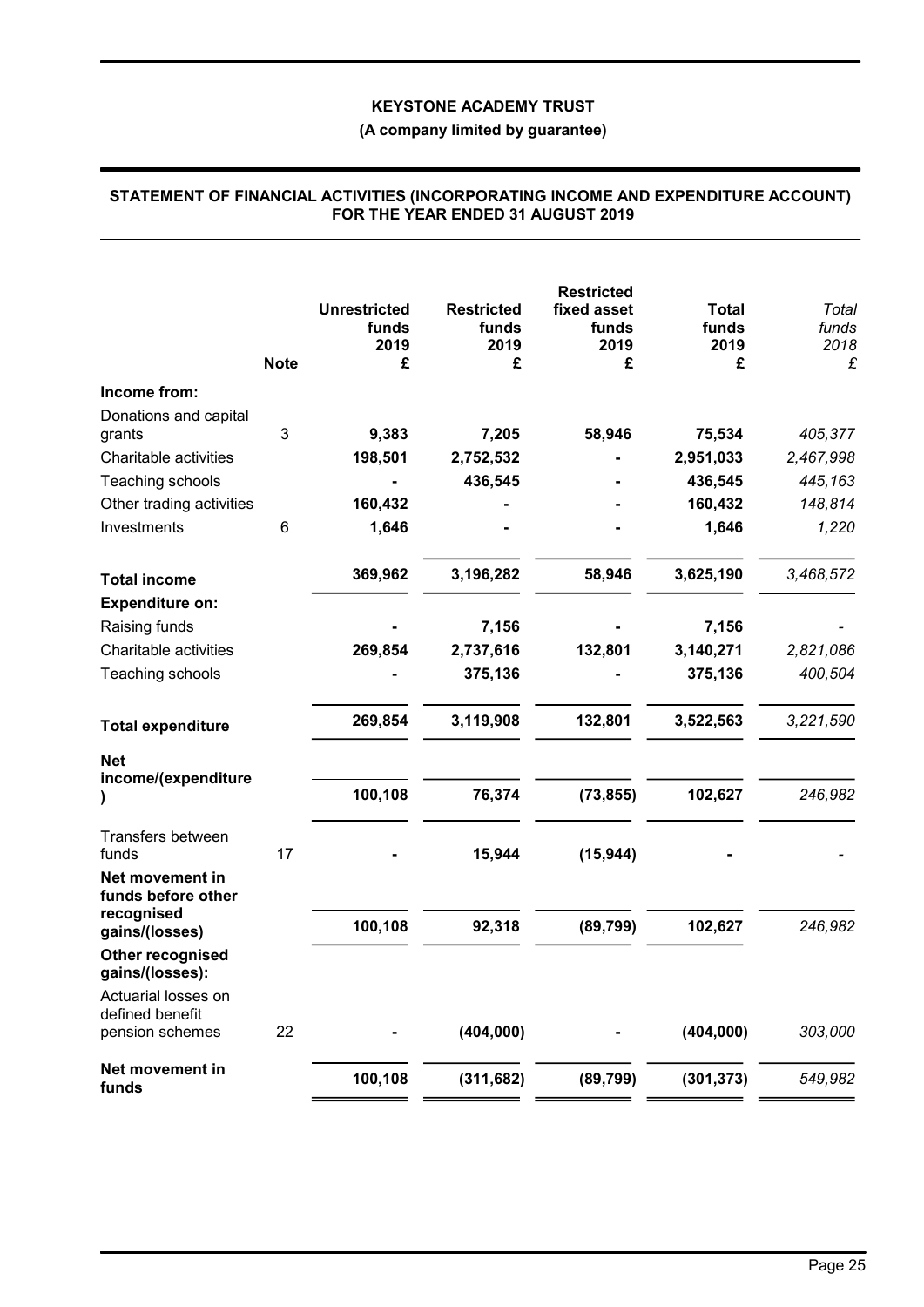# (A company limited by guarantee)

#### STATEMENT OF FINANCIAL ACTIVITIES (INCORPORATING INCOME AND EXPENDITURE ACCOUNT) (CONTINUED) FOR THE YEAR ENDED 31 AUGUST 2019

|                                       | <b>Note</b> | Unrestricted<br>funds<br>2019<br>£ | <b>Restricted</b><br>funds<br>2019<br>£ | <b>Restricted</b><br>fixed asset<br>funds<br>2019<br>£ | Total<br>funds<br>2019<br>£ | Total<br>funds<br>2018<br>£ |
|---------------------------------------|-------------|------------------------------------|-----------------------------------------|--------------------------------------------------------|-----------------------------|-----------------------------|
| <b>Reconciliation of</b><br>funds:    |             |                                    |                                         |                                                        |                             |                             |
| Total funds brought<br>forward        |             | 255,828                            | (270, 059)                              | 4,995,575                                              | 4,981,344                   | 4,431,362                   |
| Net movement in<br>funds              |             | 100,108                            | (311, 682)                              | (89, 799)                                              | (301, 373)                  | 549,982                     |
| <b>Total funds carried</b><br>forward |             | 355,936                            | (581, 741)                              | 4,905,776                                              | 4,679,971                   | 4,981,344                   |

The Statement of financial activities includes all gains and losses recognised in the year.

The notes on pages 30 to 55 form part of these financial statements.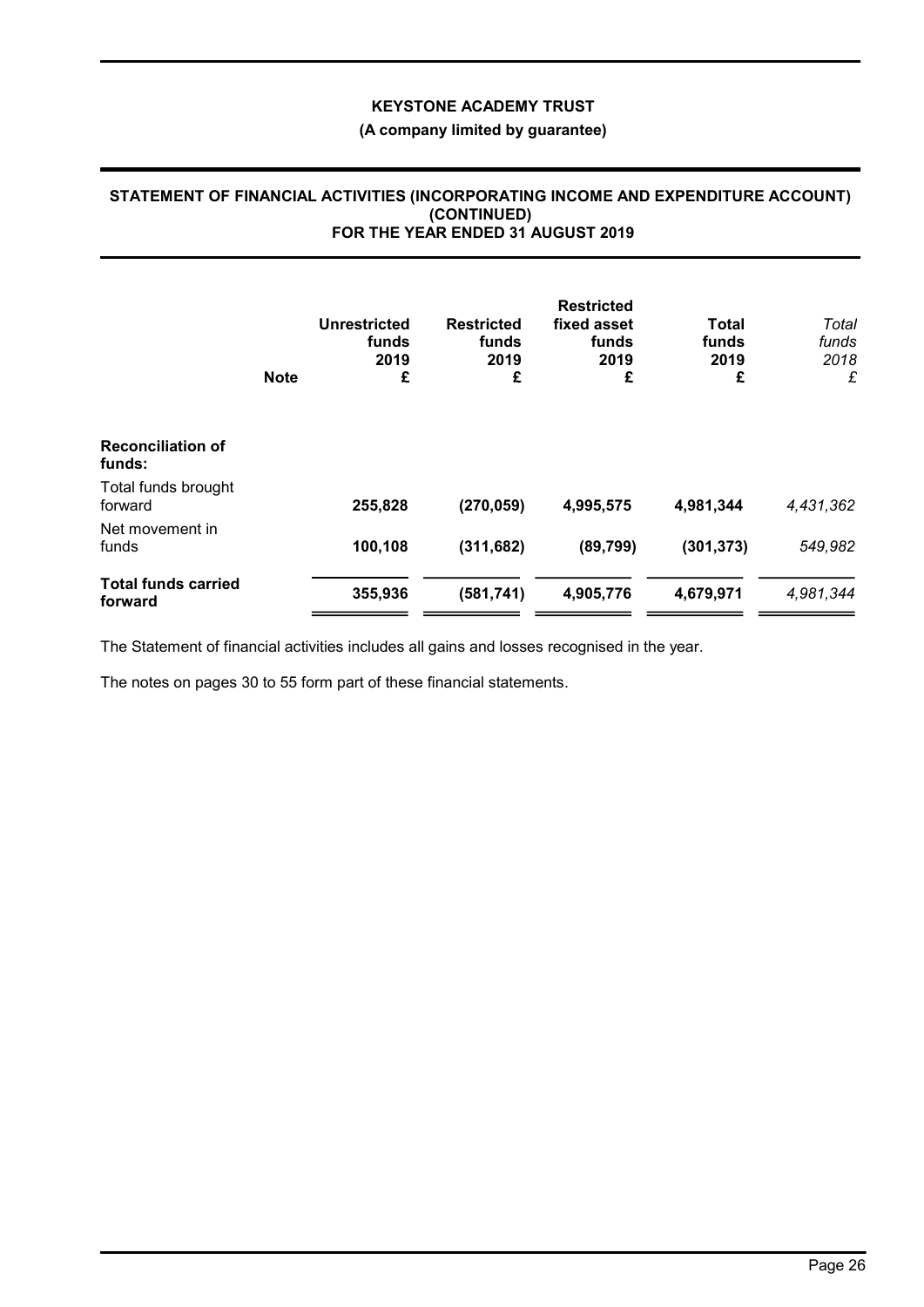#### (A company limited by guarantee) REGISTERED NUMBER: 07788995

## BALANCE SHEET AS AT 31 AUGUST 2019

|                                                   | <b>Note</b> |            | 2019<br>£     |            | 2018<br>£ |
|---------------------------------------------------|-------------|------------|---------------|------------|-----------|
| <b>Fixed assets</b>                               |             |            |               |            |           |
| Tangible assets                                   | 13          |            | 4,985,124     |            | 5,091,588 |
|                                                   |             |            | 4,985,124     |            | 5,091,588 |
| <b>Current assets</b>                             |             |            |               |            |           |
| <b>Stocks</b>                                     | 14          | 10,466     |               | 10,291     |           |
| <b>Debtors</b>                                    | 15          | 258,588    |               | 157,647    |           |
| Cash at bank and in hand                          |             | 887,188    |               | 576,434    |           |
|                                                   |             | 1,156,242  |               | 744,372    |           |
| Creditors: amounts falling due within one<br>year | 16          | (289, 395) |               | (233, 616) |           |
| <b>Net current assets</b>                         |             |            | 866,847       |            | 510,756   |
| <b>Total assets less current liabilities</b>      |             |            | 5,851,971     |            | 5,602,344 |
| Net assets excluding pension liability            |             |            | 5,851,971     |            | 5,602,344 |
| Defined benefit pension scheme liability          | 22          |            | (1, 172, 000) |            | (621,000) |
| <b>Total net assets</b>                           |             |            | 4,679,971     |            | 4,981,344 |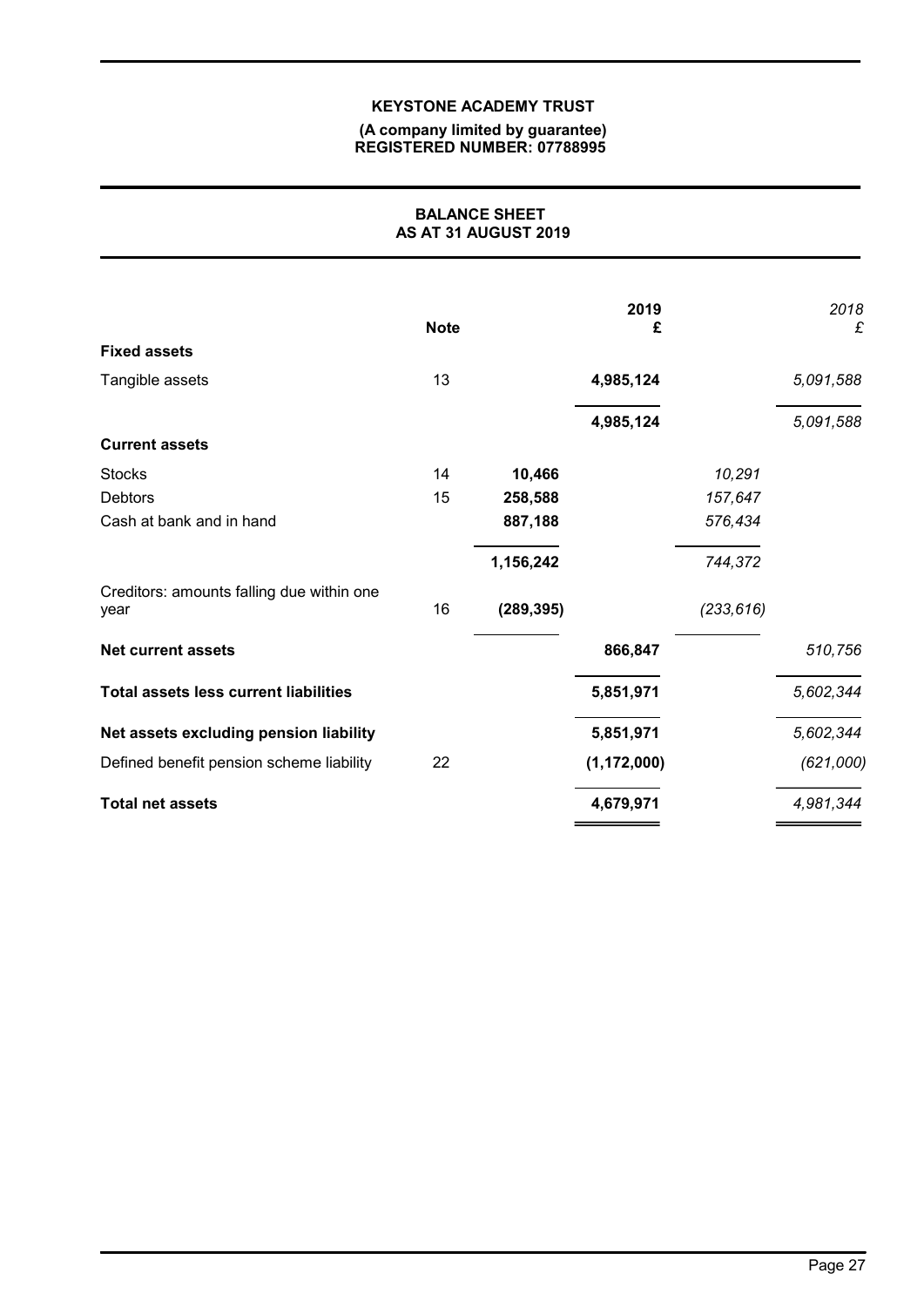## (A company limited by guarantee)

## BALANCE SHEET (CONTINUED) AS AT 31 AUGUST 2019

| <b>Funds of the academy</b><br><b>Restricted funds:</b> | <b>Note</b> |               | 2019<br>£ |           | 2018<br>£ |
|---------------------------------------------------------|-------------|---------------|-----------|-----------|-----------|
| Fixed asset funds                                       | 17          | 4,905,776     |           | 4,995,575 |           |
| Restricted income funds                                 | 17          | 590,259       |           | 350,941   |           |
| Restricted funds excluding pension asset                | 17          | 5,496,035     |           | 5,346,516 |           |
| Pension reserve                                         | 17          | (1, 172, 000) |           | (621,000) |           |
| <b>Total restricted funds</b>                           | 17          |               | 4,324,035 |           | 4,725,516 |
| Unrestricted income funds                               | 17          |               | 355,936   |           | 255,828   |
| <b>Total funds</b>                                      |             |               | 4,679,971 |           | 4,981,344 |

The financial statements on pages 25 to 55 were approved by the Trustees, and authorised for issue on 03 December 2019 and are signed on their behalf, by:

# J Pignatiello

(Chair of Trustees)

The notes on pages 30 to 55 form part of these financial statements.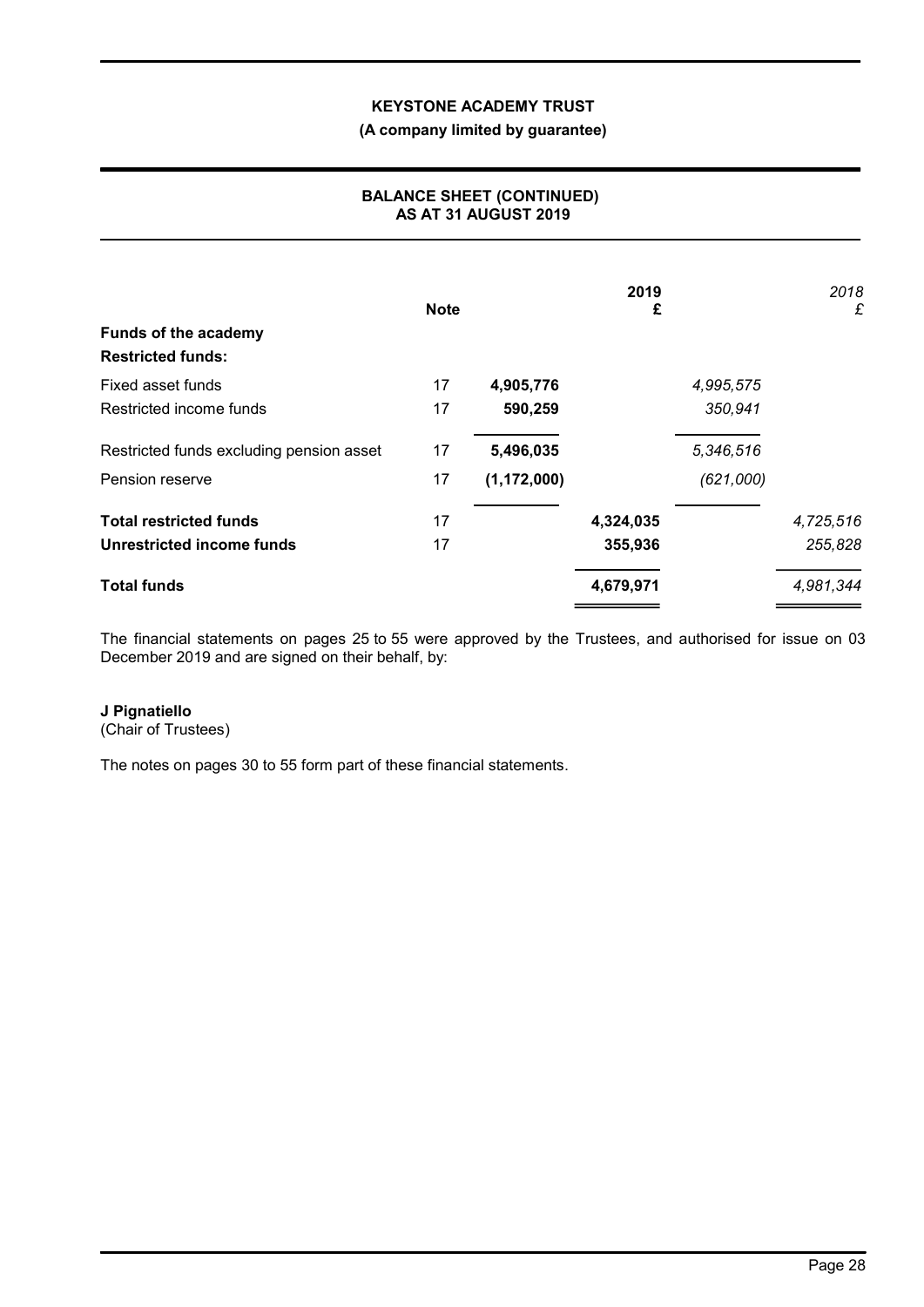# (A company limited by guarantee)

## STATEMENT OF CASH FLOWS FOR THE YEAR ENDED 31 AUGUST 2019

| Cash flows from operating activities                   | <b>Note</b> | 2019<br>£ | 2018<br>£  |
|--------------------------------------------------------|-------------|-----------|------------|
| Net cash provided by operating activities              | 19          | 278,542   | 139,759    |
| Cash flows from investing activities                   | 20          | 32,212    | (119, 252) |
| Change in cash and cash equivalents in the year        |             | 310,754   | 20,507     |
| Cash and cash equivalents at the beginning of the year |             | 576,434   | 555,927    |
| Cash and cash equivalents at the end of the year       | 21          | 887,188   | 576,434    |

The notes on pages 30 to 55 form part of these financial statements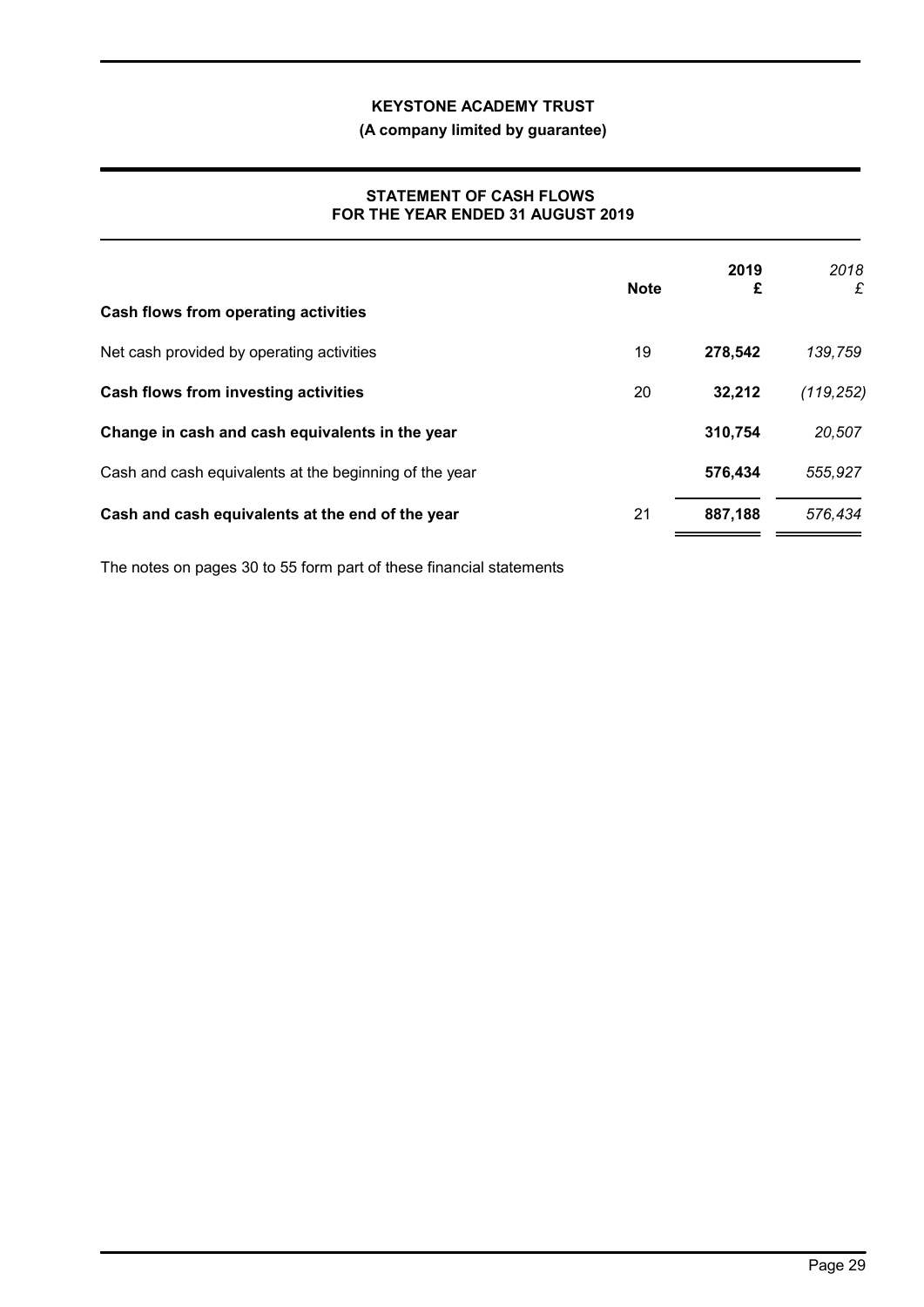#### (A company limited by guarantee)

### NOTES TO THE FINANCIAL STATEMENTS FOR THE YEAR ENDED 31 AUGUST 2019

#### 1. Accounting policies

A summary of the principal accounting policies adopted (which have been applied consistently, except where noted), judgments and key sources of estimation uncertainty, is set out below.

#### 1.1 Basis of preparation of financial statements

The financial statements of the academy, which is a public benefit entity under FRS 102, have been prepared under the historic cost convention in accordance with the Financial Reporting Standard Applicable in the UK and Republic of Ireland (FRS 102), the Accounting and Reporting by Charities: Statement of Recommended Practice applicable to charities preparing their accounts in accordance with the Financial Reporting Standard applicable in the UK and Republic of Ireland (FRS 102) (Charities SORP (FRS 102)), the Academies Accounts Direction 2018 to 2019 issued by ESFA, the Charities Act 2011 and the Companies Act 2006.

Keystone Academy Trust meets the definition of a public benefit entity under FRS 102.

## 1.2 Going concern

The Trustees assess whether the use of going concern is appropriate i.e. whether there are any material uncertainties related to events or conditions that may cast significant doubt on the ability of the academy to continue as a going concern. The Trustees make this assessment in respect of a period of at least one year from the date of authorisation for issue of the financial statements and have concluded that the academy has adequate resources to continue in operational existence for the foreseeable future and there are no material uncertainties about the academy's ability to continue as a going concern, thus they continue to adopt the going concern basis of accounting in preparing the financial statements.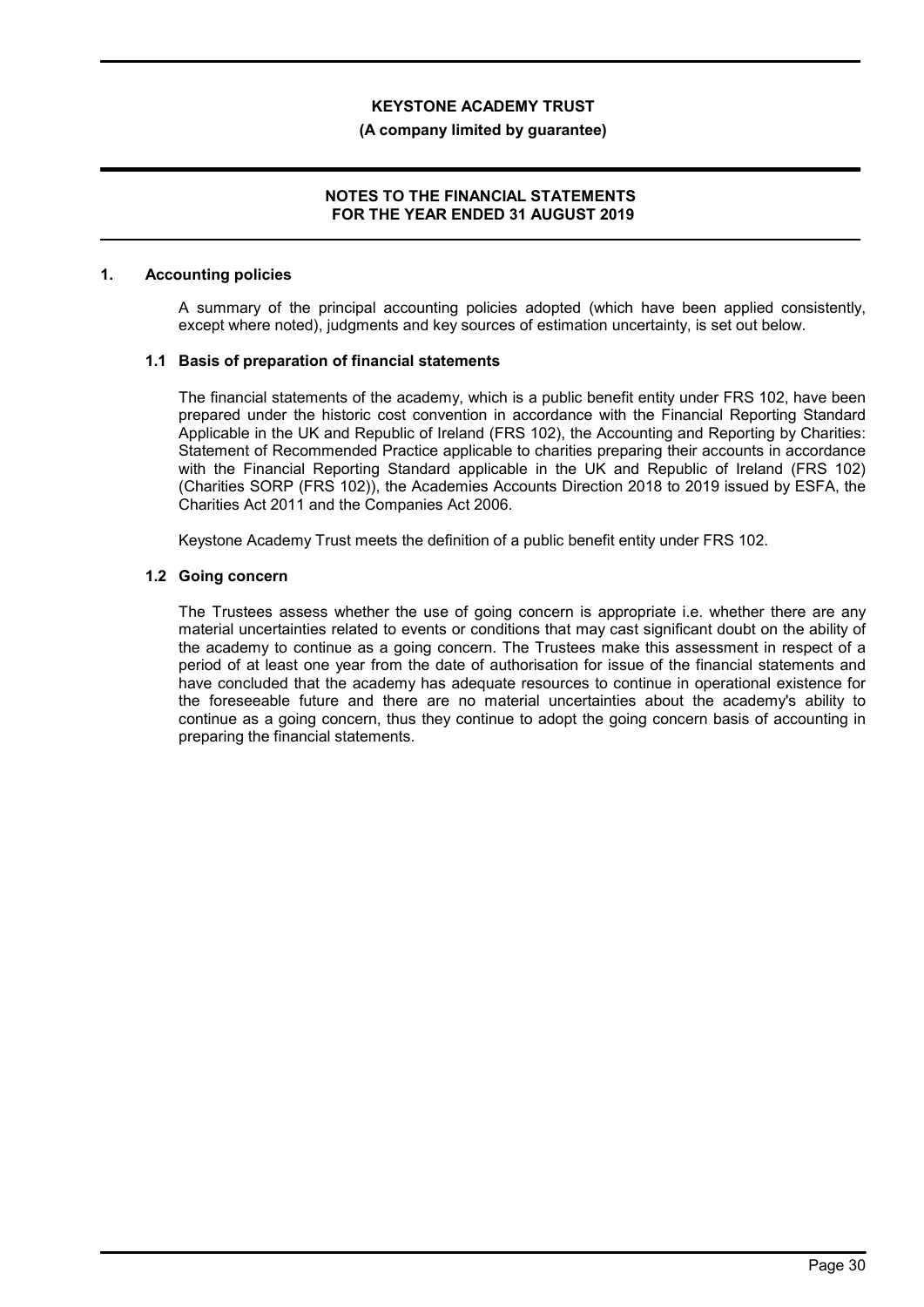#### (A company limited by guarantee)

## NOTES TO THE FINANCIAL STATEMENTS FOR THE YEAR ENDED 31 AUGUST 2019

#### 1. Accounting policies (continued)

#### 1.3 Income

All incoming resources are recognised when the academy has entitlement to the funds, the receipt is probable and the amount can be measured reliably.

#### **Grants**

Grants are included in the Statement of financial activities on a receivable basis. The balance of income received for specific purposes but not expended during the period is shown in the relevant funds on the Balance sheet. Where income is received in advance of meeting any performancerelated conditions there is not unconditional entitlement to the income and its recognition is deferred and included in creditors as deferred income until the performance-related conditions are met. Where entitlement occurs before income is received, the income is accrued.

General Annual Grant is recognised in full in the Statement of financial activities in the year for which it is receivable and any abatement in respect of the year is deducted from income and recognised as a liability.

Capital grants are recognised in full when there is an unconditional entitlement to the grant. Unspent amounts of capital grants are reflected in the Balance sheet in the restricted fixed asset fund. Capital grants are recognised when there is entitlement and are not deferred over the life of the asset on which they are expended.

### Donations

Donations are recognised on a receivable basis (where there are no performance-related conditions) where the receipt is probable and the amount can be reliably measured.

## Other income

Other income, including the hire of facilities, is recognised in the year it is receivable and to the extent the academy has provided the goods or services.

#### 1.4 Expenditure

Expenditure is recognised once there is a legal or constructive obligation to transfer economic benefit to a third party, it is probable that a transfer of economic benefits will be required in settlement and the amount of the obligation can be measured reliably. Expenditure is classified by activity. The costs of each activity are made up of the total of direct costs and shared costs, including support costs involved in undertaking each activity. Direct costs attributable to a single activity are allocated directly to that activity. Shared costs which contribute to more than one activity and support costs which are not attributable to a single activity are apportioned between those activities on a basis consistent with the use of resources. Central staff costs are allocated on the basis of time spent, and depreciation charges allocated on the portion of the asset's use.

#### Expenditure on raising funds

This includes all expenditure incurred by the academy to raise funds for its charitable purposes and includes costs of all fundraising activities events and non-charitable trading.

#### Charitable activities

These are costs incurred on the academy's educational operations, including support costs and costs relating to the governance of the academy apportioned to charitable activities.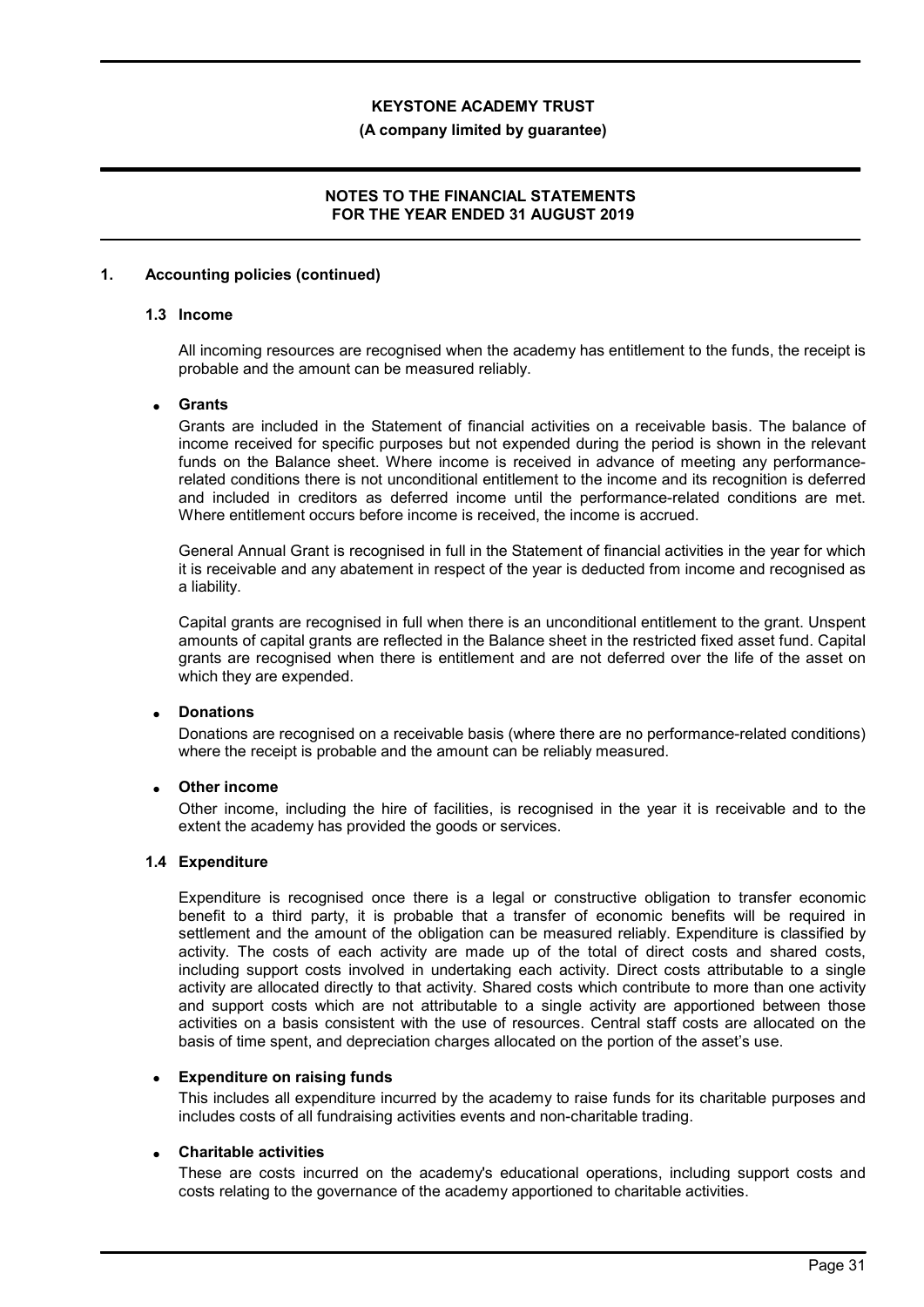#### (A company limited by guarantee)

### NOTES TO THE FINANCIAL STATEMENTS FOR THE YEAR ENDED 31 AUGUST 2019

#### 1. Accounting policies (continued)

#### 1.4 Expenditure (continued)

All resources expended are inclusive of irrecoverable VAT.

#### 1.5 Interest receivable

Interest on funds held on deposit is included when receivable and the amount can be measured reliably by the academy; this is normally upon notification of the interest paid or payable by the institution with whom the funds are deposited.

#### 1.6 Tangible fixed assets

Assets costing £2,000 or more are capitalised as tangible fixed assets and are carried at cost, net of depreciation and any provision for impairment.

Where tangible fixed assets have been acquired with the aid of specific grants, either from the government or from the private sector, they are included in the Balance sheet at cost and depreciated over their expected useful economic life. Where there are specific conditions attached to the funding requiring the continued use of the asset, the related grants are credited to a restricted fixed asset fund in the Statement of financial activities and carried forward in the Balance sheet. Depreciation on the relevant assets is charged directly to the restricted fixed asset fund in the Statement of financial activities. Where tangible fixed assets have been acquired with unrestricted funds, depreciation on such assets is charged to the unrestricted fund.

Depreciation is provided on all tangible fixed assets other than freehold land and assets under construction, at rates calculated to write off the cost of each asset on a straight-line basis over its expected useful life, as follows:

Depreciation is provided on the following bases:

| Freehold property       | - 5% on cost on improvements, 2% on cost on<br>buildings, land not depreciated |
|-------------------------|--------------------------------------------------------------------------------|
| Furniture and equipment | - 25% on cost                                                                  |
| Computer equipment      | - 33% on cost                                                                  |

A review for impairment of a fixed asset is carried out if events or changes in circumstances indicate that the carrying value of any fixed asset may not be recoverable. Shortfalls between the carrying value of fixed assets and their recoverable amounts are recognised as impairments. Impairment losses are recognised in the Statement of financial activities.

### 1.7 Stocks

Stocks are valued at the lower of cost and net realisable value after making due allowance for obsolete and slow-moving stocks. Cost includes all direct costs and an appropriate proportion of fixed and variable overheads.

#### 1.8 Debtors

Trade and other debtors are recognised at the settlement amount after any trade discount offered. Prepayments are valued at the amount prepaid net of any trade discounts due.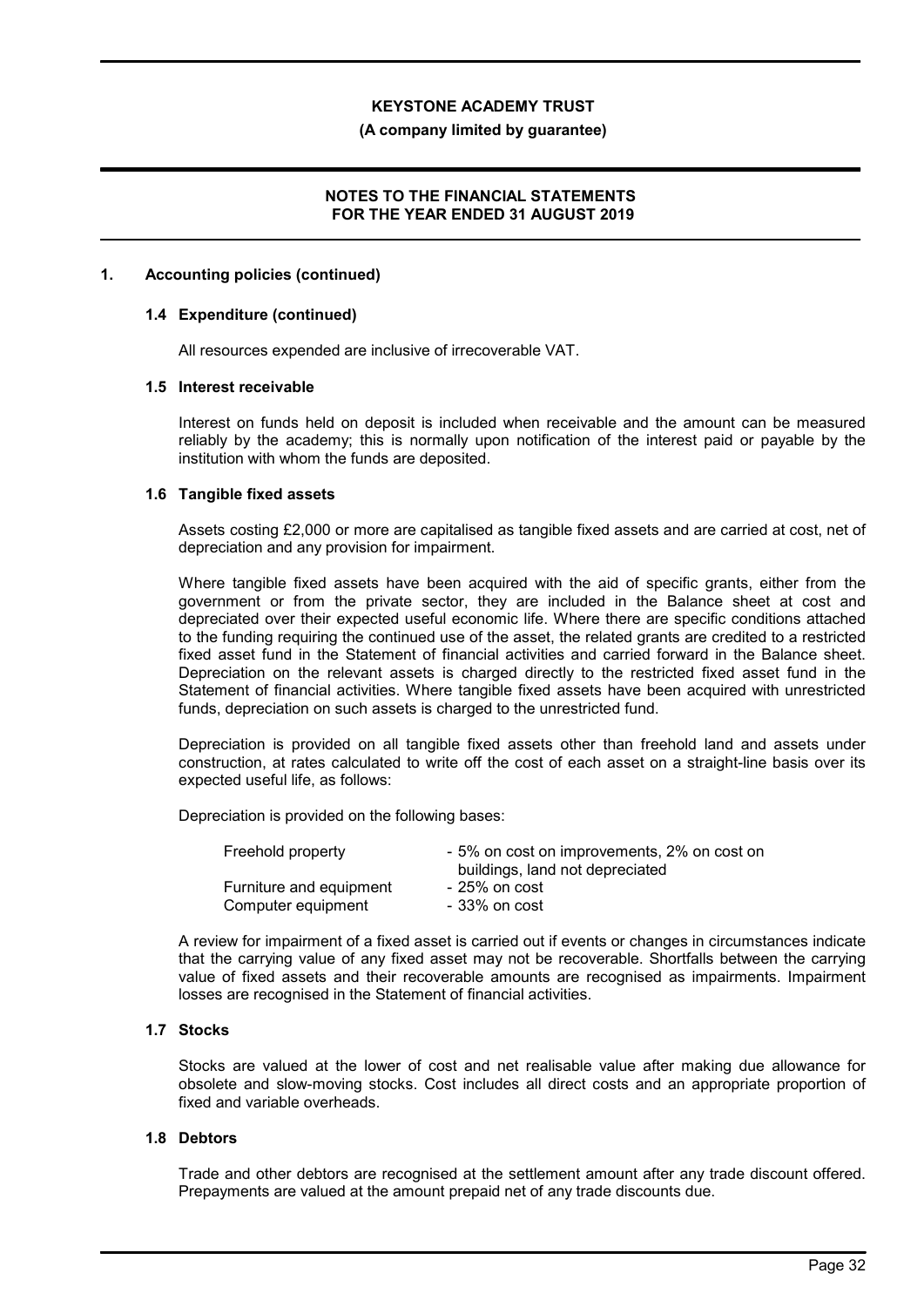#### (A company limited by guarantee)

## NOTES TO THE FINANCIAL STATEMENTS FOR THE YEAR ENDED 31 AUGUST 2019

#### 1. Accounting policies (continued)

### 1.9 Cash at bank and in hand

Cash at bank and in hand includes cash and short-term highly liquid investments with a short maturity of three months or less from the date of acquisition or opening of the deposit or similar account.

#### 1.10 Liabilities

Liabilities are recognised when there is an obligation at the Balance sheet date as a result of a past event, it is probable that a transfer of economic benefit will be required in settlement, and the amount of the settlement can be estimated reliably. Liabilities are recognised at the amount that the academy anticipates it will pay to settle the debt or the amount it has received as advanced payments for the goods or services it must provide.

#### 1.11 Financial instruments

The academy only holds basic financial instruments as defined in FRS 102. The financial assets and financial liabilities of the academy and their measurement bases are as follows:

Financial assets - trade and other debtors are basic financial instruments and are debt instruments measured at amortised cost as detailed in note 15. Prepayments are not financial instruments. Amounts due to the academy's wholly owned subsidiary are held at face value less any impairment. Cash at bank is classified as a basic financial instrument and is measured at face value.

Financial liabilities - trade creditors, accruals and other creditors are financial instruments, and are measured at amortised cost as detailed in note 16. Taxation and social security are not included in the financial instruments disclosure definition. Deferred income is not deemed to be a financial liability, as the cash settlement has already taken place and there is an obligation to deliver services rather than cash or another financial instrument. Amounts due to the academy's wholly owned subsidiary are held at face value less any impairment.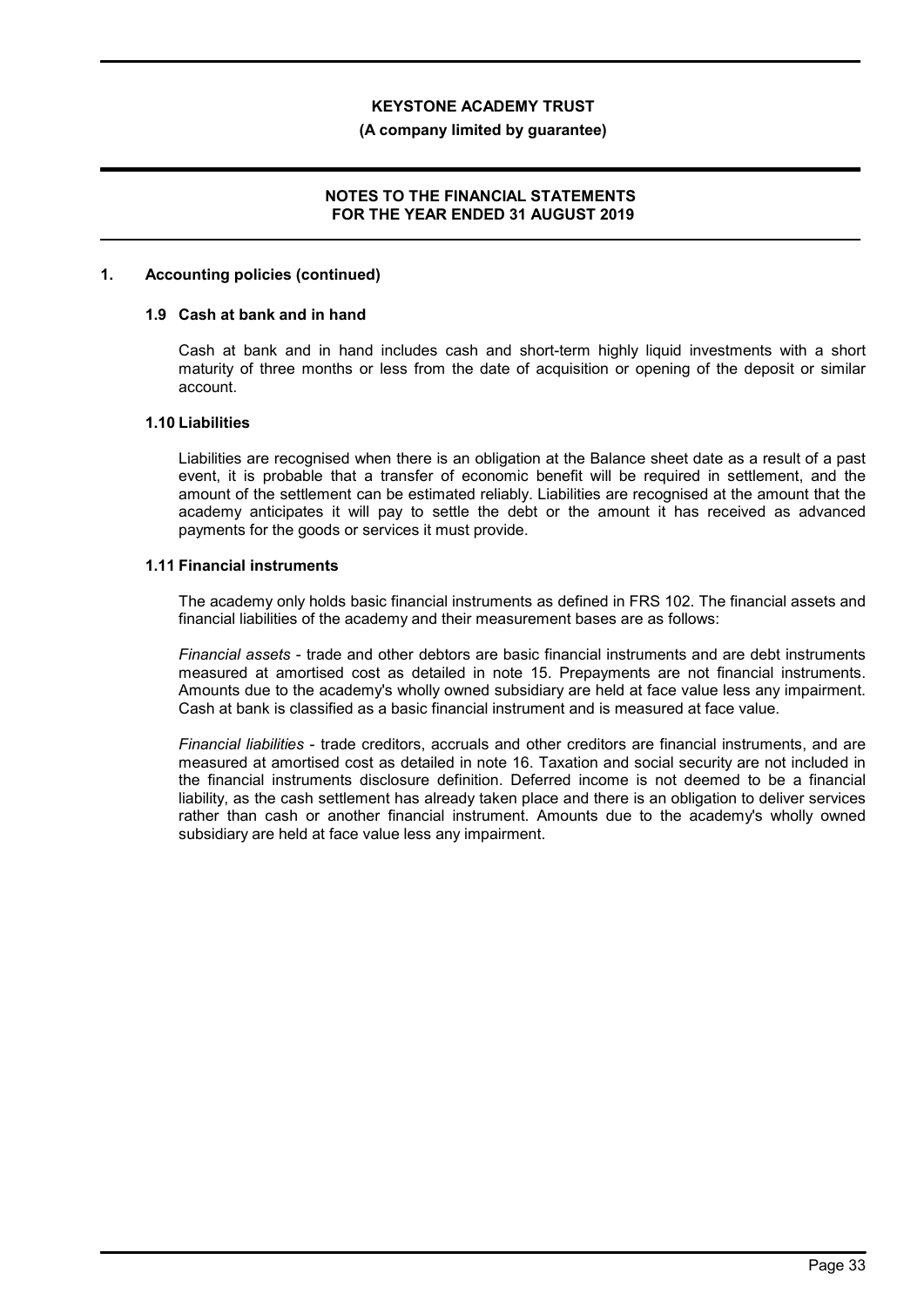#### (A company limited by guarantee)

## NOTES TO THE FINANCIAL STATEMENTS FOR THE YEAR ENDED 31 AUGUST 2019

### 1. Accounting policies (continued)

## 1.12 Pensions

Retirement benefits to employees of the academy are provided by the Teachers' Pension Scheme ("TPS") and the Local Government Pension Scheme ("LGPS"). These are defined benefit schemes.

The TPS is an unfunded scheme and contributions are calculated so as to spread the cost of pensions over employees' working lives with the academy in such a way that the pension cost is a substantially level percentage of current and future pensionable payroll. The contributions are determined by the Government Actuary on the basis of quadrennial valuations using a prospective unit credit method. TPS is an unfunded multi-employer scheme with no underlying assets to assign between employers. Consequently, the TPS is treated as a defined contribution scheme for accounting purposes and the contributions recognised in the period to which they relate.

The LGPS is a funded multi-employer scheme and the assets are held separately from those of the academy in separate trustee administered funds. Pension scheme assets are measured at fair value and liabilities are measured on an actuarial basis using the projected unit credit method and discounted at a rate equivalent to the current rate of return on a high quality corporate bond of equivalent term and currency to the liabilities. The actuarial valuations are obtained at least triennially and are updated at each Balance sheet date. The amounts charged to operating surplus are the current service costs and the costs of scheme introductions, benefit changes, settlements and curtailments. They are included as part of staff costs as incurred. Net interest on the net defined benefit liability/asset is also recognised in the Statement of financial activities and comprises the interest cost on the defined benefit obligation and interest income on the scheme assets, calculated by multiplying the fair value of the scheme assets at the beginning of the period by the rate used to discount the benefit obligations. The difference between the interest income on the scheme assets and the actual return on the scheme assets is recognised in other recognised gains and losses.

Actuarial gains and losses are recognised immediately in other recognised gains and losses.

#### 1.13 Fund accounting

Unrestricted income funds represent those resources which may be used towards meeting any of the charitable objects of the academy at the discretion of the Trustees.

Restricted fixed asset funds are resources which are to be applied to specific capital purposes imposed by the funders where the asset acquired or created is held for a specific purpose.

Restricted general funds comprise all other restricted funds received with restrictions imposed by the funder/donor and include grants from the Department for Education Group.

Investment income, gains and losses are allocated to the appropriate fund.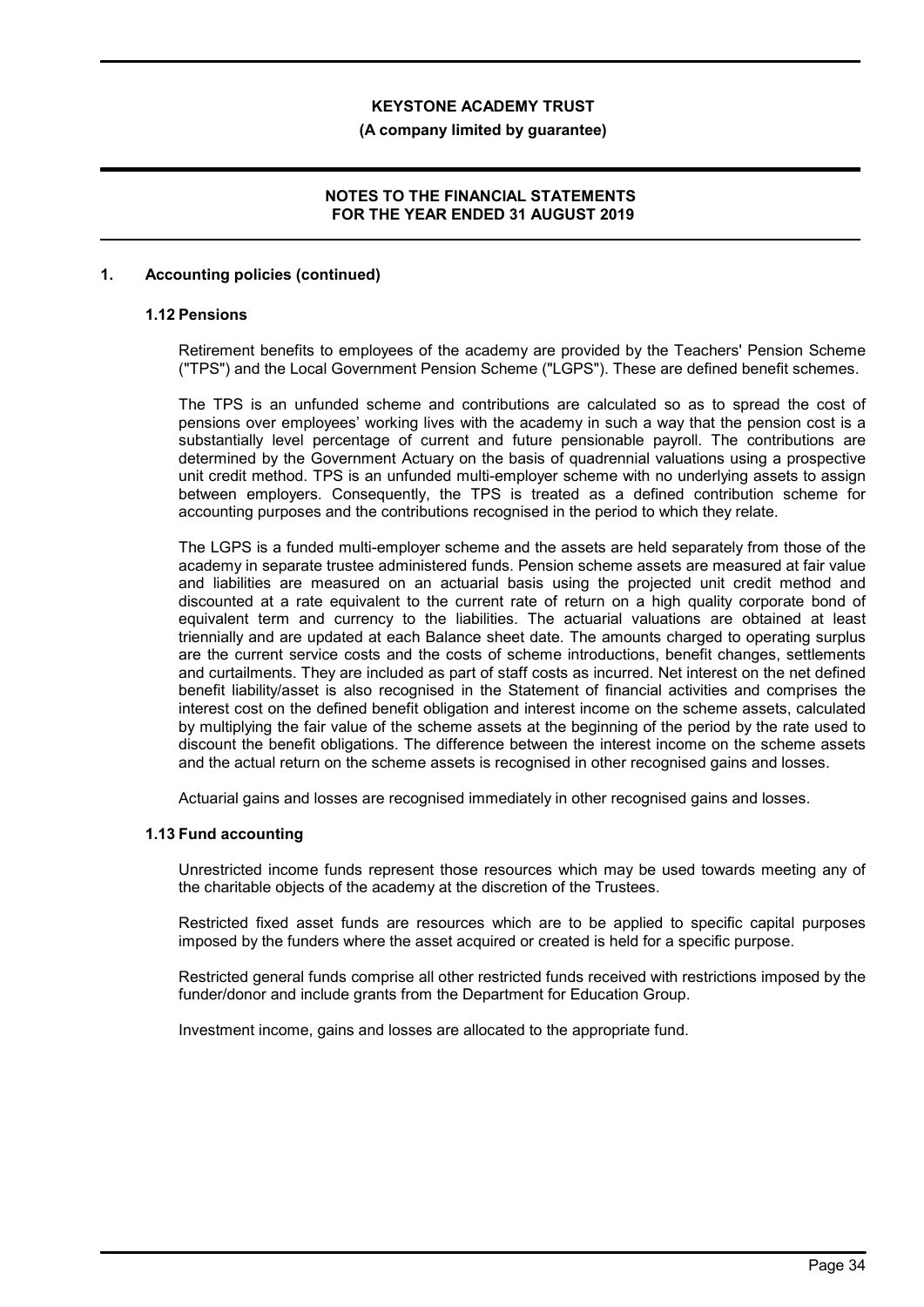#### (A company limited by guarantee)

#### NOTES TO THE FINANCIAL STATEMENTS FOR THE YEAR ENDED 31 AUGUST 2019

#### 2. Critical accounting estimates and areas of judgment

Estimates and judgments are continually evaluated and are based on historical experience and other factors, including expectations of future events that are believed to be reasonable under the circumstances.

Critical accounting estimates and assumptions:

The academy trust makes estimates and assumptions concerning the future. The resulting accounting estimates and assumptions will, by definition, seldom equal the related actual results. The estimates and assumptions that have a significant risk of causing a material adjustment to the carrying amounts of assets and liabilities within the next financial year are discussed below.

The present value of the Local Government Pension Scheme defined benefit liability depends on a number of factors that are determined on an actuarial basis using a variety of assumptions. The assumptions used in determining the net cost or income for pensions include the discount rate. Any changes in these assumptions, which are disclosed in note 22, will impact the carrying amount of the pension liability. Furthermore a roll forward approach which projects results from the latest full actuarial valuation performed at 31 March 2016 has been used by the actuary in valuing the pensions liability at 31 August 2019. Any differences between the figures derived from the roll forward approach and a full actuarial valuation would impact on the carrying amount of the pension liability.

Critical areas of judgment:

There have been no judgements that the trustees have made in the process of applying the entity's accounting policies that have made a significant effect on the amounts recognised in the financial statements.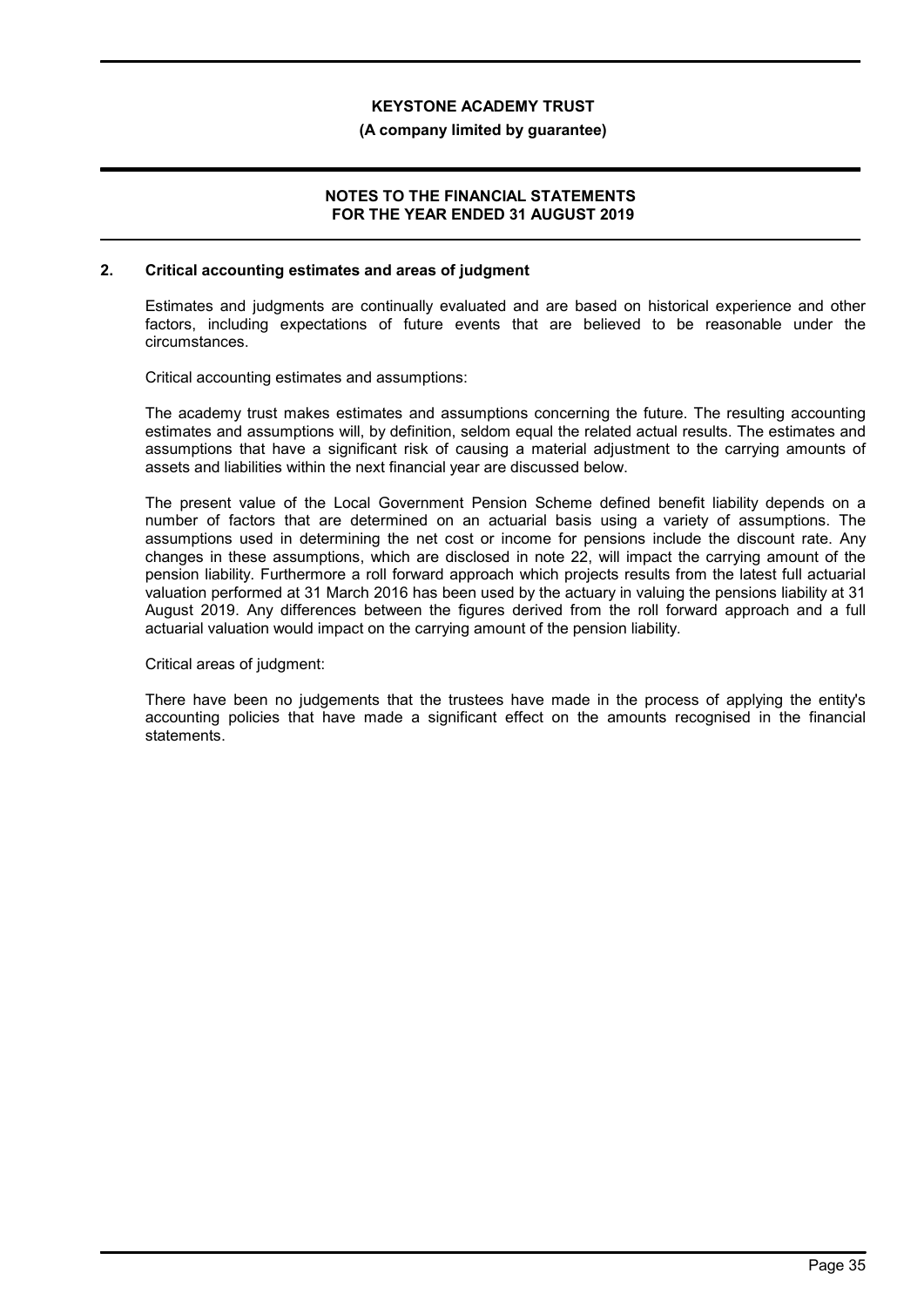# (A company limited by guarantee)

## NOTES TO THE FINANCIAL STATEMENTS FOR THE YEAR ENDED 31 AUGUST 2019

# 3. Income from donations and capital grants

|                       | <b>Unrestricted</b><br>funds<br>2019<br>£ | <b>Restricted</b><br>funds<br>2019<br>£ | <b>Restricted</b><br>fixed asset<br>funds<br>2019<br>£ | <b>Total</b><br>funds<br>2019<br>£ |
|-----------------------|-------------------------------------------|-----------------------------------------|--------------------------------------------------------|------------------------------------|
| <b>Donations</b>      | 9,383                                     | 7,205                                   | $\qquad \qquad \blacksquare$                           | 16,588                             |
| <b>Capital Grants</b> | $\overline{\phantom{0}}$                  |                                         | 58,946                                                 | 58,946                             |
|                       | 9,383                                     | 7,205                                   | 58,946                                                 | 75,534                             |

|                       |                          | Restricted                   |         |
|-----------------------|--------------------------|------------------------------|---------|
|                       | Unrestricted             | fixed asset                  | Total   |
|                       | funds                    | funds                        | funds   |
|                       | 2018                     | 2018                         | 2018    |
|                       | £                        | £                            | £       |
| Donations             | 6,879                    | $\qquad \qquad \blacksquare$ | 6,879   |
| <b>Capital Grants</b> | $\overline{\phantom{a}}$ | 398,498                      | 398,498 |
|                       | 6,879                    | 398,498                      | 405,377 |
|                       |                          |                              |         |

# 4. Funding for the academy's educational operations

| <b>Unrestricted</b><br>funds<br>2019<br>£ | <b>Restricted</b><br>funds<br>2019<br>£ | <b>Total</b><br>funds<br>2019<br>£ |
|-------------------------------------------|-----------------------------------------|------------------------------------|
| ۰                                         | 2,089,871                               | 2,089,871                          |
| -                                         | 480,278                                 | 480,278                            |
| -                                         | 180,483                                 | 180,483                            |
| 59,145                                    | -                                       | 59,145                             |
| 139,356                                   | 1,900                                   | 141,256                            |
| 198,501                                   | 2,752,532                               | 2,951,033                          |
|                                           |                                         |                                    |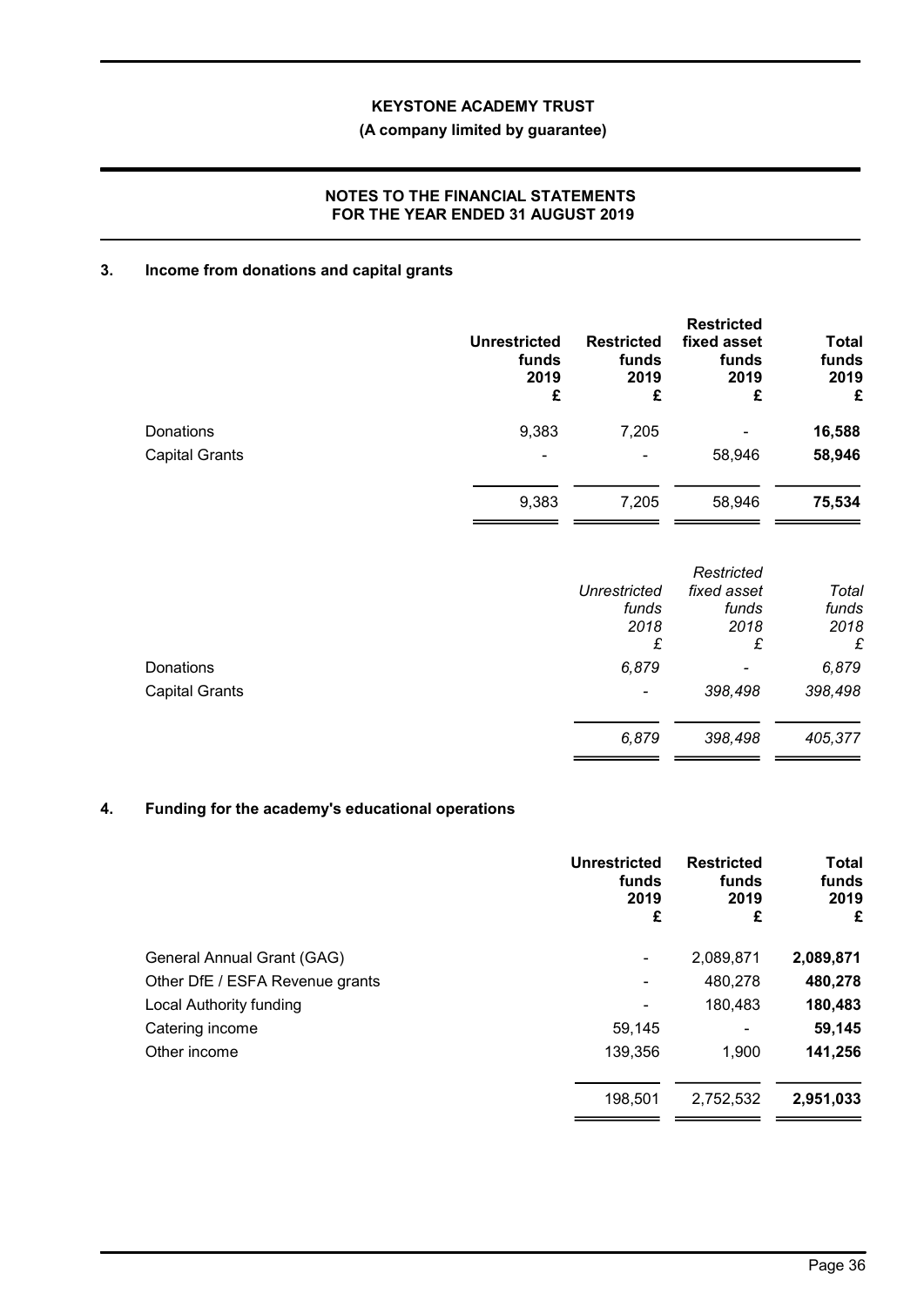# (A company limited by guarantee)

## NOTES TO THE FINANCIAL STATEMENTS FOR THE YEAR ENDED 31 AUGUST 2019

|                                 | Unrestricted<br>funds<br>2018<br>£ | Restricted<br>funds<br>2018<br>£ | Total<br>funds<br>2018<br>£ |
|---------------------------------|------------------------------------|----------------------------------|-----------------------------|
| General Annual Grant (GAG)      | $\qquad \qquad \blacksquare$       | 1,939,057                        | 1,939,057                   |
| Other DfE / ESFA Revenue grants | $\qquad \qquad \blacksquare$       | 242,877                          | 242,877                     |
| <b>Local Authority funding</b>  | ٠                                  | 143,596                          | 143,596                     |
| Catering income                 | 59,666                             |                                  | 59,666                      |
| Other income                    | 79,902                             | 2,900                            | 82,802                      |
|                                 | 139,568                            | 2,328,430                        | 2,467,998                   |

# 5. Income from other trading activities

|                               | <b>Unrestricted</b><br>funds<br>2019<br>£ | <b>Total</b><br>funds<br>2019<br>£ | Total<br>funds<br>2018<br>£ |
|-------------------------------|-------------------------------------------|------------------------------------|-----------------------------|
| Hire of facilities            | 1,110                                     | 1,110                              | 545                         |
| Sale of goods                 | $\overline{\phantom{a}}$                  | $\blacksquare$                     | 621                         |
| Nursery and after school club | 159,322                                   | 159,322                            | 147,648                     |
|                               | 160,432                                   | 160,432                            | 148,814                     |

#### 6. Investment income

|                      | <b>Unrestricted</b> | <b>Total</b> | Total |
|----------------------|---------------------|--------------|-------|
|                      | funds               | funds        | funds |
|                      | 2019                | 2019         | 2018  |
|                      | £                   | £            | £     |
| <b>Bank interest</b> | 1,646               | 1,646        | 1,220 |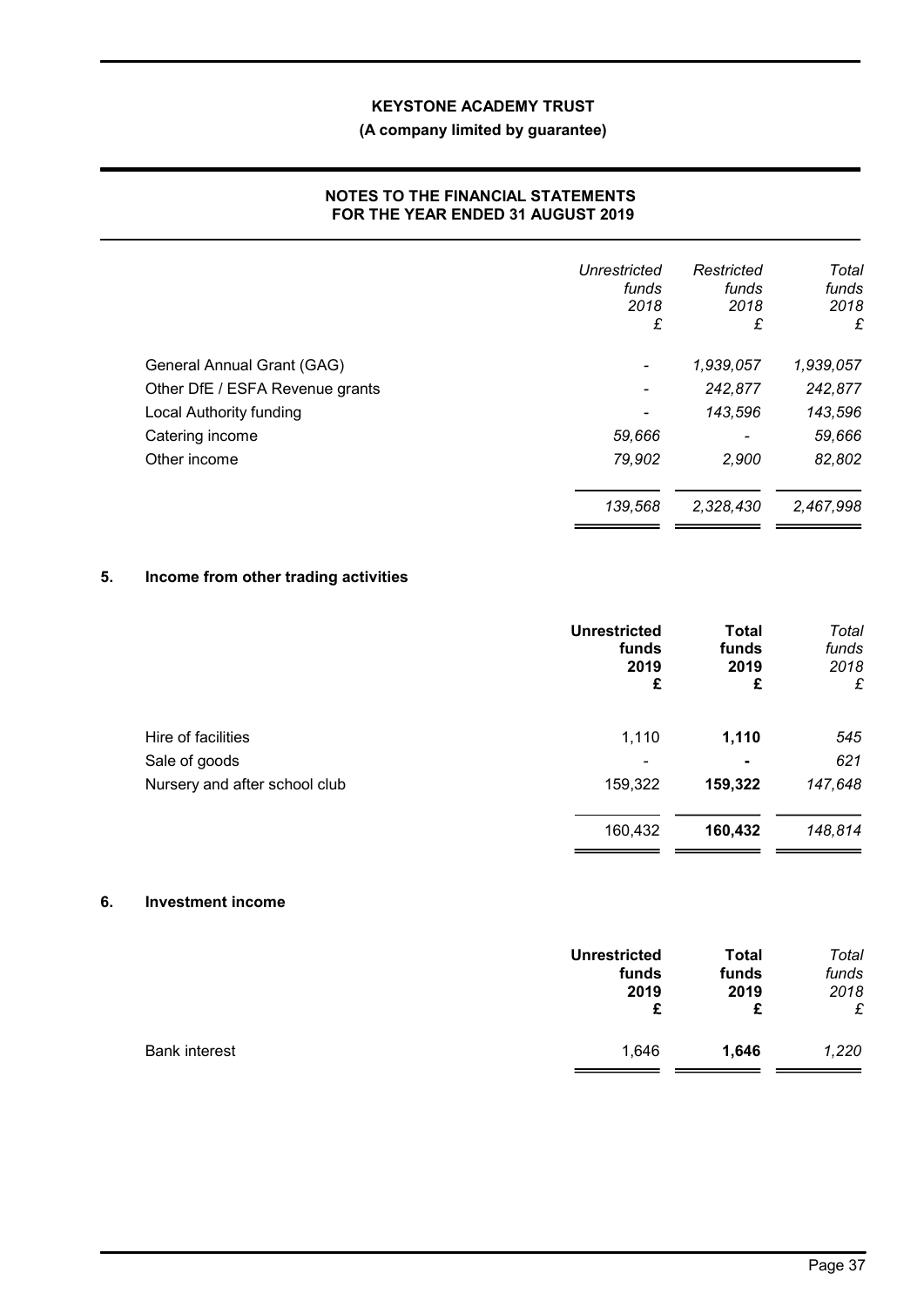# (A company limited by guarantee)

## NOTES TO THE FINANCIAL STATEMENTS FOR THE YEAR ENDED 31 AUGUST 2019

# 7. Expenditure

|                                                | <b>Staff Costs</b><br>2019<br>£ | <b>Premises</b><br>2019<br>£ | <b>Other</b><br>2019<br>£ | <b>Total</b><br>2019<br>£ |
|------------------------------------------------|---------------------------------|------------------------------|---------------------------|---------------------------|
| Expenditure on raising voluntary income:       |                                 |                              |                           |                           |
| Direct costs<br><b>Educational Operations:</b> |                                 |                              | 7,156                     | 7,156                     |
| Direct costs                                   | 1,891,708                       |                              | 299,921                   | 2,191,629                 |
| Allocated support costs                        | 460,222                         | 100,207                      | 388,213                   | 948,642                   |
| Teaching school                                | 210,801                         |                              | 164,335                   | 375,136                   |
| <b>Total 2019</b>                              | 2,562,731                       | 100,207                      | 859,625                   | 3,522,563                 |
|                                                | <b>Staff Costs</b><br>2018<br>£ | Premises<br>2018<br>£        | Other<br>2018<br>£        | Total<br>2018<br>£        |
|                                                |                                 |                              |                           |                           |
| <b>Educational Operations:</b>                 |                                 |                              |                           |                           |
| Direct costs                                   | 1,701,852                       |                              | 305,924                   | 2,007,776                 |
| Allocated support costs                        | 431,613                         | 102,992                      | 278,705                   | 813,310                   |
| Teaching school                                | 201,591                         |                              | 198,913                   | 400,504                   |
| <b>Total 2018</b>                              | 2,335,056                       | 102,992                      | 783,542                   | 3,221,590                 |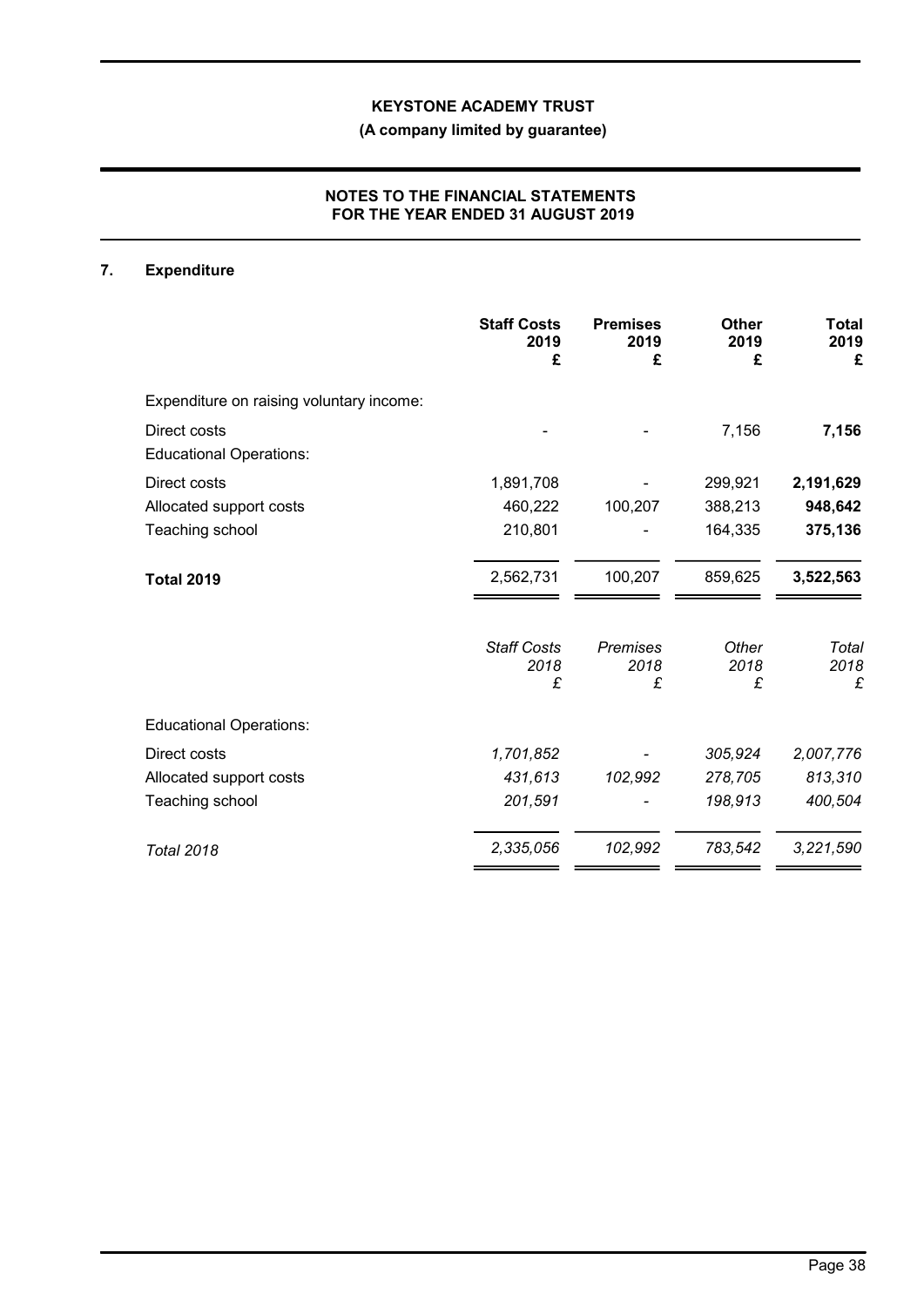# (A company limited by guarantee)

## NOTES TO THE FINANCIAL STATEMENTS FOR THE YEAR ENDED 31 AUGUST 2019

# 8. Analysis of expenditure by activities

|                                  | <b>Activities</b><br>undertaken<br>directly<br>2019<br>£ | <b>Support</b><br>costs<br>2019<br>£ | <b>Total</b><br>funds<br>2019<br>£ |
|----------------------------------|----------------------------------------------------------|--------------------------------------|------------------------------------|
| <b>Educational Operations</b>    | 2,191,629                                                | 948,642                              | 3,140,271                          |
|                                  | <b>Activities</b><br>undertaken<br>directly<br>2018<br>£ | Support<br>costs<br>2018<br>£        | Total<br>funds<br>2018<br>£        |
| <b>Educational Operations</b>    | 2,007,776                                                | 813,310                              | 2,821,086                          |
| <b>Analysis of support costs</b> |                                                          |                                      |                                    |
|                                  | <b>Educational</b><br><b>Operations</b><br>2019<br>£     | <b>Total</b><br>funds<br>2019<br>£   | Total<br>funds<br>2018<br>£        |
| Staff costs                      | 460,222                                                  | 460,222                              | 431,613                            |
| Technology costs                 | 18,191                                                   | 18,191                               | 29,595                             |
| Premises costs                   | 100,207                                                  | 100,207                              | 102,992                            |
| Other costs                      | 350,128                                                  | 350,128                              | 234,028                            |
| Governance costs                 | 19,894                                                   | 19,894                               | 15,082                             |
|                                  | 948,642                                                  | 948,642                              | 813,310                            |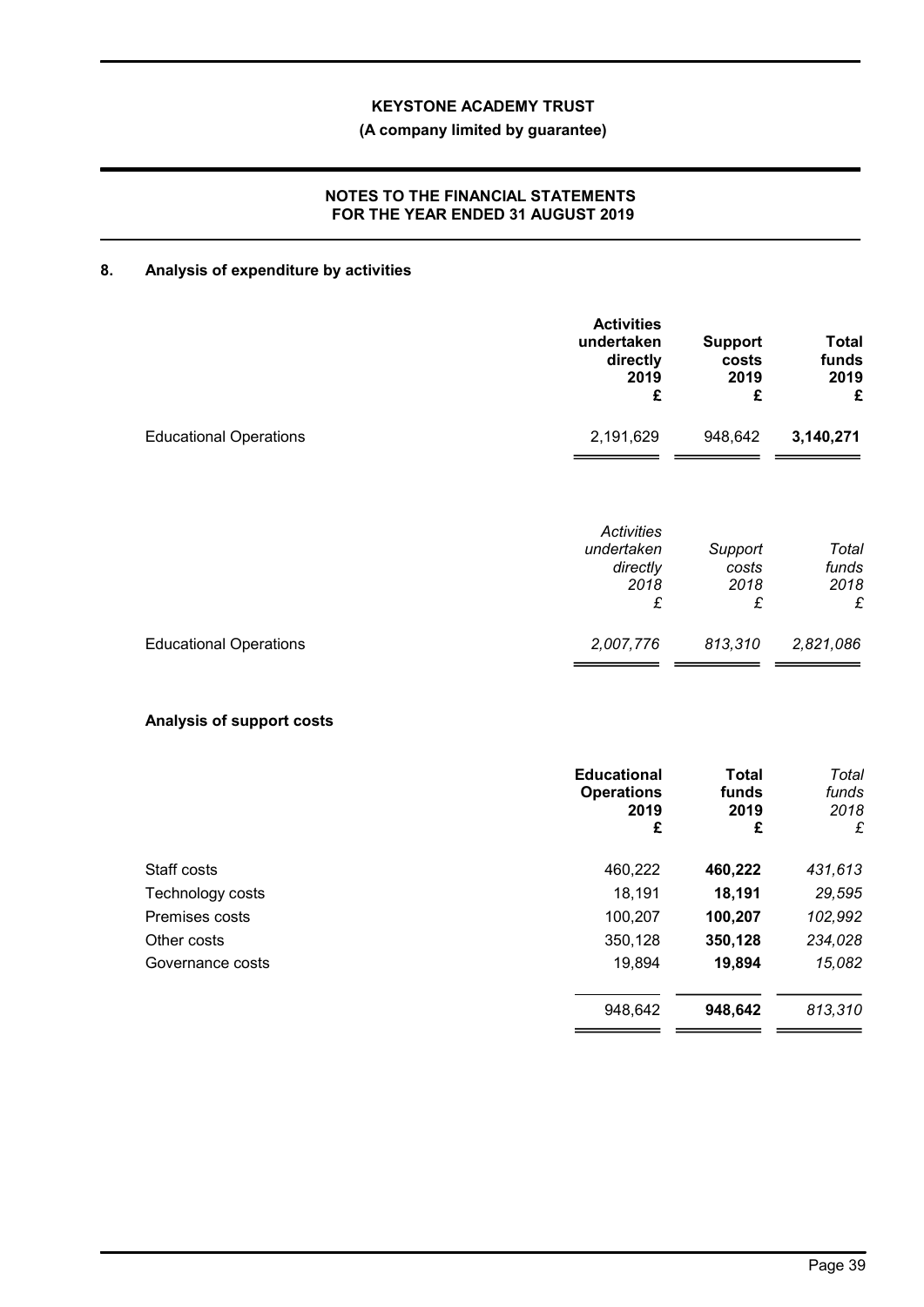## (A company limited by guarantee)

## NOTES TO THE FINANCIAL STATEMENTS FOR THE YEAR ENDED 31 AUGUST 2019

### 9. Net income/(expenditure)

Net income/(expenditure) for the year includes:

|                                       | 2019<br>£      | 2018<br>£ |
|---------------------------------------|----------------|-----------|
| Operating lease rentals               | 8,129          | 1,493     |
| Depreciation of tangible fixed assets | 134,844        | 129,618   |
| Loss on disposal of fixed assets      | $\blacksquare$ | 7,518     |
| Fees paid to auditors for:            |                |           |
| - audit                               | 4,250          | 3,385     |
| - other services                      | 1.475          | 3.511     |
|                                       |                |           |

### 10. Staff costs

# a. Staff costs

Staff costs during the year were as follows:

|                       | 2019<br>£ | 2018<br>£ |
|-----------------------|-----------|-----------|
| Wages and salaries    | 1,936,577 | 1,766,579 |
| Social security costs | 204,271   | 146,034   |
| Pension costs         | 402,548   | 416,422   |
|                       | 2,543,396 | 2,329,035 |
| Agency staff costs    | 19,335    | 6,021     |
|                       | 2,562,731 | 2,335,056 |
|                       |           |           |

The staffing figures are increased due to the Trust running a teaching school and therefore employing an additional three teaching staff and an administrator.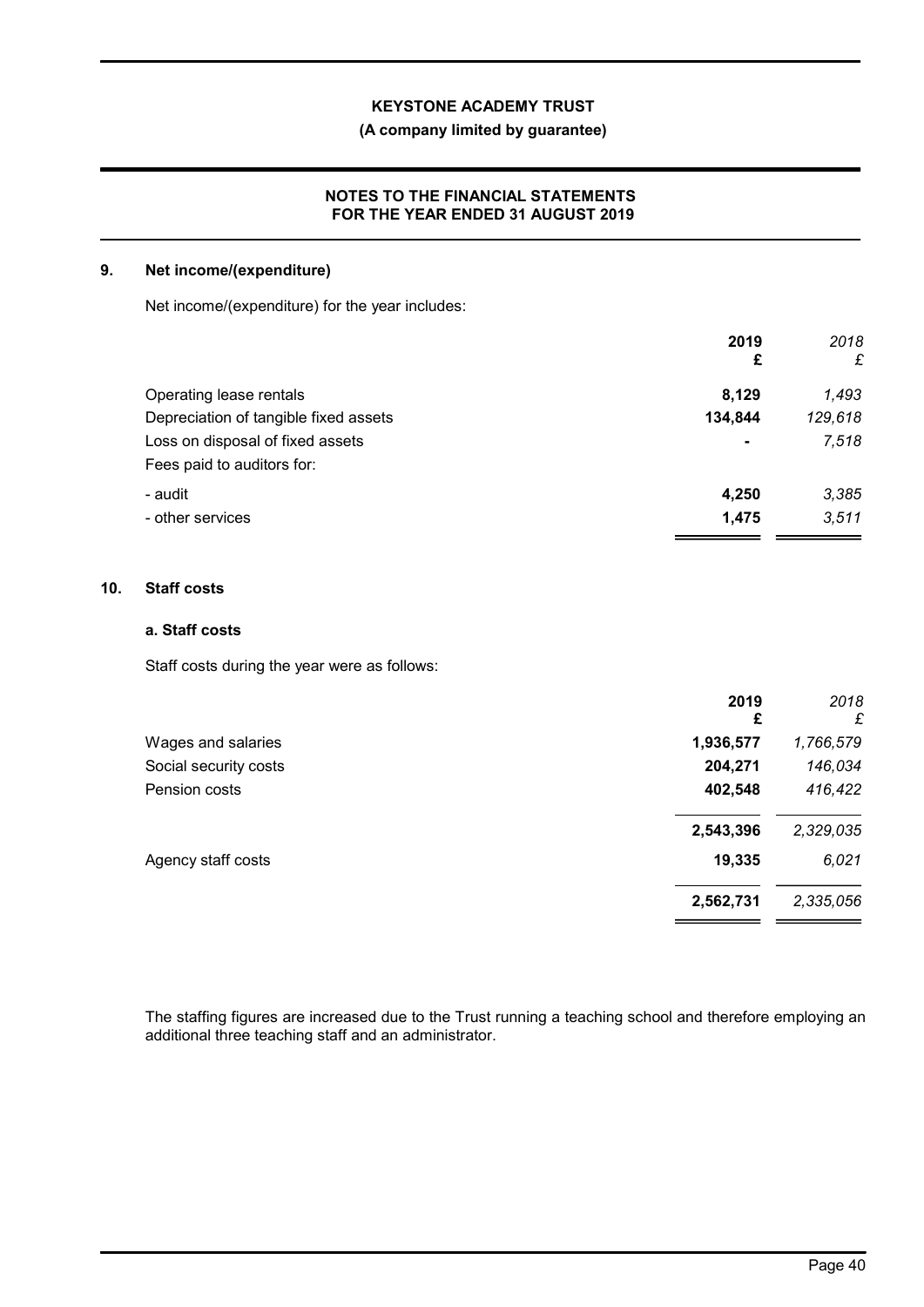#### (A company limited by guarantee)

## NOTES TO THE FINANCIAL STATEMENTS FOR THE YEAR ENDED 31 AUGUST 2019

#### 10. Staff costs (continued)

## b. Staff numbers

The average number of persons employed by the academy during the year was as follows:

| 2019<br>No. | 2018<br>No.  |
|-------------|--------------|
| 43          | 37           |
| 85          | 81           |
| 1           | $\mathcal I$ |
| 129         | 119          |
|             |              |

The average headcount expressed as full-time equivalents was:

|                   | 2019<br>No. | 2018<br>No.  |
|-------------------|-------------|--------------|
| <b>Teachers</b>   | 33          | 29           |
| Admin and support | 33          | 33           |
| Management        | 1           | $\mathcal I$ |
|                   | 67          | 63           |

#### c. Higher paid staff

The number of employees whose employee benefits (excluding employer pension costs) exceeded £60,000 was:

|                                | 2019<br>No.    | 2018<br>No. |
|--------------------------------|----------------|-------------|
| In the band £60,001 - £70,000  |                |             |
| In the band £80,001 - £90,000  | $\blacksquare$ |             |
| In the band £90,001 - £100,000 |                |             |

## d. Key management personnel

The key management personnel of the academy trust comprise the staff trustees and the senior management team as listed on page 1. The total amount of employee benefits (including employer pension contributions) received by key management personnel for their services to the academy trust was £342,668 (2018 - £331,776).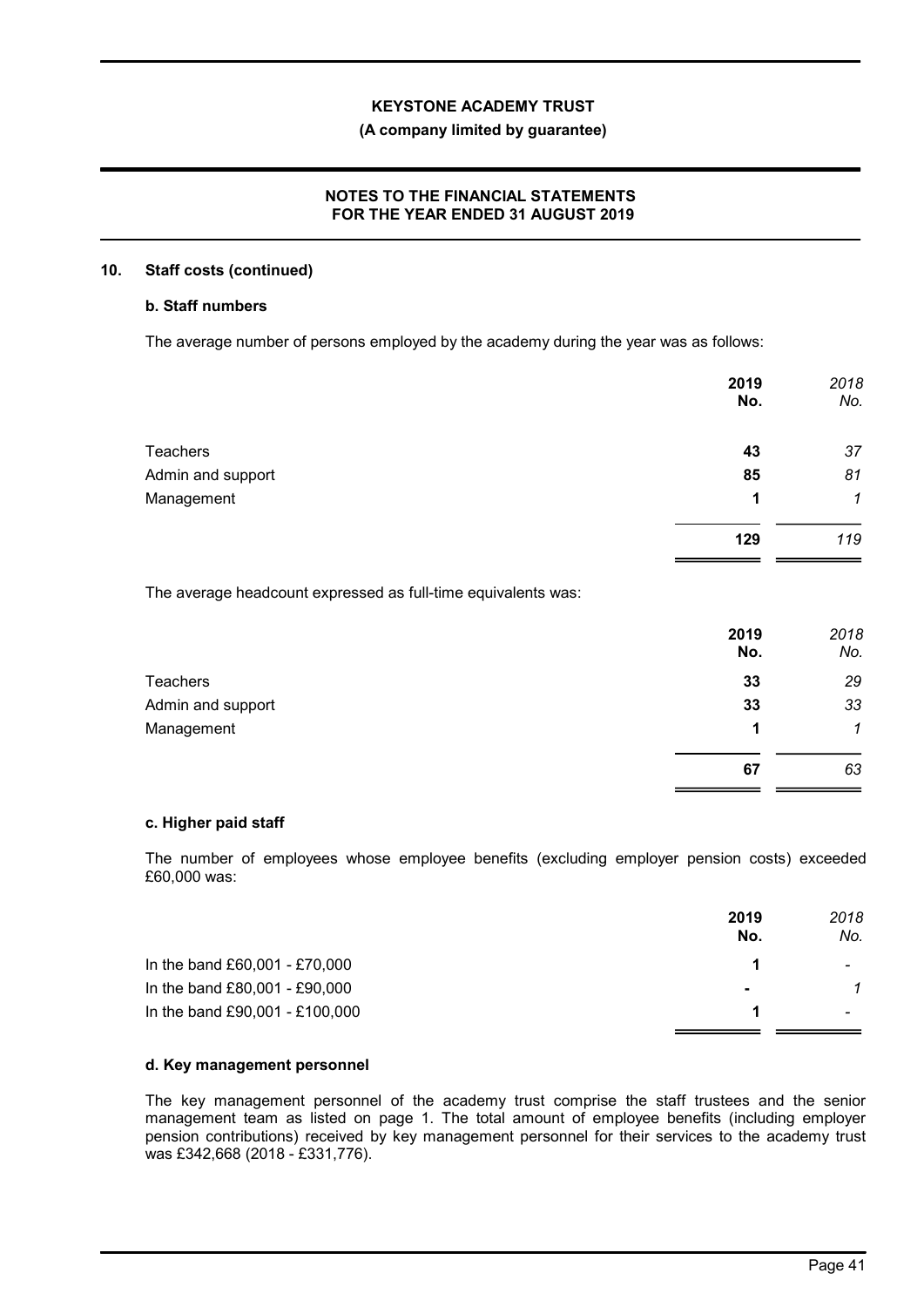#### (A company limited by guarantee)

#### NOTES TO THE FINANCIAL STATEMENTS FOR THE YEAR ENDED 31 AUGUST 2019

#### 11. Trustees' remuneration and expenses

One or more Trustees has been paid remuneration or has received other benefits from an employment with the academy. The principal and other staff Trustees only receive remuneration in respect of services they provide undertaking the roles of principal and staff members under their contracts of employment. The value of Trustees' remuneration and other benefits was as follows:

|                                                           |                            | 2019        | 2018        |
|-----------------------------------------------------------|----------------------------|-------------|-------------|
|                                                           |                            |             | £           |
| E Radley, Head Teacher and Accounting                     | Remuneration               | $90,000 -$  | 80,000 -    |
| Officer (resigned as trustee 31 August 2019)              |                            | 95,000      | 85,000      |
|                                                           | Pension contributions paid | $15,000 -$  | 10,000 -    |
|                                                           |                            | 20,000      | 15,000      |
| S Medina, Staff Trustee (resigned 31 August               | Remuneration               | $20.000 -$  | 15,000 -    |
| 2019)                                                     |                            | 25,000      | 20,000      |
|                                                           | Pension contributions paid | $0 - 5,000$ | $0 - 5,000$ |
| G Goodwin, Staff Trustee (resigned 31 August Remuneration |                            | 45.000 -    | 40,000 -    |
| 2019)                                                     |                            | 50,000      | 45,000      |
|                                                           | Pension contributions paid | $5,000 -$   | $5,000 -$   |
|                                                           |                            | 10.000      | 10.000      |

During the year ended 31 August 2019, travel expenses totalling £700 were reimbursed or paid directly to 2 Trustees (2018 - £400 to 2 Trustees).

# 12. Trustees' and Officers' insurance

In accordance with normal commercial practice, the academy has purchased insurance to protect Trustees and officers from claims arising from negligent acts, errors or omissions occurring whilst on academy business. The insurance provides cover up to £2,000,000 on any one claim and the cost for the year ended 31 August 2019 was £79 (2018 - £79). The cost of this insurance is included in the total insurance cost.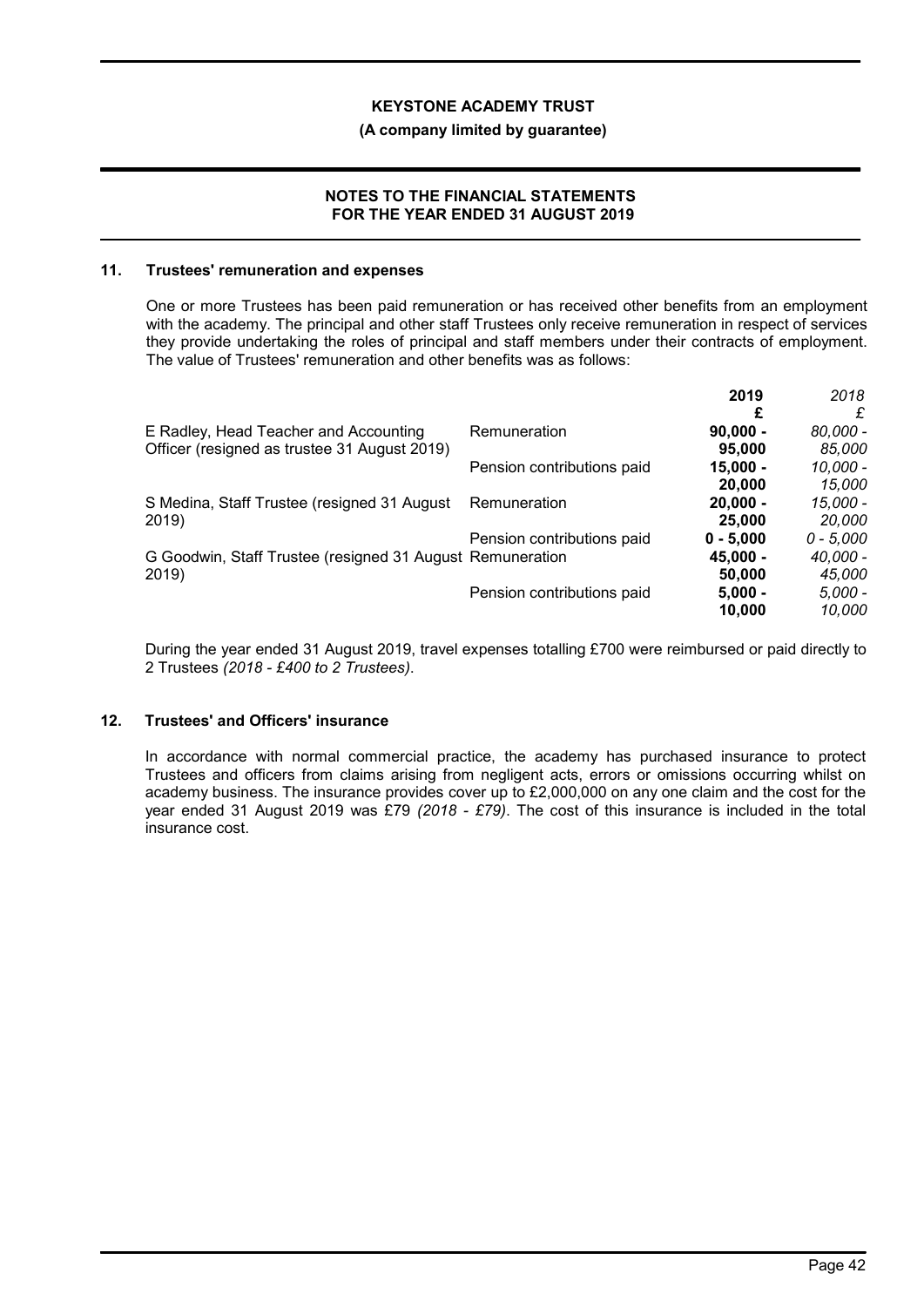# (A company limited by guarantee)

## NOTES TO THE FINANCIAL STATEMENTS FOR THE YEAR ENDED 31 AUGUST 2019

#### 13. Tangible fixed assets

|                          | Freehold<br>property<br>£ | <b>Furniture</b><br>and<br>equipment<br>£ | Computer<br>equipment<br>£ | <b>Total</b><br>£ |
|--------------------------|---------------------------|-------------------------------------------|----------------------------|-------------------|
| <b>Cost or valuation</b> |                           |                                           |                            |                   |
| At 1 September 2018      | 5,584,132                 | 54,287                                    | 118,492                    | 5,756,911         |
| Additions                |                           | 8,918                                     | 19,462                     | 28,380            |
| At 31 August 2019        | 5,584,132                 | 63,205                                    | 137,954                    | 5,785,291         |
| <b>Depreciation</b>      |                           |                                           |                            |                   |
| At 1 September 2018      | 547,024                   | 41,649                                    | 76,650                     | 665,323           |
| Charge for the year      | 101,862                   | 5,555                                     | 27,427                     | 134,844           |
| At 31 August 2019        | 648,886                   | 47,204                                    | 104,077                    | 800,167           |
| Net book value           |                           |                                           |                            |                   |
| At 31 August 2019        | 4,935,246                 | 16,001                                    | 33,877                     | 4,985,124         |
| At 31 August 2018        | 5,037,108                 | 12,638                                    | 41,842                     | 5,091,588         |

Included in freehold property is land amounting to £898,283 which is not depreciated.

# 14. Stocks

|                              | 2019   | 2018   |
|------------------------------|--------|--------|
|                              |        | £      |
| Uniform and staionery stocks | 10.466 | 10,291 |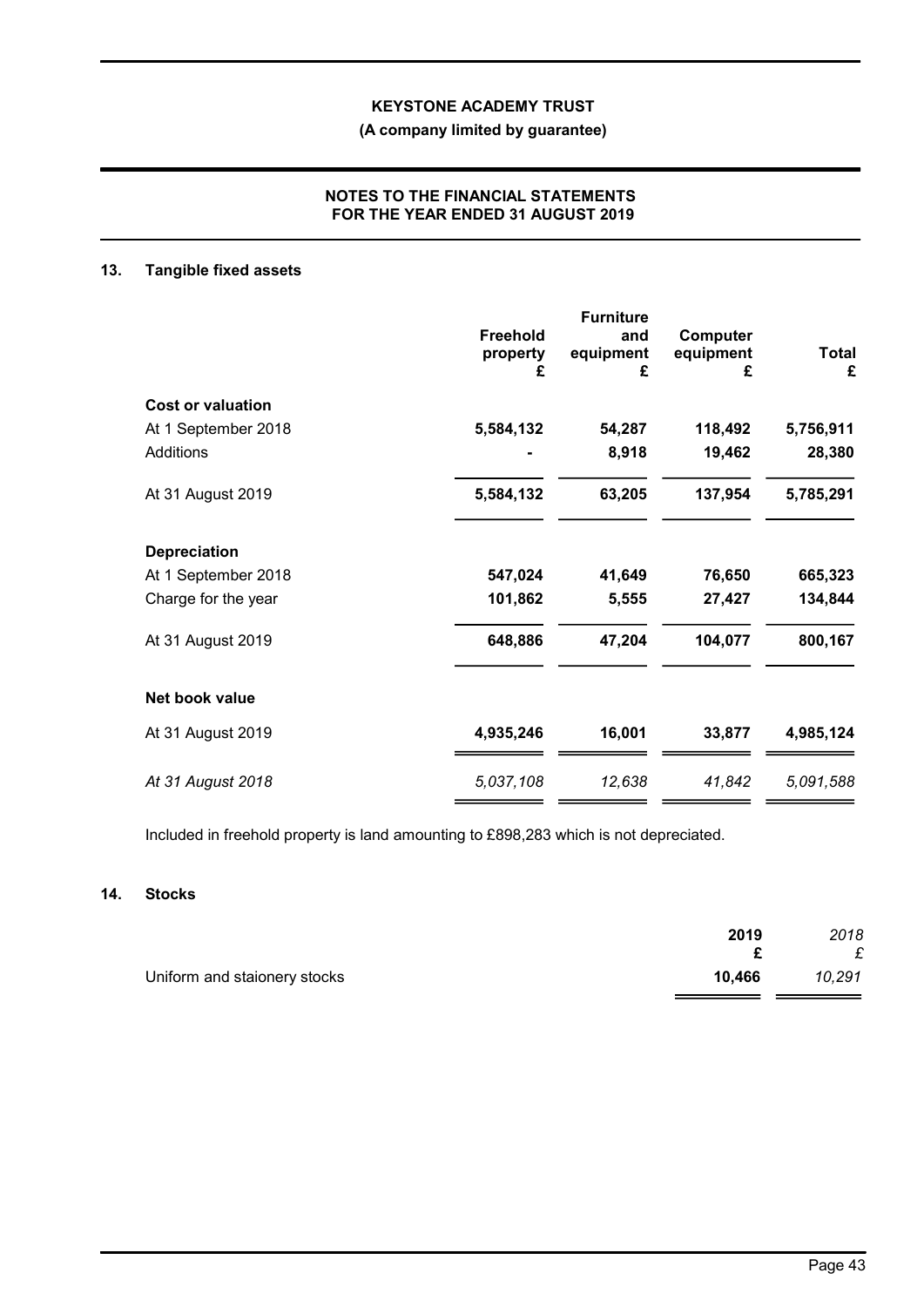# (A company limited by guarantee)

## NOTES TO THE FINANCIAL STATEMENTS FOR THE YEAR ENDED 31 AUGUST 2019

## 15. Debtors

|     |                                                | 2019<br>£ | 2018<br>£ |
|-----|------------------------------------------------|-----------|-----------|
|     | Due within one year                            |           |           |
|     | Trade debtors                                  | 127,537   | 99,845    |
|     | Other debtors                                  | 74,130    | 21,407    |
|     | Prepayments and accrued income                 | 56,921    | 36,395    |
|     |                                                | 258,588   | 157,647   |
| 16. | Creditors: Amounts falling due within one year |           |           |
|     |                                                | 2019<br>£ | 2018<br>£ |
|     | Trade creditors                                | 48,829    | 46,966    |
|     | Other taxation and social security             | 39,282    | 34,969    |
|     | Other creditors                                | 70,402    | 44,061    |
|     | Accruals and deferred income                   | 130,882   | 107,620   |
|     |                                                | 289,395   | 233,616   |
|     |                                                | 2019<br>£ | 2018<br>£ |
|     | Deferred income at 1 September 2018            | 90,709    | 95,401    |
|     | Resources deferred during the year             | 94,101    | 90,709    |
|     | Amounts released from previous periods         | (90, 709) | (95, 401) |
|     |                                                | 94,101    | 90,709    |

Deferred income relates to UIFSM income, rates relief income and teaching school support income relating to the 2019/20 academic year.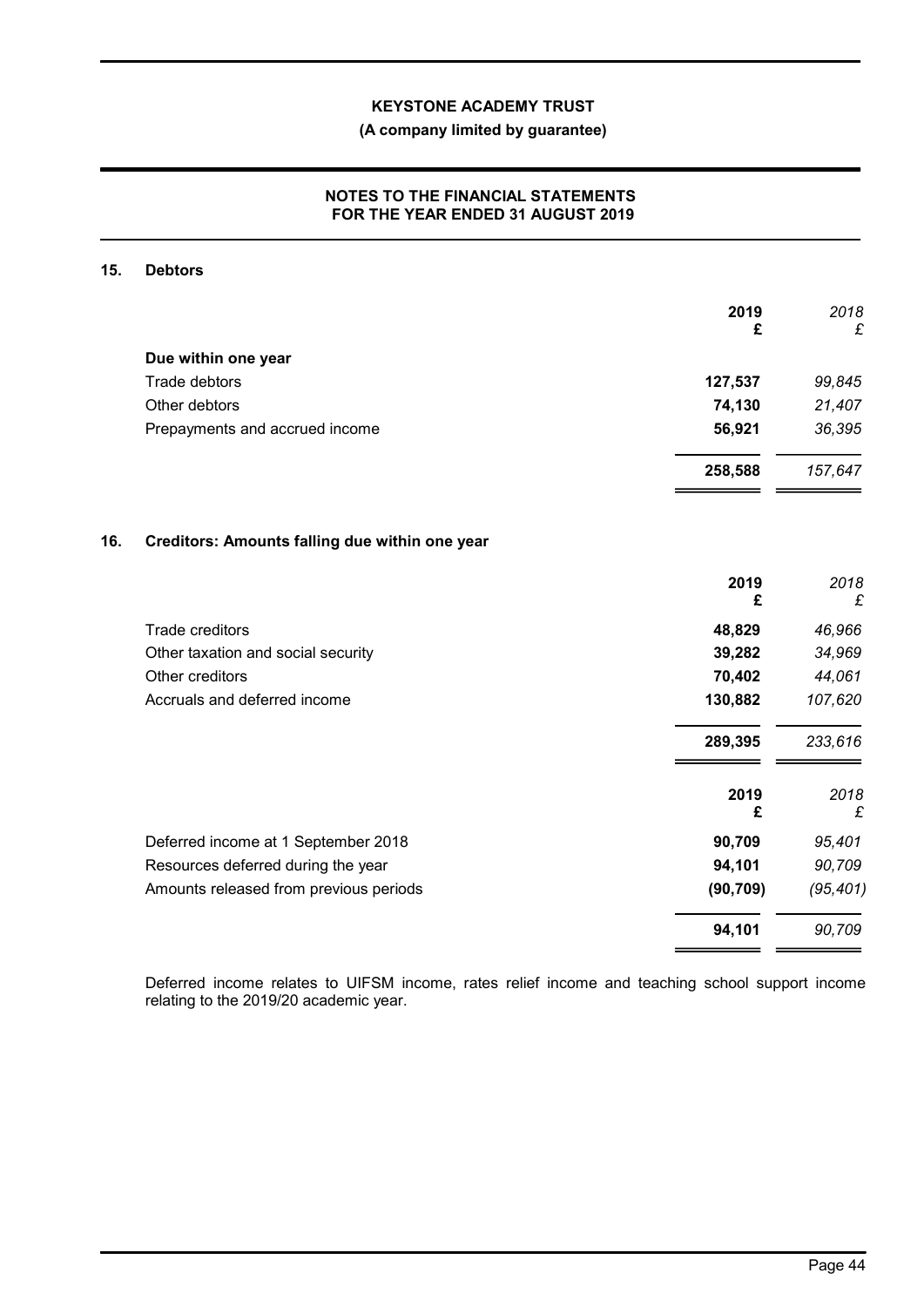(A company limited by guarantee)

# NOTES TO THE FINANCIAL STATEMENTS FOR THE YEAR ENDED 31 AUGUST 2019

### 17. Statement of funds

|                                               | <b>Balance at 1</b><br>September<br>2018<br>£ | £         | Income Expenditure<br>£ | <b>Transfers</b><br>in/out<br>£ | Gains/<br>(Losses)<br>£ | <b>Balance</b> at<br>31 August<br>2019<br>£ |
|-----------------------------------------------|-----------------------------------------------|-----------|-------------------------|---------------------------------|-------------------------|---------------------------------------------|
| <b>Unrestricted</b><br>funds                  |                                               |           |                         |                                 |                         |                                             |
| Unrestricted<br>funds                         | 159,815                                       | 369,962   | (267, 811)              |                                 |                         | 261,966                                     |
| Unrestricted<br>fixed assets                  | 96,013                                        |           | (2,043)                 |                                 |                         | 93,970                                      |
|                                               | 255,828                                       | 369,962   | (269, 854)              |                                 |                         | 355,936                                     |
| <b>Restricted</b><br>general funds            |                                               |           |                         |                                 |                         |                                             |
| <b>General Annual</b><br>Grant (GAG)          | 227,209                                       | 2,089,871 | (1,991,766)             | 15,944                          |                         | 341,258                                     |
| Other<br>DfE/ESFA<br>grants<br>Other          |                                               | 480,278   | (416, 418)              |                                 |                         | 63,860                                      |
| government<br>grants                          |                                               | 25,203    | (25, 203)               |                                 |                         |                                             |
| Teaching<br>school                            | 123,732                                       | 436,545   | (375, 136)              |                                 |                         | 185,141                                     |
| Other income                                  |                                               | 164,385   | (164, 385)              |                                 |                         |                                             |
| Pension<br>reserve                            | (621,000)                                     |           | (147,000)               |                                 | (404, 000)              | (1, 172, 000)                               |
|                                               | (270, 059)                                    | 3,196,282 | (3, 119, 908)           | 15,944                          | (404, 000)              | (581, 741)                                  |
| <b>Restricted</b><br>fixed asset<br>funds     |                                               |           |                         |                                 |                         |                                             |
| DfE/ESFA<br>capital grants                    | 1,005,050                                     | 49,846    | (36, 280)               | (15, 944)                       |                         | 1,002,672                                   |
| Capital<br>expenditure<br>from GAG<br>Capital | 233,907                                       |           | (31, 156)               |                                 |                         | 202,751                                     |
| expenditure<br>from other<br>income           | 3,756,618                                     | 9,100     | (65, 365)               |                                 |                         | 3,700,353                                   |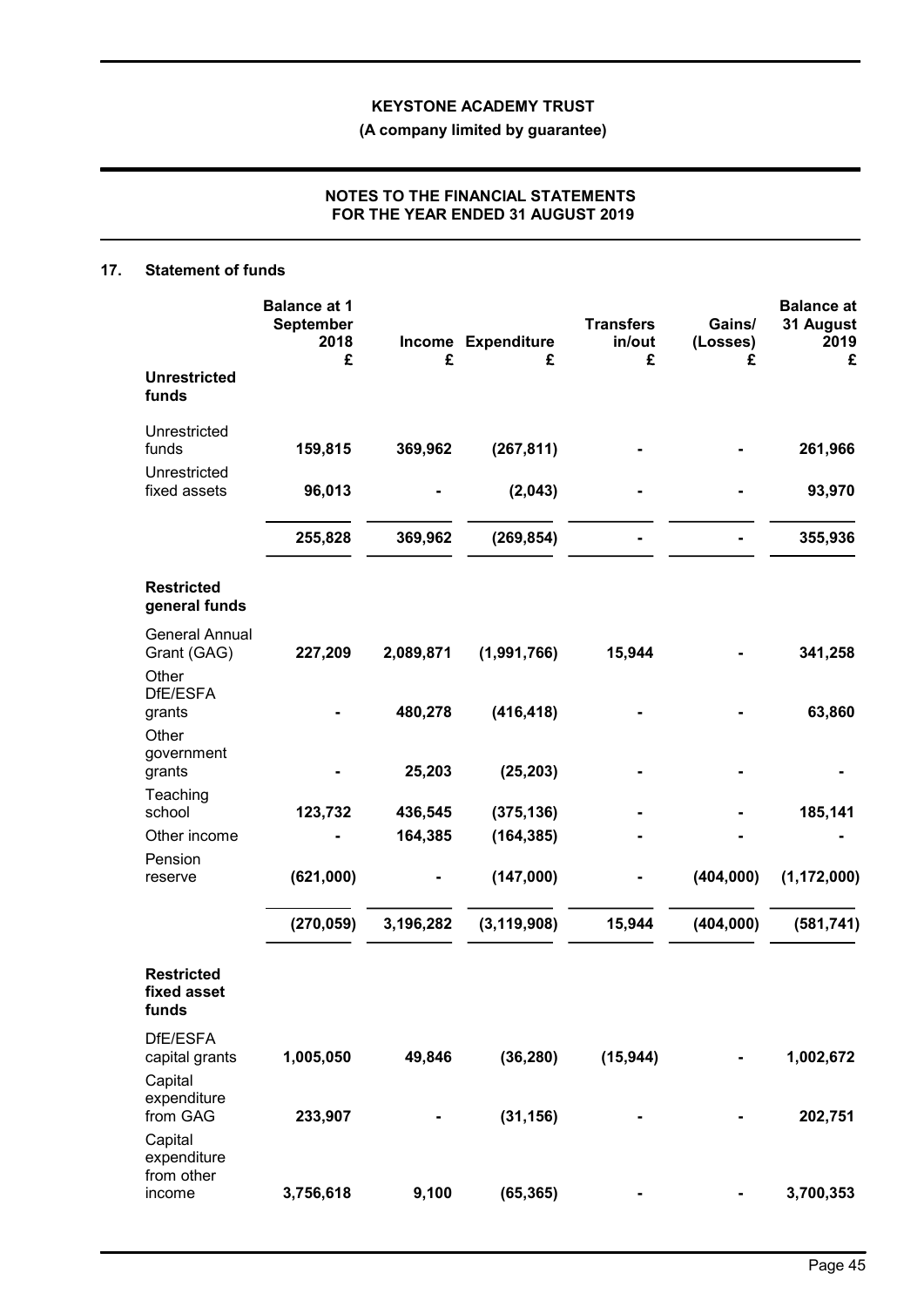#### (A company limited by guarantee)

# NOTES TO THE FINANCIAL STATEMENTS FOR THE YEAR ENDED 31 AUGUST 2019

#### 17. Statement of funds (continued)

|                            | <b>Balance at 1</b><br><b>September</b><br>2018<br>£ | £         | <b>Income Expenditure</b><br>£ | <b>Transfers</b><br>in/out<br>£ | Gains/<br>(Losses)<br>£ | <b>Balance at</b><br>31 August<br>2019<br>£ |
|----------------------------|------------------------------------------------------|-----------|--------------------------------|---------------------------------|-------------------------|---------------------------------------------|
| <b>Total</b>               | 4,995,575                                            | 58,946    | (132, 801)                     | (15, 944)                       |                         | 4,905,776                                   |
| <b>Restricted</b><br>funds | 4,725,516                                            | 3,255,228 | (3, 252, 709)                  |                                 | (404,000)               | 4,324,035                                   |
| <b>Total funds</b>         | 4,981,344                                            | 3,625,190 | (3,522,563)                    |                                 | (404,000)               | 4,679,971                                   |

The specific purposes for which the funds are to be applied are as follows:

#### Unrestricted funds

Unrestricted funds represent both those resources, as well as funds transferred to the Academy from the Local Authority upon conversion, which may be used towards meeting any of the objects of the Academy at the discretion of the Trustees. These are not currently designated for particular purposes.

#### Restricted Fixed Asset funds

Transfer from Local Authority on conversion represents the assets transferred to the Academy from the Local Authority upon conversion.

Capital expenditure from GAG represents fixed asset expenditure transferred from other restricted income.

#### Restricted Revenue funds

General Annual Grant (GAG) is made up of a number of different funding streams, all of which are used to cover the running costs of the Academy.

Other ESFA Grants, other government grants and other restricted funds represent monies received for specific purposes.

Pension Reserve represents the current deficit balance of the Local Government Pension Scheme (LGPS).

#### Summary

The balance on restricted general funds plus unrestricted general funds at 31 August 2019 results in a net surplus of £946,195.

Under the funding agreement with the Secretary of State, the academy was not subject to a limit on the amount of GAG it could carry forward at 31 August 2019.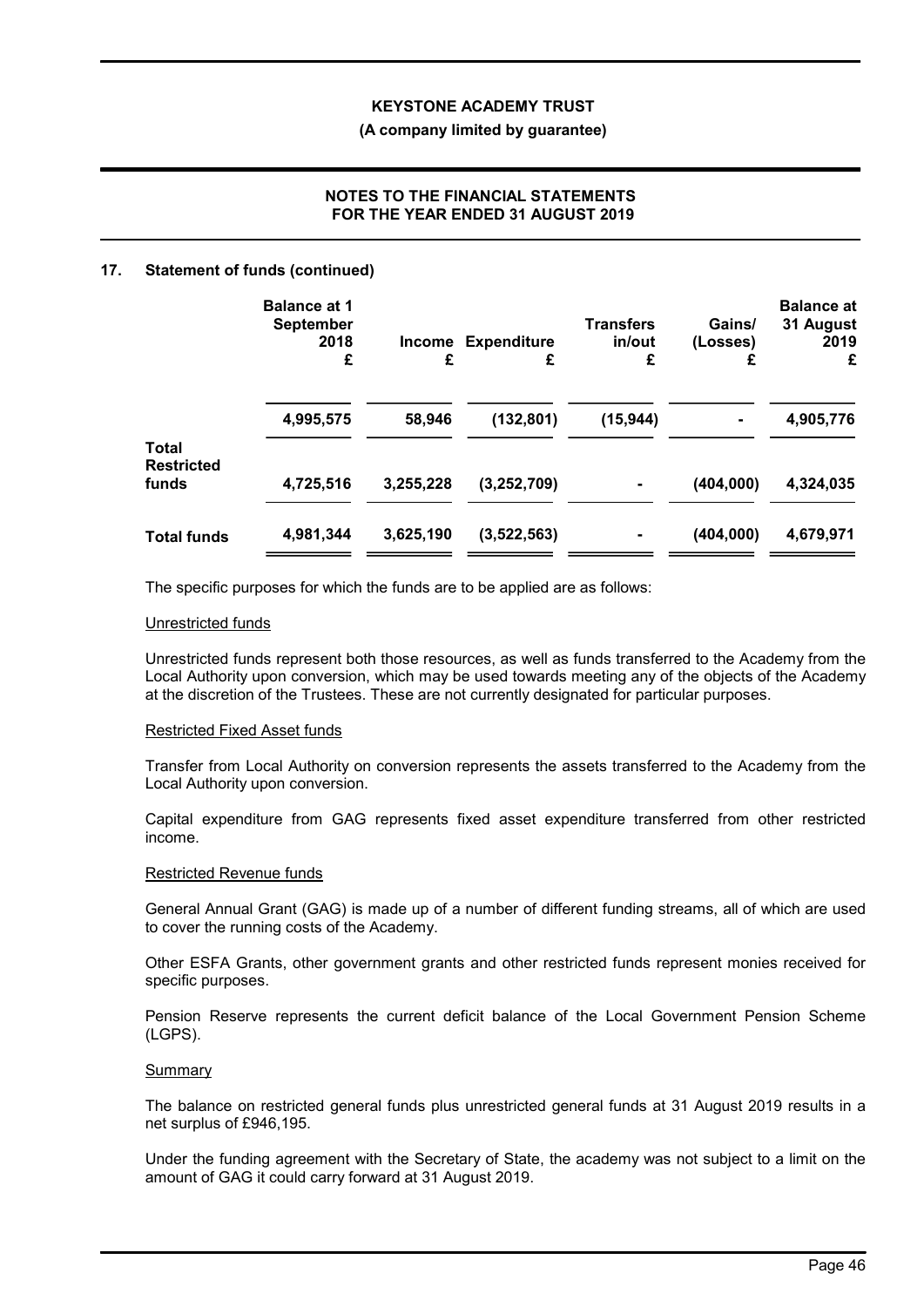# (A company limited by guarantee)

## NOTES TO THE FINANCIAL STATEMENTS FOR THE YEAR ENDED 31 AUGUST 2019

# 17. Statement of funds (continued)

Comparative information in respect of the preceding year is as follows:

|                                           | <b>Balance</b> at<br>1 September<br>2017<br>£ | Income<br>£ | Expenditure<br>£ | <b>Transfers</b><br>in/out<br>£ | Gains/<br>(Losses)<br>£ | <b>Balance</b> at<br>31 August<br>2018<br>£ |
|-------------------------------------------|-----------------------------------------------|-------------|------------------|---------------------------------|-------------------------|---------------------------------------------|
| <b>Unrestricted</b><br>funds              |                                               |             |                  |                                 |                         |                                             |
| Unrestricted<br>funds                     | 184,680                                       | 296,481     | (227, 611)       | (93, 735)                       |                         | 159,815                                     |
| Unrestricted<br>fixed assets              |                                               |             | (2,043)          | 98,056                          |                         | 96,013                                      |
|                                           | 184,680                                       | 296,481     | (229, 654)       | 4,321                           |                         | 255,828                                     |
| <b>Restricted</b><br>general funds        |                                               |             |                  |                                 |                         |                                             |
| <b>General Annual</b><br>Grant (GAG)      | 223,690                                       | 1,939,058   | (1,926,142)      | (9, 397)                        |                         | 227,209                                     |
| Other<br>DfE/ESFA<br>grants<br>Other      |                                               | 242,877     | (242, 877)       |                                 |                         |                                             |
| government<br>grants                      |                                               | 40,817      | (40, 817)        |                                 |                         |                                             |
| Teaching<br>school                        | 79,073                                        | 445,163     | (400, 504)       |                                 |                         | 123,732                                     |
| Other income                              | 1,145                                         | 105,678     | (102, 502)       | (4, 321)                        |                         |                                             |
| Pension<br>reserve                        | (780,000)                                     |             | (144,000)        |                                 | 303,000                 | (621,000)                                   |
|                                           | (476,092)                                     | 2,773,593   | (2,856,842)      | (13, 718)                       | 303,000                 | (270, 059)                                  |
| <b>Restricted</b><br>fixed asset<br>funds |                                               |             |                  |                                 |                         |                                             |
| DfE/ESFA<br>capital grants<br>Capital     | 645,730                                       | 398,498     | (39, 178)        |                                 |                         | 1,005,050                                   |
| expenditure<br>from GAG                   | 254,736                                       |             | (30, 226)        | 9,397                           |                         | 233,907                                     |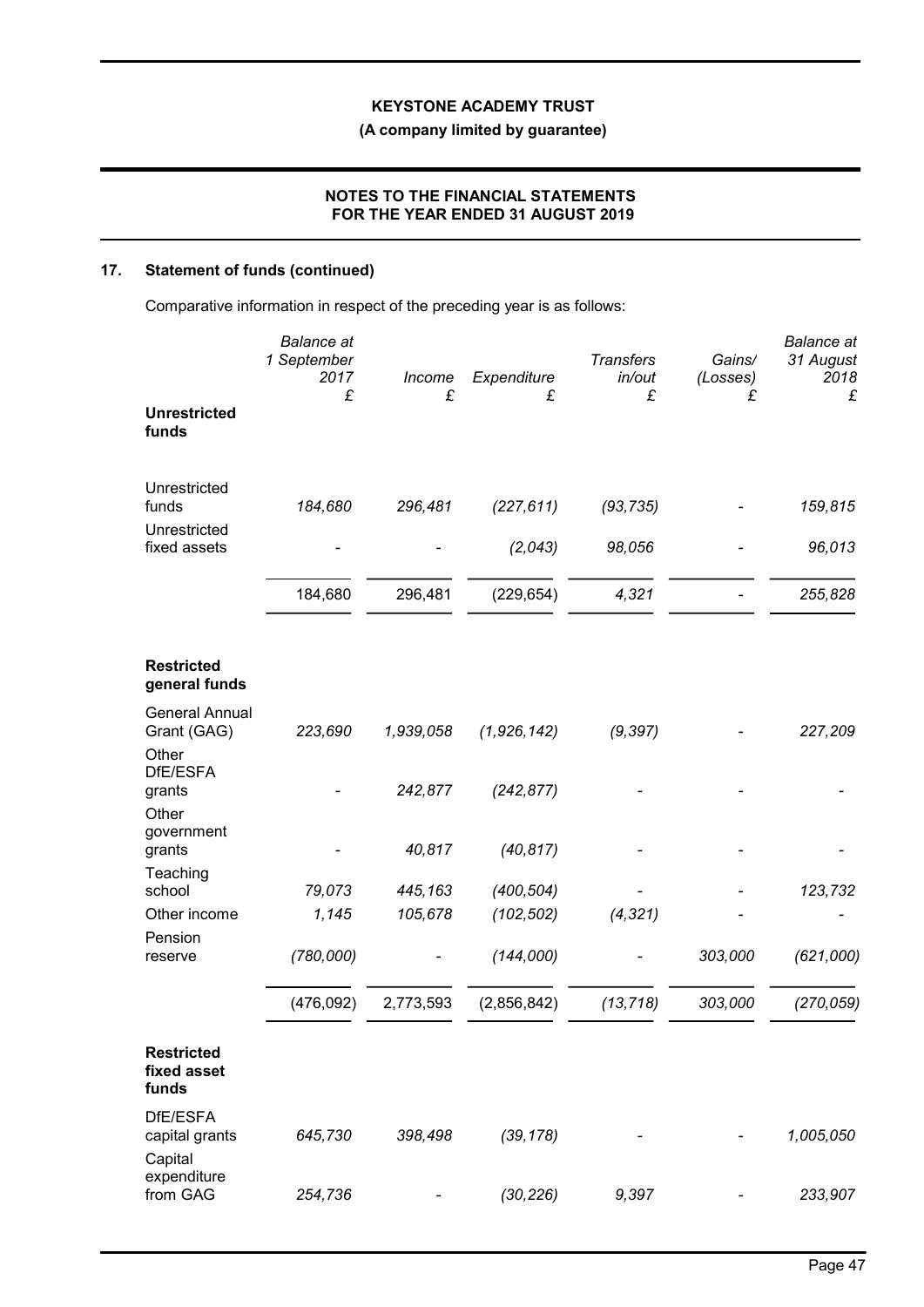# (A company limited by guarantee)

# NOTES TO THE FINANCIAL STATEMENTS FOR THE YEAR ENDED 31 AUGUST 2019

# 17. Statement of funds (continued)

|                                      | <b>Balance</b> at<br>1 September<br>2017<br>£ | Income<br>£ | Expenditure<br>£ | <b>Transfers</b><br>in/out<br>£ | Gains/<br>(Losses)<br>£ | <b>Balance</b> at<br>31 August<br>2018<br>£ |
|--------------------------------------|-----------------------------------------------|-------------|------------------|---------------------------------|-------------------------|---------------------------------------------|
| Capital<br>expenditure<br>from other |                                               |             |                  |                                 |                         |                                             |
| income                               | 3,822,308                                     |             | (65, 690)        |                                 |                         | 3,756,618                                   |
|                                      | 4,722,774                                     | 398,498     | (135,094)        | 9,397                           |                         | 4,995,575                                   |
| Total<br><b>Restricted</b>           |                                               |             |                  |                                 |                         |                                             |
| funds                                | 4,246,682                                     | 3,172,091   | (2,991,936)      | (4, 321)                        | 303,000                 | 4,725,516                                   |
| <b>Total funds</b>                   | 4,431,362                                     | 3,468,572   | (3, 221, 590)    |                                 | 303,000                 | 4,981,344                                   |

# 18. Analysis of net assets between funds

Analysis of net assets between funds - current year

|                                        | <b>Unrestricted</b><br>funds<br>2019<br>£ | <b>Restricted</b><br>funds<br>2019<br>£ | <b>Restricted</b><br>fixed asset<br>funds<br>2019<br>£ | <b>Total</b><br>funds<br>2019<br>£ |
|----------------------------------------|-------------------------------------------|-----------------------------------------|--------------------------------------------------------|------------------------------------|
| Tangible fixed assets                  | 93,970                                    |                                         | 4,891,154                                              | 4,985,124                          |
| <b>Current assets</b>                  | 266,918                                   | 874,702                                 | 14,622                                                 | 1,156,242                          |
| Creditors due within one year          | (4,952)                                   | (284, 443)                              | $\blacksquare$                                         | (289, 395)                         |
| Provisions for liabilities and charges |                                           | (1, 172, 000)                           | ۰                                                      | (1, 172, 000)                      |
| <b>Total</b>                           | 355,936                                   | (581,741)                               | 4,905,776                                              | 4,679,971                          |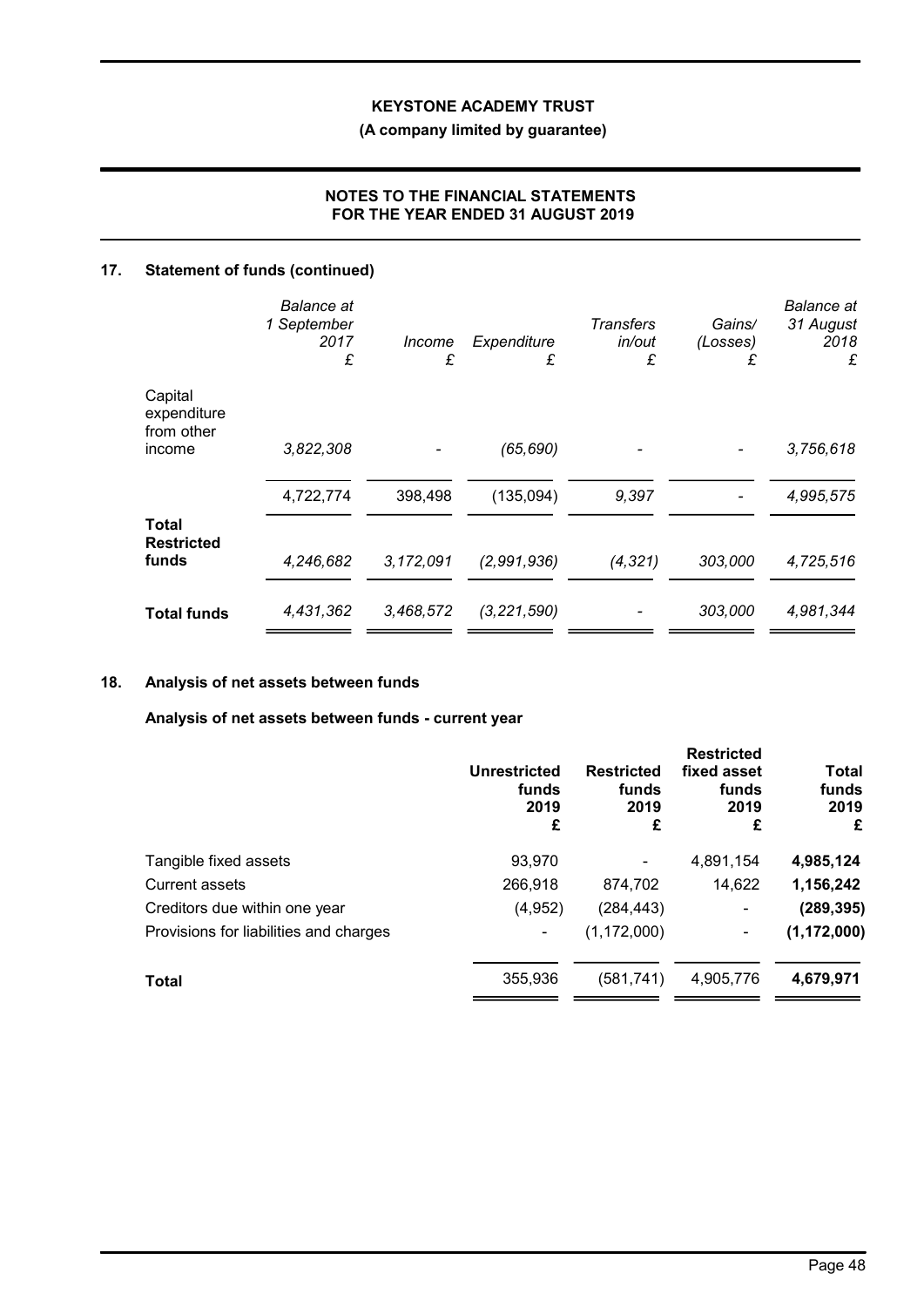# (A company limited by guarantee)

## NOTES TO THE FINANCIAL STATEMENTS FOR THE YEAR ENDED 31 AUGUST 2019

## 18. Analysis of net assets between funds (continued)

## Analysis of net assets between funds - prior year

|                                        |                          |            | Restricted     |            |
|----------------------------------------|--------------------------|------------|----------------|------------|
|                                        | Unrestricted             | Restricted | fixed asset    | Total      |
|                                        | funds                    | funds      | funds          | funds      |
|                                        | 2018                     | 2018       | 2018           | 2018       |
|                                        | £                        | £          | £              | £          |
| Tangible fixed assets                  | 96,013                   |            | 4,995,575      | 5,091,588  |
| <b>Current assets</b>                  | 160,803                  | 583,569    | $\blacksquare$ | 744,372    |
| Creditors due within one year          | (988)                    | (232, 628) | $\blacksquare$ | (233, 616) |
| Provisions for liabilities and charges | $\overline{\phantom{0}}$ | (621,000)  | -              | (621,000)  |
| Total                                  | 255,828                  | (270, 059) | 4,995,575      | 4,981,344  |
|                                        |                          |            |                |            |

# 19. Reconciliation of net income to net cash flow from operating activities

|                                                                    | 2019<br>£  | 2018<br>£  |
|--------------------------------------------------------------------|------------|------------|
| Net income for the year (as per Statement of financial activities) | 102,627    | 246,982    |
| <b>Adjustments for:</b>                                            |            |            |
| Depreciation                                                       | 134,844    | 129,618    |
| Capital grants from DfE and other capital income                   | (58, 946)  | (398, 498) |
| Interest receivable                                                |            | (1, 220)   |
| Defined benefit pension scheme obligation inherited                | (1,646)    |            |
| Defined benefit pension scheme cost less contributions payable     | 128,000    | 123,000    |
| Defined benefit pension scheme finance cost                        | 19,000     | 21,000     |
| Increase in stocks                                                 | (175)      | (1,016)    |
| (Increase)/decrease in debtors                                     | (100, 941) | 8,552      |
| Increase in creditors                                              | 55,779     | 3,823      |
| Loss on the disposal of fixed assets                               |            | 7,518      |
| Net cash provided by operating activities                          | 278,542    | 139,759    |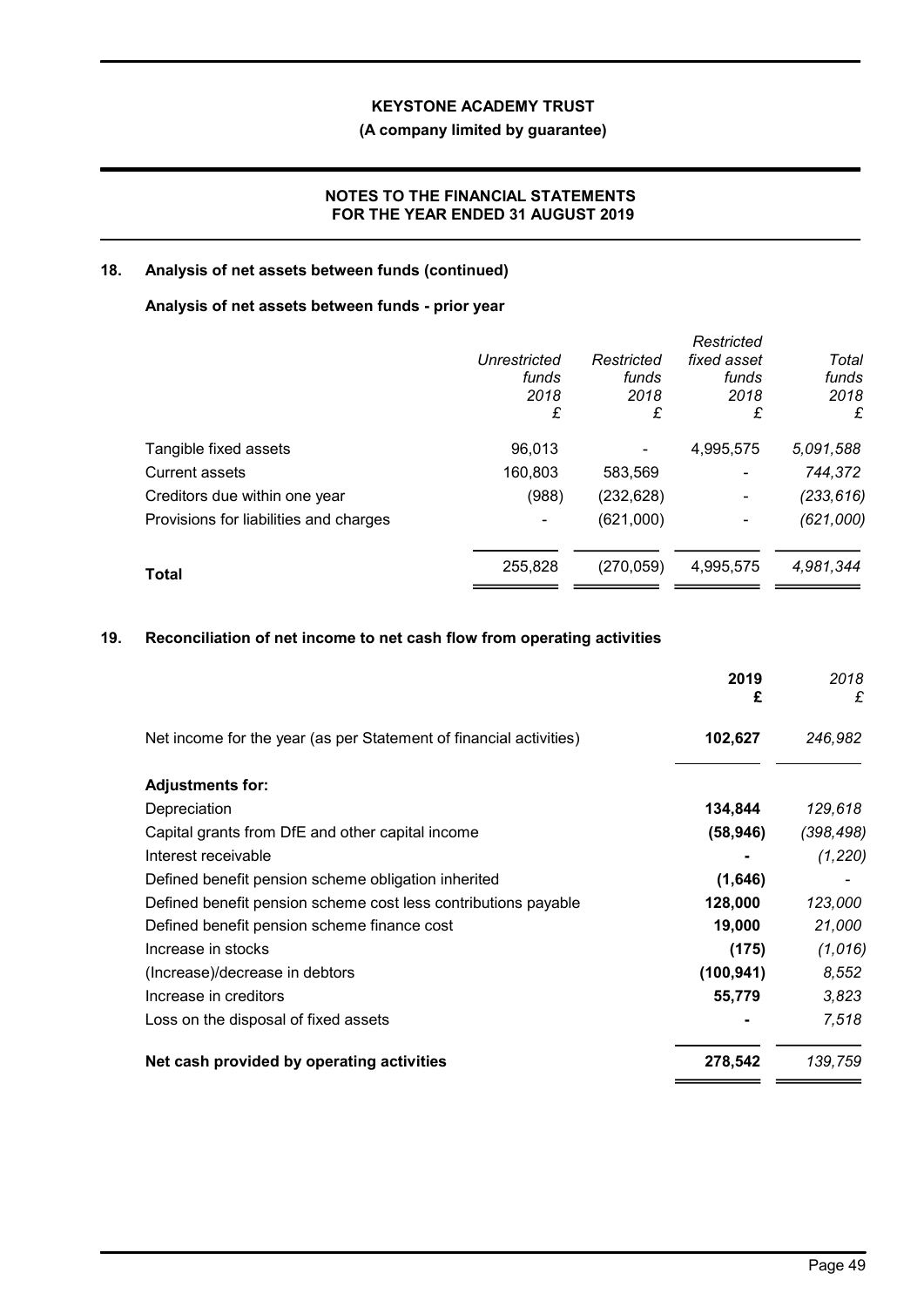#### (A company limited by guarantee)

## NOTES TO THE FINANCIAL STATEMENTS FOR THE YEAR ENDED 31 AUGUST 2019

#### 20. Cash flows from investing activities

|                                                     | 2019<br>£ | 2018<br>£  |
|-----------------------------------------------------|-----------|------------|
| Dividends, interest and rents from investments      | 1.646     | 1.220      |
| Purchase of tangible fixed assets                   | (28, 380) | (518, 970) |
| Capital grants from DfE group                       | 49.846    | 289,498    |
| Capital funding received from sponsors and others   | 9.100     | 109,000    |
| Net cash provided by/(used in) investing activities | 32.212    | (119, 252) |

## 21. Analysis of cash and cash equivalents

|                                 | 2019    | 2018<br>£ |
|---------------------------------|---------|-----------|
| Cash in hand                    | 887.188 | 576.434   |
| Total cash and cash equivalents | 887.188 | 576.434   |

#### 22. Pension commitments

The academy's employees belong to two principal pension schemes: the Teachers' Pension Scheme for England and Wales (TPS) for academic and related staff; and the Local Government Pension Scheme (LGPS) for non-teaching staff, which is managed by Lincolnshire County Council. Both are multiemployer defined benefit schemes.

The latest actuarial valuation of the TPS related to the period ended 31 March 2012 and of the LGPS 31 March 2016.

There were no outstanding or prepaid contributions at either the beginning or the end of the financial year.

#### Teachers' Pension Scheme

The Teachers' Pension Scheme (TPS) is a statutory, contributory, defined benefit scheme, governed by the Teachers' Pension Scheme Regulations 2014. Membership is automatic for full-time teachers in academies and, from 1 January 2007, automatic for teachers in part-time employment following appointment or a change of contract, although they are able to opt out.

The TPS is an unfunded scheme and members contribute on a 'pay as you go' basis - these contributions along with those made by employers are credited to the Exchequer. Retirement and other pension benefits are paid by public funds provided by Parliament.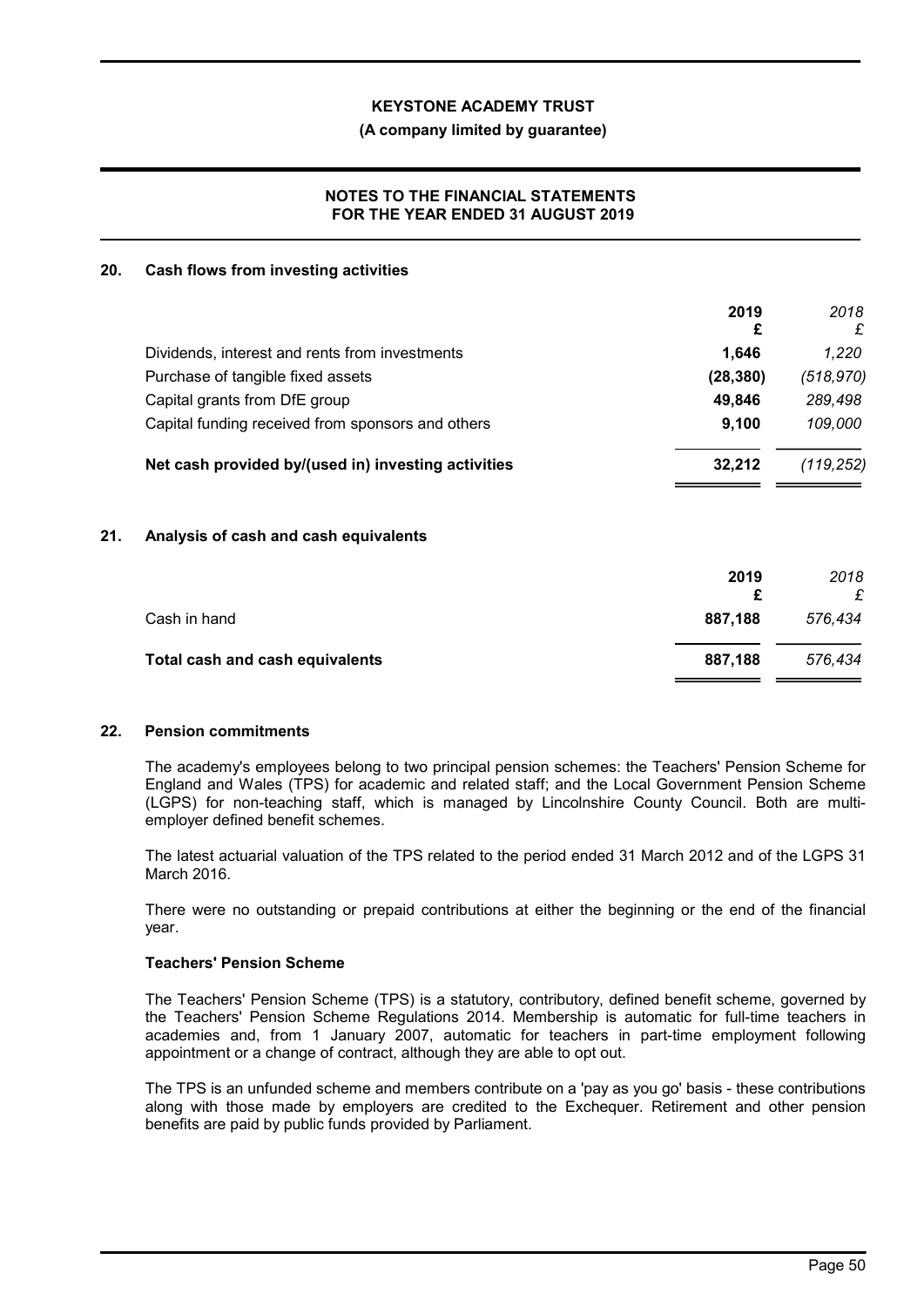#### (A company limited by guarantee)

#### NOTES TO THE FINANCIAL STATEMENTS FOR THE YEAR ENDED 31 AUGUST 2019

#### 22. Pension commitments (continued)

#### Valuation of the Teachers' Pension Scheme

The Government Actuary, using normal actuarial principles, conducts a formal actuarial review of the TPS in accordance with the Public Service Pensions (Valuations and Employer Cost Cap) Directions 2014 published by HM Treasury. The aim of the review is to specify the level of future contributions. Actuarial scheme valuations are dependent on assumptions about the value of future costs, design of benefits and many other factors. The latest actuarial valuation of the TPS was carried out as at 31 March 2012 and in accordance with the Public Service Pensions (Valuations and Employer Cost Cap) Directions 2014. The valuation report was published by the Department for Education on 9 June 2014. The key elements of the valuation and subsequent consultation are:

- employer contribution rates set at 16.48% of pensionable pay (including a 0.08% employer administration charge)
- total scheme liabilities (pensions currently in payment and the estimated cost of future benefits) for service to the effective date of £191,500 million, and notional assets (estimated future contributions together with the notional investments held at the valuation date) of £176,600 million giving a notional past service deficit of £14,900 million
- an employer cost cap of 10.9% of pensionable pay will be applied to future valuations
- the assumed real rate of return is 3.0% in excess of prices and 2% in excess of earnings. The rate of real earnings growth is assumed to be 2.75%. The assumed nominal rate of return is 5.06%.

The TPS valuation for 2012 determined an employer rate of 16.4%, which was payable from September 2015. The next valuation of the TPS is currently underway based on April 2016 data, whereupon the employer contribution rate is expected to be reassessed and will be payable from 1 September 2019.

The employer's pension costs paid to TPS in the year amounted to £204,694 (2018 - £186,039).

A copy of the valuation report and supporting documentation is on the Teachers' Pensions website.

Under the definitions set out in FRS 102, the TPS is an unfunded multi-employer pension scheme. The academy has accounted for its contributions to the scheme as if it were a defined contribution scheme. The academy has set out above the information available on the scheme.

#### Local Government Pension Scheme

The LGPS is a funded defined benefit pension scheme, with the assets held in separate trusteeadministered funds. The total contribution made for the year ended 31 August 2019 was £160,000 (2018 - £138,000), of which employer's contributions totalled £124,000 (2018 - £107,000) and employees' contributions totalled £ 36,000 (2018 - £31,000). The agreed contribution rates for future years are 19.5 per cent for employers and various per cent for employees.

Parliament has agreed, at the request of the Secretary of State for Education, to a guarantee that, in the event of academy closure, outstanding Local Government Pension Scheme liabilities would be met by the Department for Education. The guarantee came into force on 18 July 2013.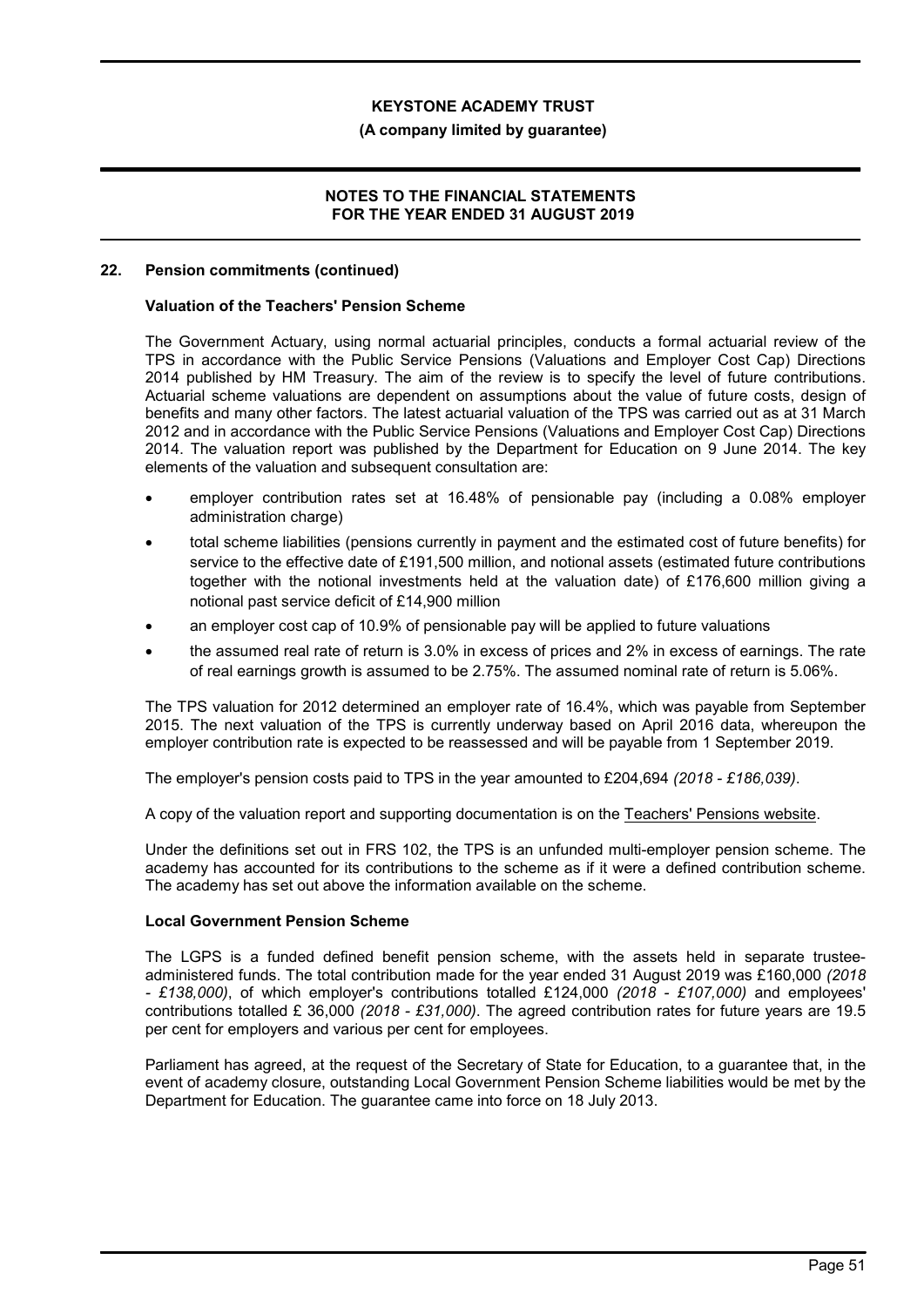## (A company limited by guarantee)

## NOTES TO THE FINANCIAL STATEMENTS FOR THE YEAR ENDED 31 AUGUST 2019

## 22. Pension commitments (continued)

#### Principal actuarial assumptions

|                                                    | 2019 | 2018 |
|----------------------------------------------------|------|------|
|                                                    | %    | ℅    |
| Rate of increase in salaries                       | 2.7  | 2.7  |
| Rate of increase for pensions in payment/inflation | 2.3  | 2.3  |
| Discount rate for scheme liabilities               | 1.9  | 2.8  |
| Inflation assumption (CPI)                         | 2.3  | 2.3  |
| Commutation of pensions to lump sums               | 50   | 50   |

The current mortality assumptions include sufficient allowance for future improvements in mortality rates. The assumed life expectations on retirement age 65 are:

|                       | 2019<br><b>Years</b> | 2018<br>Years |
|-----------------------|----------------------|---------------|
| <b>Retiring today</b> |                      |               |
| Males                 | 21.2                 | 22.1          |
| Females               | 23.5                 | 24.4          |
| Retiring in 20 years  |                      |               |
| Males                 | 22.5                 | 24.1          |
| Females               | 25.2                 | 26.6          |

#### Sensitivity analysis

|                                        | 2019 | 2018 |
|----------------------------------------|------|------|
|                                        | £000 | £000 |
| Discount rate -0.1%                    | 79   | 57   |
| Mortality assumption - 1 year increase | 119  | 87   |

The academy's share of the assets in the scheme was:

|                                     | August 2019<br>£ | At 31 At 31 August<br>2018<br>£ |
|-------------------------------------|------------------|---------------------------------|
| Equities                            | 1,321,000        | 1,139,000                       |
| Corporate bonds                     | 290,000          | 234,000                         |
| Property                            | 181,000          | 172,000                         |
| Cash and other liquid assets        | 18,000           | 15,000                          |
| <b>Total market value of assets</b> | 1,810,000        | 1,560,000                       |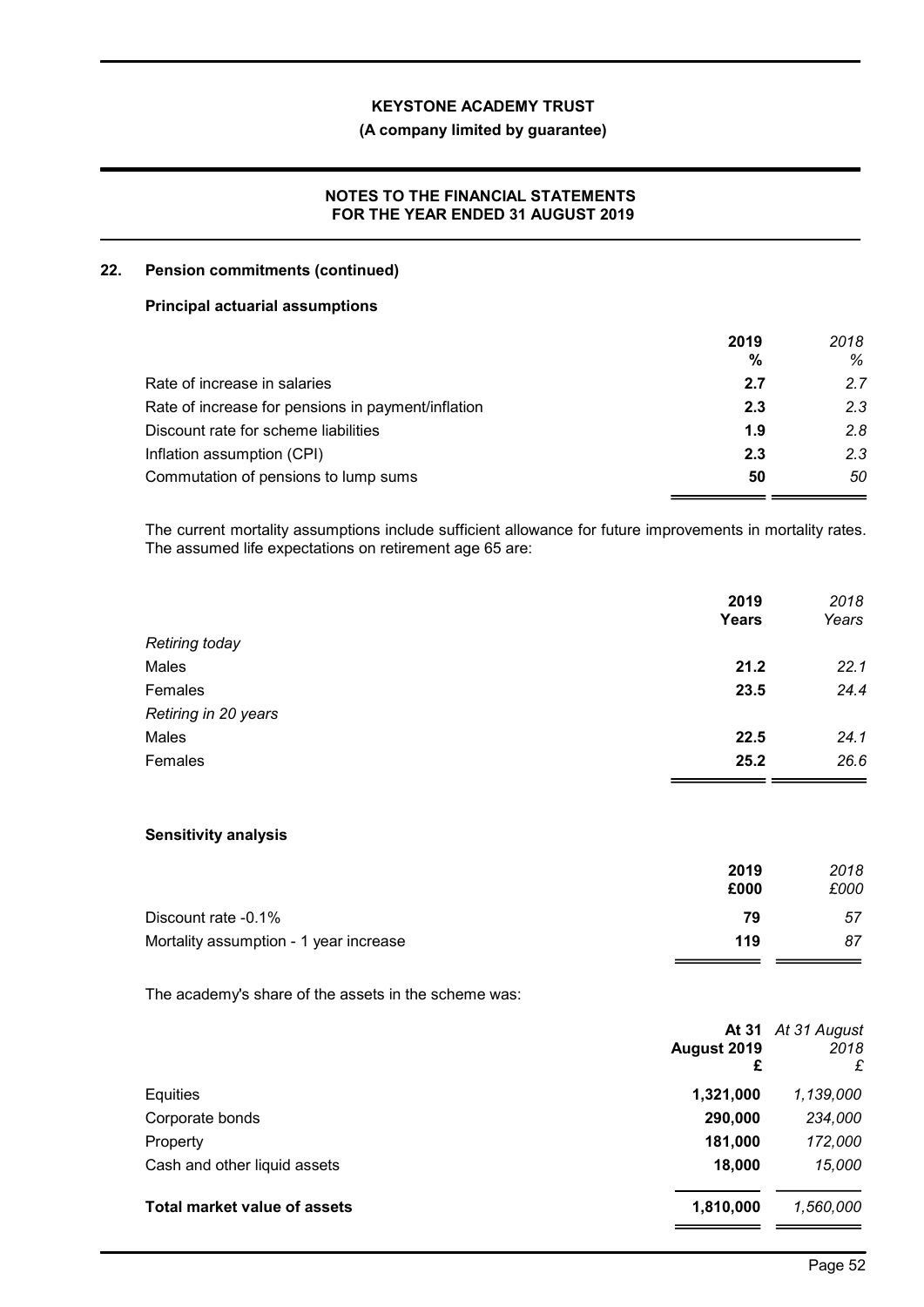#### (A company limited by guarantee)

## NOTES TO THE FINANCIAL STATEMENTS FOR THE YEAR ENDED 31 AUGUST 2019

### 22. Pension commitments (continued)

The actual return on scheme assets was £53,000 (2018 - £75,000).

The amounts recognised in the Statement of financial activities are as follows:

|                                                                  | 2019<br>£ | 2018<br>£ |
|------------------------------------------------------------------|-----------|-----------|
| Current service cost                                             | (237,000) | (230,000) |
| Past service cost                                                | (15,000)  |           |
| Interest income                                                  | 46,000    | 35,000    |
| Interest cost                                                    | (65,000)  | (56,000)  |
| Total amount recognised in the Statement of financial activities | (271,000) | (251,000) |
|                                                                  |           |           |

Changes in the present value of the defined benefit obligations were as follows:

|                          | 2019<br>£ | 2018<br>£ |
|--------------------------|-----------|-----------|
| At 1 September           | 2,181,000 | 2,101,000 |
| Current service cost     | 237,000   | 230,000   |
| Interest cost            | 65,000    | 56,000    |
| Employee contributions   | 36,000    | 31,000    |
| Actuarial losses/(gains) | 457,000   | (228,000) |
| Benefits paid            | (9,000)   | (9,000)   |
| Past service costs       | 15,000    |           |
| At 31 August             | 2,982,000 | 2,181,000 |

Changes in the fair value of the academy's share of scheme assets were as follows:

|                               | 2019<br>£ | 2018<br>£ |
|-------------------------------|-----------|-----------|
| At 1 September                | 1,560,000 | 1,321,000 |
| Interest income               | 46,000    | 35,000    |
| Actuarial gains               | 53,000    | 75,000    |
| <b>Employer contributions</b> | 124,000   | 107,000   |
| Employee contributions        | 36,000    | 31,000    |
| Benefits paid                 | (9,000)   | (9,000)   |
| At 31 August                  | 1,810,000 | 1,560,000 |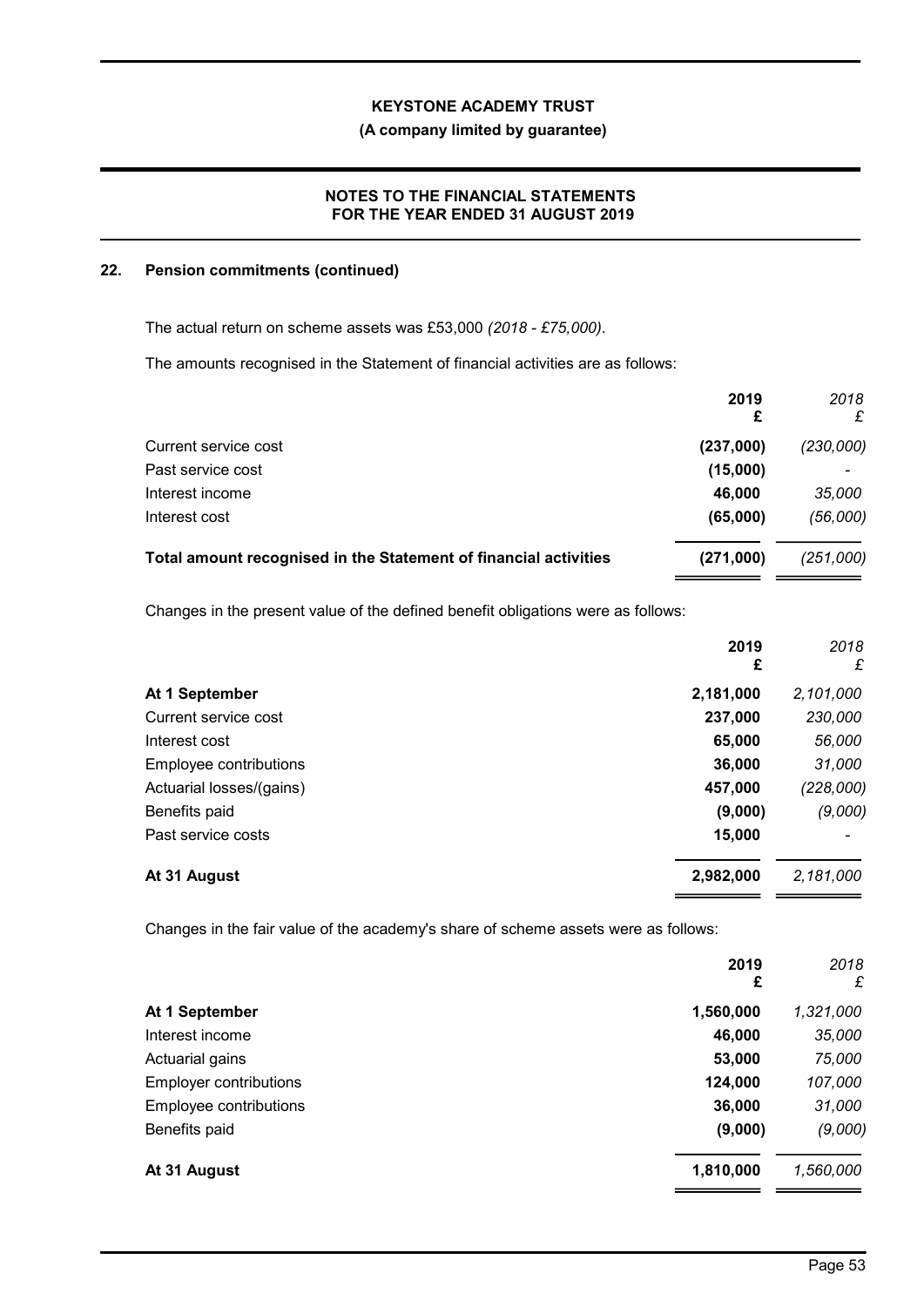#### (A company limited by guarantee)

## NOTES TO THE FINANCIAL STATEMENTS FOR THE YEAR ENDED 31 AUGUST 2019

#### 23. Operating lease commitments

At 31 August 2019 the academy had commitments to make future minimum lease payments under noncancellable operating leases as follows:

|                                              | 2019<br>£ | 2018<br>£                |
|----------------------------------------------|-----------|--------------------------|
| Not later than 1 year                        | 30,341    | 1,456                    |
| Later than 1 year and not later than 5 years | 110,276   | 728                      |
| Later than 5 years                           | 355,279   | $\overline{\phantom{0}}$ |
|                                              | 495,896   | 2,184                    |

#### 24. Members' liability

Each member of the charitable company undertakes to contribute to the assets of the company in the event of it being wound up while he/she is a member, or within one year after he/she ceases to be a member, such amount as may be required, not exceeding  $£10$  for the debts and liabilities contracted before he/she ceases to be a member.

#### 25. Related party transactions

Owing to the nature of the academy's operations and the composition of the board of trustees being drawn from local public and private sector organisations, transactions may take place with organisations in which a trustees has an interest. All transactions involving such organisations are conducted at arm's length and in accordance with the academy's financial regulations and normal procurement procedures.

During the year the Academy purchased no goods and services from S J Radley, the spouse of the Head Teacher (2018 - £96). No amounts were outstanding at the year end.

No other related party transactions took place in the period of account, other than certain trustees' remuneration and expenses already disclosed in note 11.

## 26. Post balance sheet events

On 1 September 2019 the Academy became a Multi-Academy Trust. On this date, Tower Road Academy (Primary) joined the trust.

On 1 November 2019, Long Sutton County Primary School joined the trust.